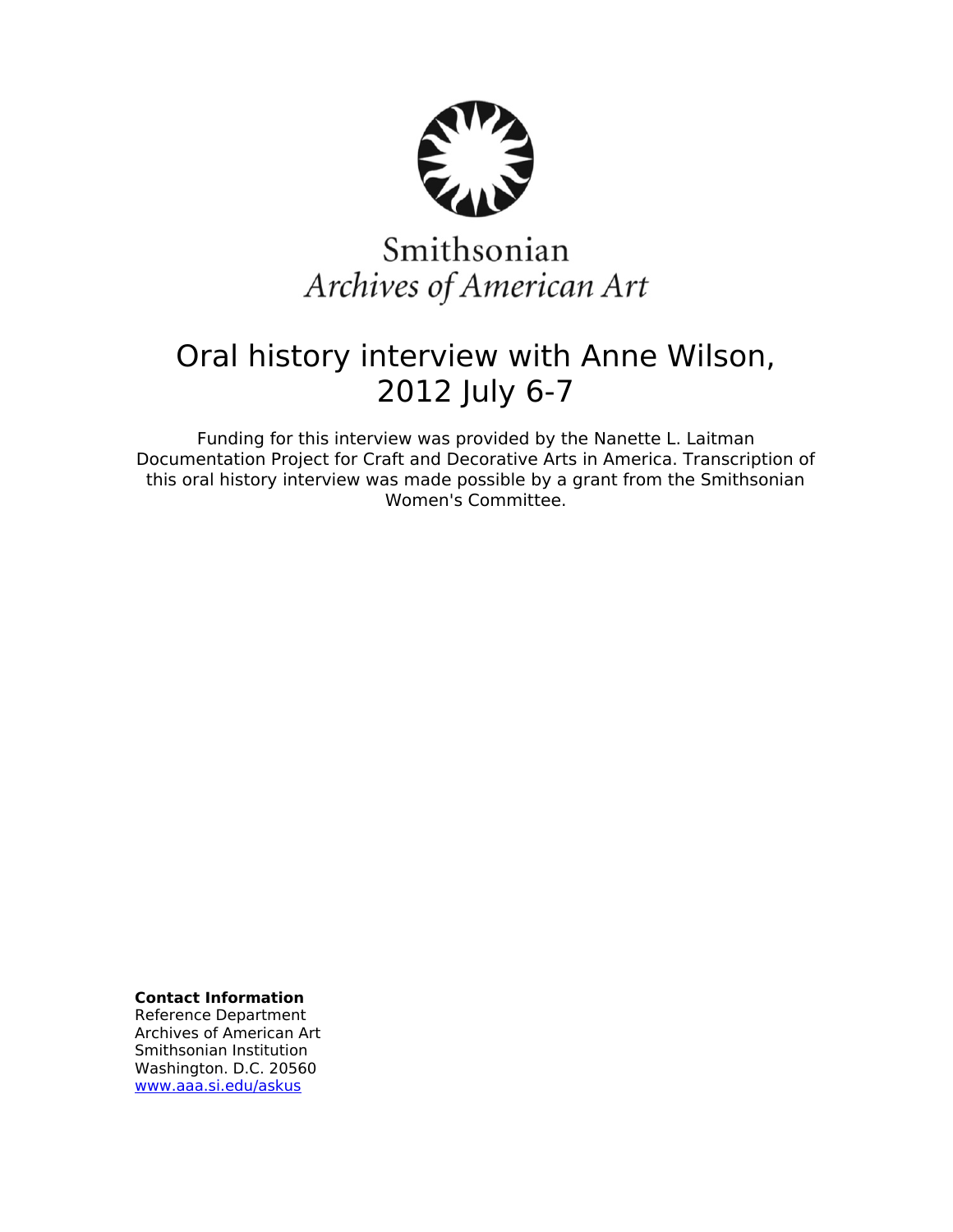## **Transcript**

### **Preface**

The following oral history transcript is the result of a recorded interview with Anne Wilson on July 6 and 7, 2012. The interview took place in the artist's studio in Evanston, Illinois, and was conducted by Mija Riedel for the Archives of American Art, Smithsonian Institution. This interview is part of the Nanette L. Laitman Documentation Project for Craft and Decorative Arts in America.

Anne Wilson and Mija Riedel have reviewed the transcript. Their heavy corrections and emendations appear below in brackets with initials. This transcript has been lightly edited for readability by the Archives of American Art. The reader should bear in mind that they are reading a transcript of spoken, rather than written, prose.

#### **Interview**

MIJA RIEDEL: This is Mija Riedel with Anne Wilson at the artist's studio in Evanston, Illinois, on July 6, 2012, for the Smithsonian Institution's Archives of American Art. This is disc number one.

So, Anne, let's just take care of some of the early biographical information first. You were born in Detroit in 1949?

ANNE WILSON: I was.

- MS. RIEDEL: Okay. And would you tell me your parents' names?
- MS. WILSON: Gerald Wilson.
- MS. RIEDEL: Okay.
- MS. WILSON: And Nancy Gawthrop.
- MS. RIEDEL: Nancy—sorry?
- MS. WILSON: Nancy Gawthrop Wilson. G-A-W-T-H-R-O-P.
- MS. RIEDEL: And what did they do?
- MS. WILSON: My father was a vascular surgeon. And my mother had a family, raised the kids.
- MS. RIEDEL: Did you have any siblings?

MS. WILSON: I have an older brother, Steven—I'm the middle kid—and a younger sister, Barbara.

MS. RIEDEL: What was your childhood like? Did you take time as a child to make art? Was art something that was valued in your home? Was it something that your parents talked about?

MS. WILSON: Well, my mother majored in art at Oberlin College.

MS. RIEDEL: Okay.

MS. WILSON: And although she didn't practice her art professionally, she always exposed us—those kids who were interested in art. The Detroit Institute of Arts is a wonderful museum. The Diego Rivera murals are there, and I remember many visits to the Detroit Institute of Arts, looking at art with my mom. So that was early exposure.

She would sit on the couch and we'd look at her art books from college. She loved talking about art. So I'm sure that was an important early influence.

MS. RIEDEL: Absolutely. Were you engaged in drawing or painting or anything in elementary school?

MS. WILSON: Not particularly.

MS. RIEDEL: What were you engaged in as a kid? Was there anything that was particularly fascinating?

MS. WILSON: I liked sports, languages, writing. I think a pretty broad range. It wasn't until I was in high school that I became really engaged in art.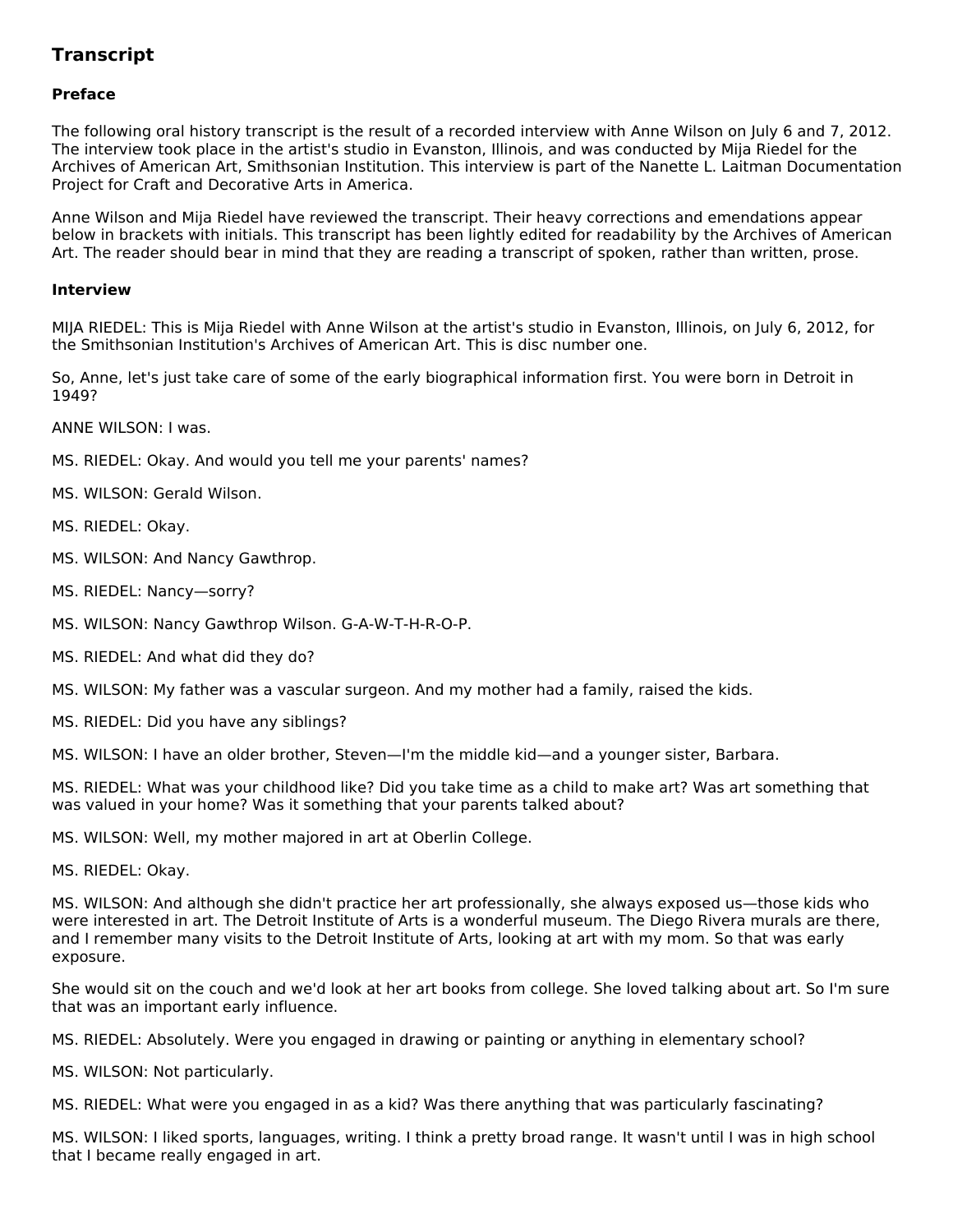MS. RIEDEL: Okay.

MS. WILSON: I think I drew enough and so forth, but I wasn't like a grade-school-art kind of kid.

MS. RIEDEL: So what happened in high school to change that?

MS. WILSON: Well, I went from Detroit, Michigan—

MS. RIEDEL: Right.

MS. WILSON: —to a Quaker boarding school called George School [Newtown, PA], which was very out of the sort of Midwestern, or let's say family-of-Wilson, culture.

MS. RIEDEL: Right.

MS. WILSON: Going to boarding schools at all was not as much part of the protocol of the way—it was generally public schools. We lived outside of Detroit—the schools were fine. But this was a school my mother went to, and I was a kid that thought it sounded like a good idea. It was near my grandparents who lived outside of Philadelphia; I'd always gone back to the Philadelphia area, so it didn't seem so foreign.

MS. RIEDEL: Right.

MS. WILSON: So I left home at—I forget what age that would be, but I spent the last three years of high school not living at home, and I never returned to live at home. I grew up much faster, I think, as a result.

It was coeducational. The Quakers, or Friends, are pacifists. In religion class we would do passive-resistance roleplaying. It was the time of the Vietnam War, so it was a very political environment, particularly as imparted through the faculty, and particularly our religion teacher. I had never experienced anyone as outgoing—now I can think of him as being very progressive and liberal. I don't think I knew what those terms meant at the time I went to high school.

But we read The Feminine Mystique [Betty Friedan, 1963] in religion class and talked about women's issues and [… –AW] pacifism. I think those were the more important kinds of teaching through that Quaker boarding school than any kind of notion of prescription through religion. It was a much more provocative, open-discussion kind of environment.

MS. RIEDEL: So the religion seemed to focus almost on social issues.

MS. WILSON: That's right, it did. Or that's what I gained from it.

And, as well, at George School, there was a teacher named Robert Dodge, who was a painter, and he would invite us to his studio, and we would look at these large, sort of wall-sized paintings. He was ambitious and connected to New York, and I'm not sure in what ways he was commercially successful, but he was ambitious. And I loved the ambition and the scale of the painting, and that at the same time he was our teacher, he was very ambitious in his own practice. That was very meaningful to me.

MS. RIEDEL: What inspired you to head out from Detroit and go to George School?

MS. WILSON: It's because my mom went there, and other members of her family went there. Quakerism is in my mother's family. So it was familiar. I'd been to the area a lot. We'd go at the holiday times often just to live in my grandparents' home. I spent some time, periods of school years, going to school in that area. So it didn't seem particularly foreign.

I don't know why other than that. It seemed—my mother talked it up. It seemed like a really rich education, as indeed it was.

MS. RIEDEL: Had your brother gone there before you?

MS. WILSON: No, he didn't want to go.

- MS. RIEDEL: He didn't want to go.
- MS. WILSON: Yes.
- MS. RIEDEL: Interesting.
- MS. WILSON: And my sister didn't either.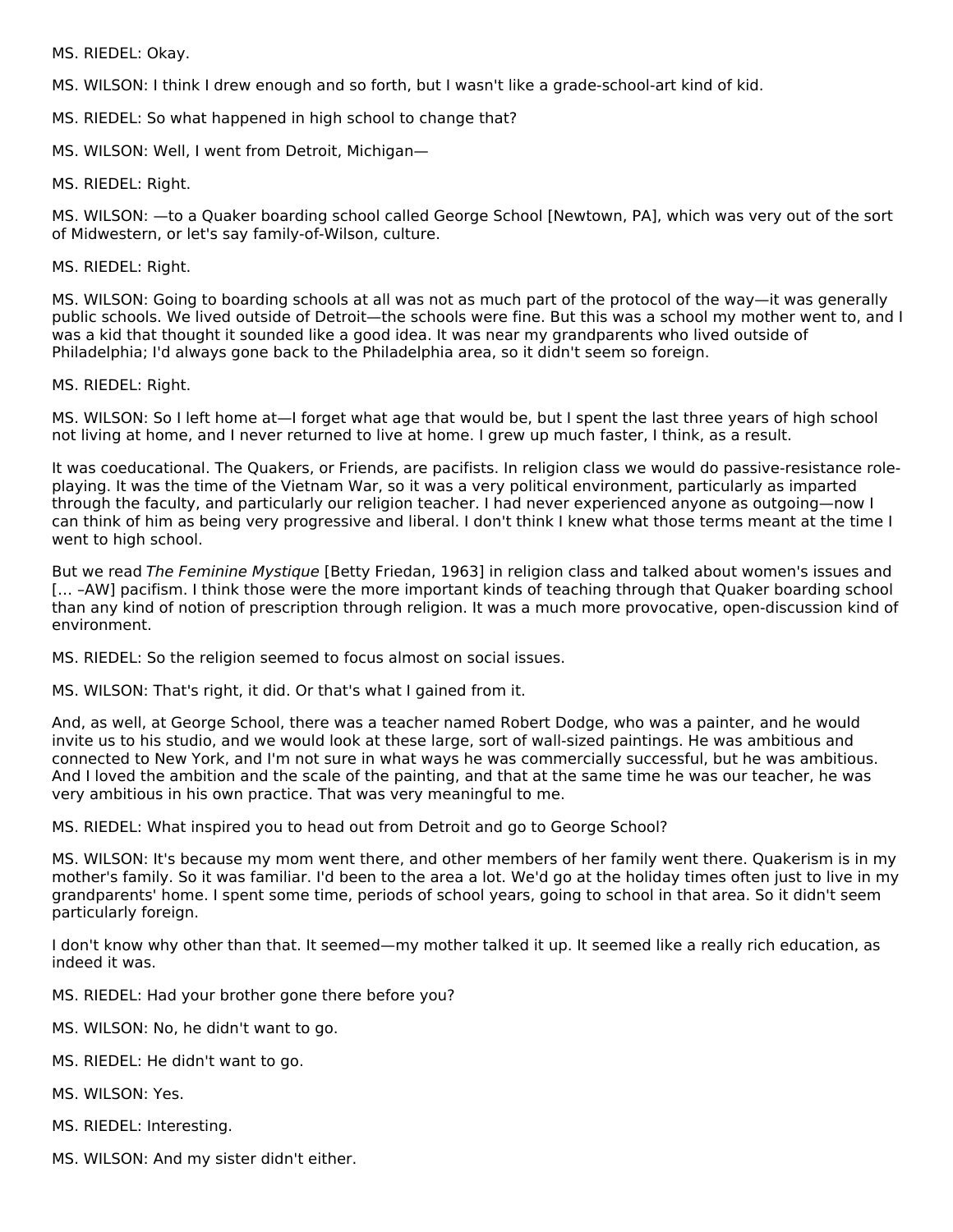I think the progressive nature of the school, as it turned out, was not exactly what my parents had in mind, and so I think they were perhaps in greater question about this—about boarding school for their youngest daughter.

MS. RIEDEL: It sounds, from the limited amount that I've read about it, as if it was a radicalizing experience in some ways. Do you think that's true?

MS. WILSON: I think it was. But when you're at that age and you're taught things or you're asked to have rigorous, in-depth conversations about moral issues, ethical issues, political issues—that's part of school and you don't know anything else. I couldn't have said at that moment, that I was in this climate of a very progressive, liberal education. It's just what high school was for me.

MS. RIEDEL: Right.

MS. WILSON: I look back on it and can see how important and affecting that kind of environment was for someone like [… me –AW].

MS. RIEDEL: Had you gone to Quaker meetings at home in Detroit?

MS. WILSON: No.

MS. RIEDEL: Okay.

MS. WILSON: No.

MS. RIEDEL: Did you have any kind of religious background as a child?

MS. WILSON: Oh, Protestant.

MS. RIEDEL: Okay.

MS. WILSON: We went to Baptist church. That's a long story. But I wasn't particularly connected to a religious belief structure, and am still not really. But I'm very connected to ethical living and questioning human relationships and how we relate to each other.

MS. RIEDEL: Was there any interest in fiber or textiles as a child?

MS. WILSON: Well, interestingly—well, I could say yes. My Grandmother Gawthrop, my mother's mother, was an incredible needleworker—made her own clothes and stitched and taught us how to knit. I don't know if that was particularly important for me being an artist. I took to handwork. The skill-based aspect of handwork, I took to.

I'm losing what we were thinking—the connection to fiber work. In high school Robert Dodge asked us to create sculptural forms, and I remember I was working with chicken wire and thread, and he was very complimentary about these dimensional structures I was making. I'm not even sure if I knew of the work of Eva Hesse then, although when I look back, I think I could have been influenced having seen her work at that time. But I'm not sure when I first saw it.

And I remember at a parents' weekend I was standing with my parents and Robert Dodge, and he told my parents that he thought I was really talented at art and that I might—they might consider art school. But he was talking to my parents and not me. In other words, he never told me he thought I was so talented in art. He told my parents. And that's sort of how I learned that he thought well of what I was doing—it turned out that I did apply to a number of schools, but I was particularly interested, having gone to a very small, private boarding school, in going to a very large university where there was a little more anonymity, wasn't so personalized, perhaps.

And so I applied to and decided to go to the University of Michigan School of Art in Ann Arbor [Stamps School of Art & Design].

MS. RIEDEL: And what was that experience like? It must have had pros and cons, because you didn't stay. You ended up moving to Cranbrook [Academy of Art].

MS. WILSON: Well, it was a particularly energetic, vital, and creative interdisciplinary moment in schools—a lot of political activism around the Vietnam War, a lot of intersections between art and music. And I had friends who crossed over both those spheres. There was a lot of questioning about the authority of academia, to the point where some teachers chose not really to teach, or their method of teaching was to ask the students, What do you want to do?

So there was a degree of freedom that, on the one hand, was provocative and interesting; on the other hand, I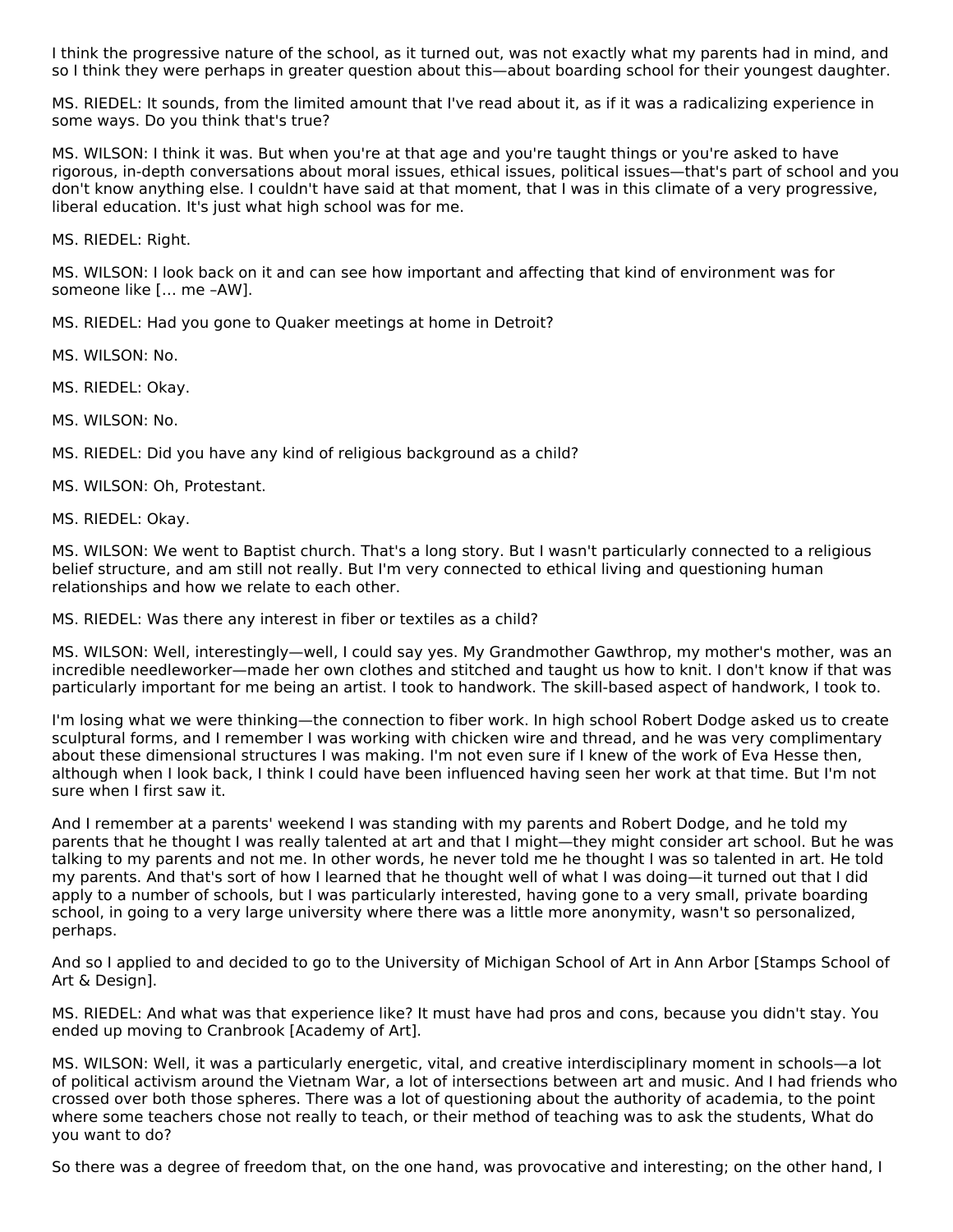wasn't sure why I needed to be in school at all.

MS. RIEDEL: I have one question—I want to jump back to George School for one minute because you've talked about being exposed there to Ghandi—Ghandi's teachings on spinning and weaving. The story has been documented, but is there anything in particular that we should say about that on this oral history? Because that seems like it was a pivotal moment.

MS. WILSON: Just the realization that a practice that's so foundational to material culture and to survival and to making a simple piece of cloth could be so profoundly political and mobilizing to a people and a culture at a point in history. And there's books written on the subject, so—but I think to be introduced to that at that time in my life, in high school, was profoundly affecting and memorable. I always remembered it.

MS. RIEDEL: And do you remember what about it was so profound? Was it that it was [with] commonplace, common materials that somebody had caused such extraordinary change? I'm just curious what about it was—

MS. WILSON: Well, that it was so available, that charkhas can be very, very small and can be carried—the whole apparatus for spinning can be so very small and transportable, so you didn't need to go someplace to do it. And it took a bit of skill, but not such an abundance that it would take so very long to learn to do it. And the fact that something that was so accessible to so many people across the hierarchies of class could be so affecting to [… – AW] economic empowerment—so the connection between accessibility with the tool and with the way of making that was so tremendously important to culture—the clothes we wear on our back—that could be [… used –AW] by so many people and have a political [… –AW] economic agency.

MS. RIEDEL: I've thought about your work in the continuum of fiber art, and it just seems that—I think of this experience in high school as being such an interesting one because it seems that it wasn't as much the textile or art, per se, but how it was being used and its political potential, its community potential. It seems like there was so much about that experience that wasn't about textiles exactly, but was about the way that textiles could be used, or the way that history of textiles—that offered opportunity, or a way in, for many of the things that were interesting to you.

MS. WILSON: That's true. And at the same time, a teacher like Robert Dodge, who had this ambition to be a painter of large paintings, and a kind of abstraction in sculpture that I was experiencing with thread, and those two directions—his work and my work at the time—weren't particularly grounded in the very topic we're discussing, which is more political agency through textile, but I think all those features were foundational to who I was as a young person at that time.

MS. RIEDEL: Yes. And that abstraction—I think that's a great point to make, that that was clear to you at that young age.

So, I pulled us away from Michigan. [Laughs.]

MS. WILSON: Yes.

MS. RIEDEL: We need to get back there. What inspired, then, the move from Michigan to Cranbrook?

- MS. WILSON: So, I left the University of Michigan and—
- MS. RIEDEL: After one year?

MS. WILSON: After two years. I had two years of art school, and at that time it was pretty much art foundations for two years. And I did have some good teachers.

- MS. RIEDEL: And when was that from? Which were the years?
- MS. WILSON: Like '67 to '69.
- MS. RIEDEL: Okay, so you graduated high school in '67?

MS. WILSON: And I was at Ann Arbor from '67 to '69, and then I left Ann Arbor and floated for a bit. I went to Aspen, Colorado—worked in a gallery there for a while and lived.

I came back to Michigan and worked in the studio of Kathryn Edgerton. She was a production weaver. There was some introduction to technical use of fiber at the University of Michigan, but very little—but it interested me. It was my mom, actually, who knew of Kathryn Edgerton and suggested that might be a way to extend that kind of learning.

She was not an artist. She was an incredible technician. And I think my understanding of my own facility for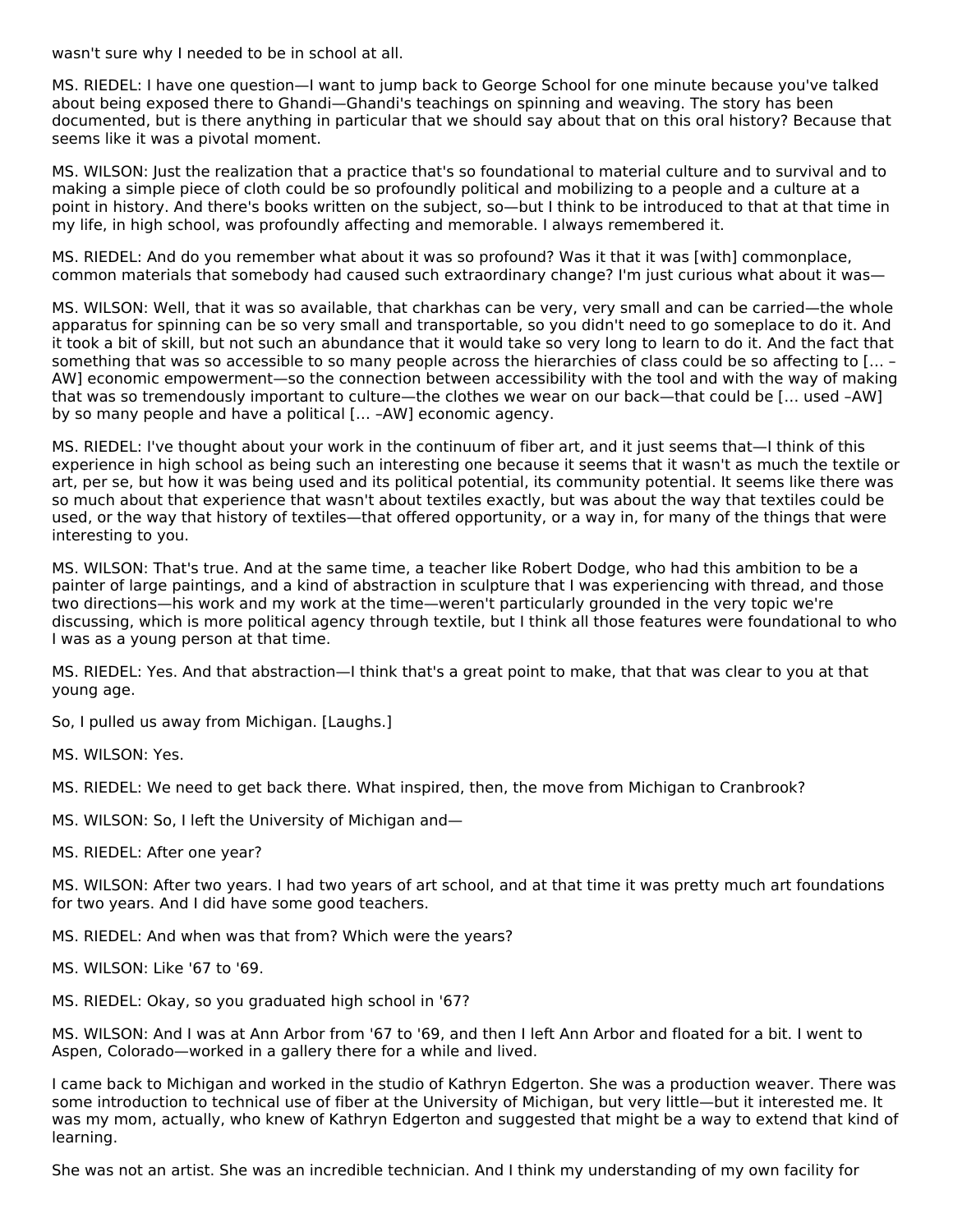making in a technical, skill-based way became clear as I worked in her studio.

It wasn't about the world of ideas or cultural connections or political agencies. It was about using a linen warp at 40 ends per inch and knowing the intricacies structurally of summer and winter weave. It was a very rigorous, skill-based training. And I think she took to me and I took to her, and it was wonderful.

It was a matter of months that I would go to her studio every day. And it was through the portfolio that I had at the University of Michigan, which was essential drawing and painting, and the textile sample books—and they were sample books; I didn't actually make anything; they were all sample books—that I made with Kathryn Edgerton that I applied to Cranbrook Academy of Art for the last two years of my undergraduate study. Cranbrook at that time did consider undergraduates, but after I left—a couple years after I left, they made that unavailable.

So I felt very, very lucky that I was accepted to Cranbrook and that after a semester Gerhardt Knodel came to teach in the fiber area, and so I was in his first class.

MS. RIEDEL: Wow.

MS. WILSON: It was an absolutely wonderful environment for me to thrive in.

MS. RIEDEL: Absolutely. Would you describe that, the strengths of it?

MS. WILSON: Yes. Cranbrook is similar now to how it was then—departments organized around disciplines with one teacher, one artist in residence who lives on campus, and maybe 14 to 18 graduate students who work with that one professor or artist in residence. And I don't know how many students total—150, something like that it's relatively small—on the grounds of the Cranbrook Academy of Art, the Cranbrook [Educational] Community, which includes a private boys' school, a private girls' school, a science museum, an art museum, a Greek theater, beautiful grounds to walk in. It's this very special environment outside of the city of Detroit.

So I sometimes liken that experience to—although I don't know what it's like going to a monastery, but there was something somewhat more—

MS. RIEDEL: [Laughs.]

MS. WILSON: —the opposite of Ann Arbor. It was the opposite of Ann Arbor. It was about total dedication to being there and learning, creative artistic learning within a small community in an environment that was relatively removed. There is lots to be said about why that removal is useful at a certain point in one's study and why it might also be limiting to one's learning because of—you're physically quite cut off.

But for me at that point in my study, I really flourished in that environment.

And Knodel came in with incredible optimism and energy. He would teach technical workshops as he saw them necessary. He loved textile art history and introduced us to histories of textiles that had not been part of my art history. Ann Arbor was very good at art history, and so I had a very good two years of art history at Ann Arbor at the University of Michigan, but Knodel brought in introductions to Indonesian ship cloths and lots of non-Western kinds of textile materials that were carriers of a cultural narrative.

So at that point, too, that kind of connection between the context of materials and how they reside within political and spiritual and conceptual positions, all simultaneously was definitely taught within the breadth of Knodel's teaching method.

There were no assignments really.

MS. RIEDEL: Really?

MS. WILSON: It was very self-directed. It was primarily—well, it was a graduate school.

MS. RIEDEL: Yes.

MS. WILSON: So I was an undergraduate student going to essentially graduate school. And as is often the case in life—when you're in an environment sometimes—perhaps a little beyond where you're at age-wise and in terms of your study, you kind of sink or swim, and I was able to swim in that environment and learn just so much from the other students that I was working with.

MS. RIEDEL: Anybody in particular that was significant?

MS. WILSON: Arturo Sandoval was there; Hiromi Oda, who now lives in Los Angeles; Barbara Wittenberg, who I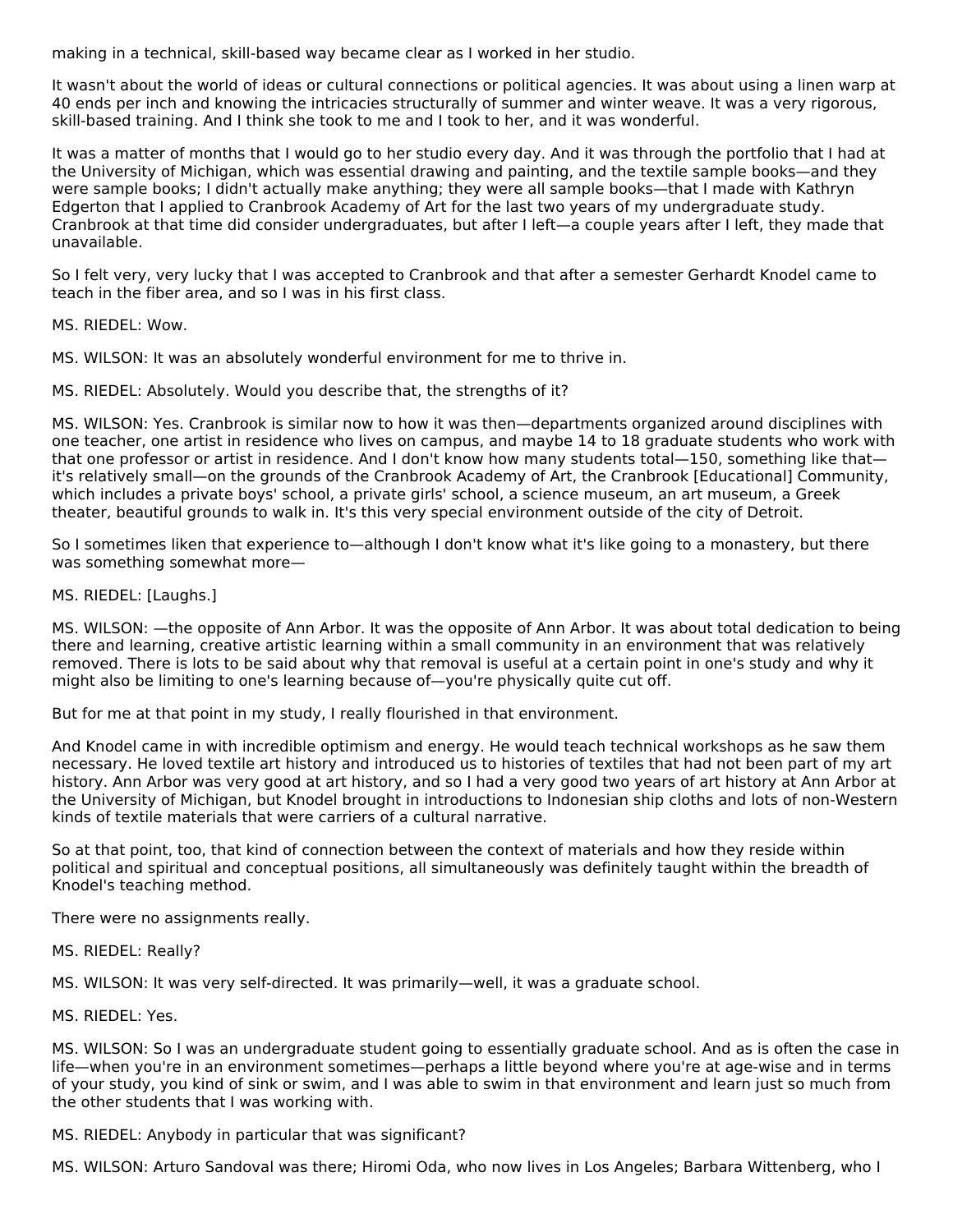think moved to Florida. And I must say, I don't keep up as much with some of those friends from Cranbrook, although it was an absolutely memorable time and I learned from all of them.

I would say Knodel is clearly one of the most important mentors of my life. The kind of energy and enthusiasm and knowledge and inquisitiveness about art and life and the intersections were just infectious for so many of us.

MS. RIEDEL: And I would imagine the unlimited potential for what could be done in textile and fiber and its place in the world was expansive at that time.

MS. WILSON: Right. So, it was a time—I graduated from Cranbrook I think in '72—it's on my resume. But it was a time of the early Art Fabric movement—that's the [Jack Lenor] Larsen-[Mildred] Constantine term—there are lots of terms for this international movement of artists using cloth, pliable substrates, pliable linear fibrous materials of various kinds.

When I was at Cranbrook, Madgalena Abakanowicz from Poland came to visit. I remember sitting having lunch with her at a table of maybe six or seven other students.

We took a field trip to New York and visited Lenore Tawney, who I subsequently visited several times after that time as a student. And her commitment to her work, her collecting, the studios—this one particular studio at the time—and I can't think of the name of the street she lived on—but it spanned two city blocks, and the floor was painted white, and you took off your shoes when you entered. She was very gracious and gave us a wonderful tour of her collecting interests as well as her artwork. She had multiple chests with drawers filled with collections of things, much of which was used in her collages and sculpture, but like a whole section of quail eggs of different colors, other kinds of birds' eggs, little bones of animals.

So she had these collections, much of which came out of the natural world, some from her travels, of repeatable things in units that she would then draw from as inspiration, just visually, or use in her work.

But again, the commitment to living in such an environment, so dedicated to art and research, was profoundly affecting, I think to all of us visiting with Lenore Tawney.

And as well, the introduction to artists who were working at that time—[inaudible]—in Eastern Europe; Ritzi and Peter Jacobi, who I was the assistant to at Haystack [Mountain School of Crafts] the summer I graduated from Cranbrook; Olga de Amaral from Bogota, Colombia. And then other Americans—Sheila Hicks, who lives between France and the United States; Claire Zeisler; Ed Rossbach, who I learned more about after I moved to California.

But it was really an international movement at that moment that I was exposed to my last two years of undergraduate studies at Cranbrook. We were in the midst of this new development.

And I think it was, particularly, Abakanowicz making these large, pliable environments, two, three stories high, that could be rolled and folded and transported across the sea and reemerge in some large experiential installation that really pushed the properties of fiber as a very unique kind of material that had this great potential for scale—the thing with her work in particular is the scale—and connection to the body and issues around our own humanness, our own mortality, frailty, through the nature of the cloth itself.

At the same time as we were in the midst of this new movement developing, there was the work of Christo and Oldenburg and Rauschenberg and Robert Morris and Barry LeVa. I never was introduced to any of these artists as being separate from the artists in fiber, although art history wasn't quite seeing it that way. I think, as a young student, it was all coming to you. And it was being taught through Gerhardt and at Cranbrook and continued to be taught when I went to school in California.

Then, of course, the history of textiles that Gerhardt was so profoundly interested in—the way in which the textile was a carrier of a cultural narrative cross-culturally—was also something imparted by Knodel.

I feel like I'm repeating so many things here, but we'll—you can edit and—okay.

MS. RIEDEL: I don't have that sense at all, actually.

MS. WILSON: Okay. All right.

MS. RIEDEL: I think it's just extraordinary. You're the first person I've talked to—I think the only person I've talked to—that was a student, an undergraduate student, at the time when this just complete and explosive flowering of the textile field was happening.

MS. WILSON: Right.

MS. RIEDEL: And you were so young and just absorbing it, and everything was still ahead. It must have just—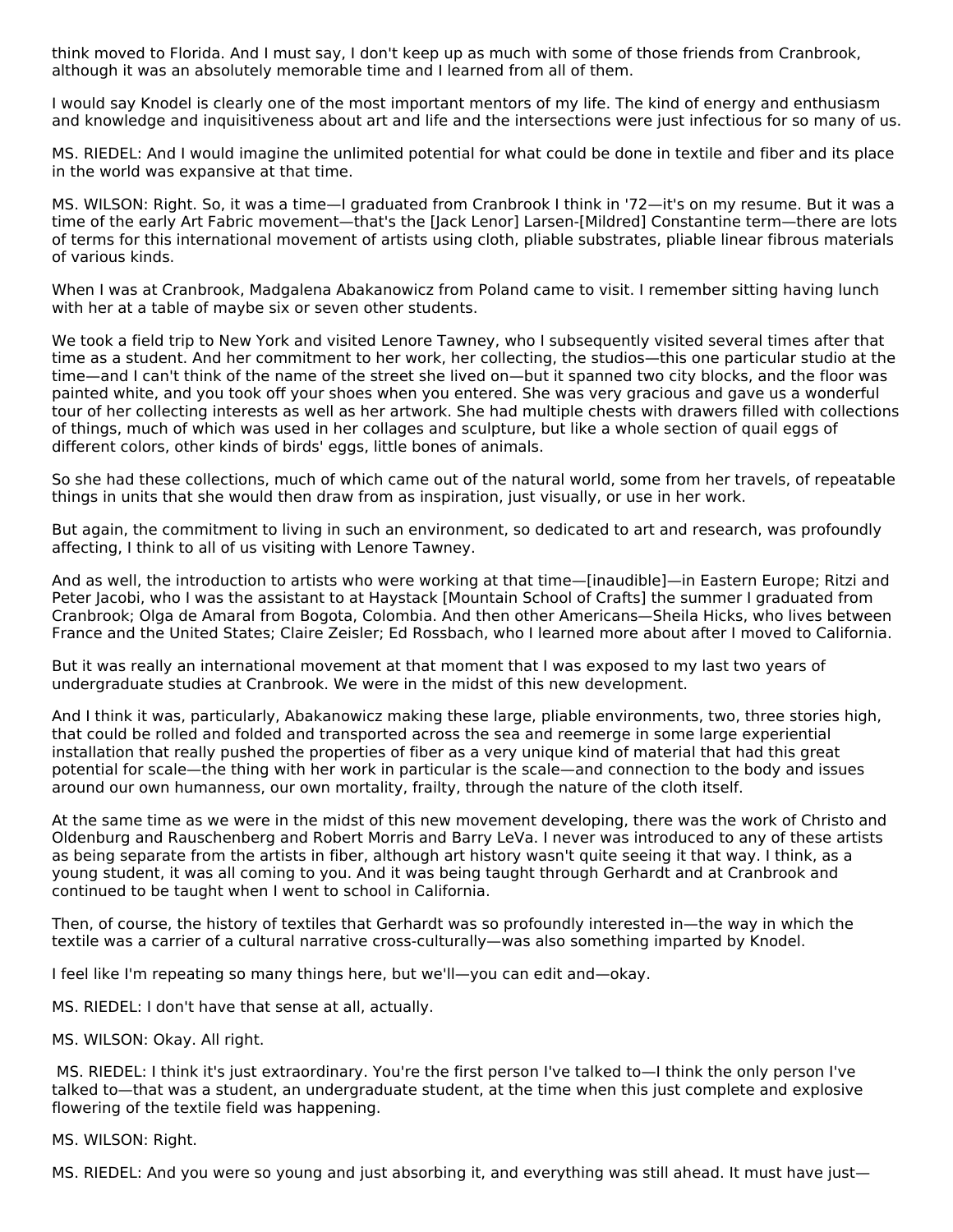MS. WILSON: Very lucky.

MS. RIEDEL: Yes.

MS. WILSON: I feel like Barbara Shawcroft might have done an installation, either when I was at Cranbrook or soon after—Barbara from the San Francisco Bay area. I think she still is there.

I could probably mention other names, because one thing about Cranbrook—although small, it would bring lots of international visitors that we were exposed to in very small groups, as well as lectures. But we had, the day following the lecture, small group discussions and critiques, and that was one of the great strengths of an environment like that, that kind of personal attention that was available to students in that environment.

MS. RIEDEL: Right. You also mentioned something—I'm trying to think—in conjunction to Lenore Tawney. You talked about her art and her research, and as I've been looking at your career and your work, it seems to me that research is such a fundamental cornerstone of your work.

MS. WILSON: I don't know if that term, "research," was used by Lenore—probably not, or it seems maybe a more contemporary academic term that artists are now using—your art and your research, your production and your research. But certainly she was an incredible researcher through her travel and her collecting.

There are a number of artists I feel that I visited at that time coming out of—or into—fiber in an expanded field of contemporary art who were interested in collecting. Certainly, Claire Zeisler was an amazing collector of art and artifacts, ethnographic and major, mainstream contemporary art. I know Rossbach collected a lot. So I think that was, in a way, part of their research.

MS. RIEDEL: And this was all your experience as an undergraduate, before you even went on to graduate school.

MS. WILSON: It was such a profound two years for me and such intense learning in so many ways. When I graduated, I thought maybe I'd go to graduate school, but I really wasn't locating a school that seemed—well, I just wasn't sure where to go after Cranbrook.

MS. RIEDEL: And no recommendations from Gerhardt Knodel?

MS. WILSON: Oh, well, yes, there were, but I just wasn't sure myself, having researched things, where to go, what made sense.

And so right after Cranbrook I went to Haystack for my first time—

MS. RIEDEL: Okay.

MS. WILSON: —and was the assistant to Ritzi and Peter Jacobi from Germany. And their work subsequently has toured—major retrospective exhibition toured throughout the United States through Mary Jane Jacob, who curated both the major Abakanowicz and Jacobi shows.

But to go to Haystack—not unlike Cranbrook in the sense of it being a small, living-together kind of community and get to know them personally and their life as a couple and their shared life as artists was wonderful. They became friends, and I visited them in Germany subsequent to that time at Haystack.

But that was a fabulous thing to do right after Cranbrook, to go to Haystack. Francis Merritt was there, very much a force, and such an open mind. Such an amazing, open-minded person he was.

And I—just for a moment, a little tangent—but I have a particular fondness for that school, probably from that early moment forward. I've taught there and I've been on the board there. And I have the greatest respect for what Stu Kestenbaum has made happen there, the kind of intersection to other kinds of arts organizations in the state of Maine and the way he invests himself in lots of connections between Haystack and other communities. I feel it's an incredibly democratic, interesting place, and for those who are trained through academia and as a teacher within an academic institution, a wonderful kind of counterpoint, because you're working with artists who are trained and untrained, of multiple ages, where what they're doing is the center focus of their life, and those who are doing it as a hobby or a side interest, and people who love to talk and people who hate to talk.

And I guess the common bond there is a more skill-based, workshop environment, but of course, not entirely either. I know Stu always works to bring in, in addition to visual art practices that have a craft connection, dance and writing, literature. And so there are those intersections that are available at Haystack as well.

And it is one of the most beautiful places in the world. You've been there.

MS. RIEDEL: It is. It is extraordinary—[inaudible]—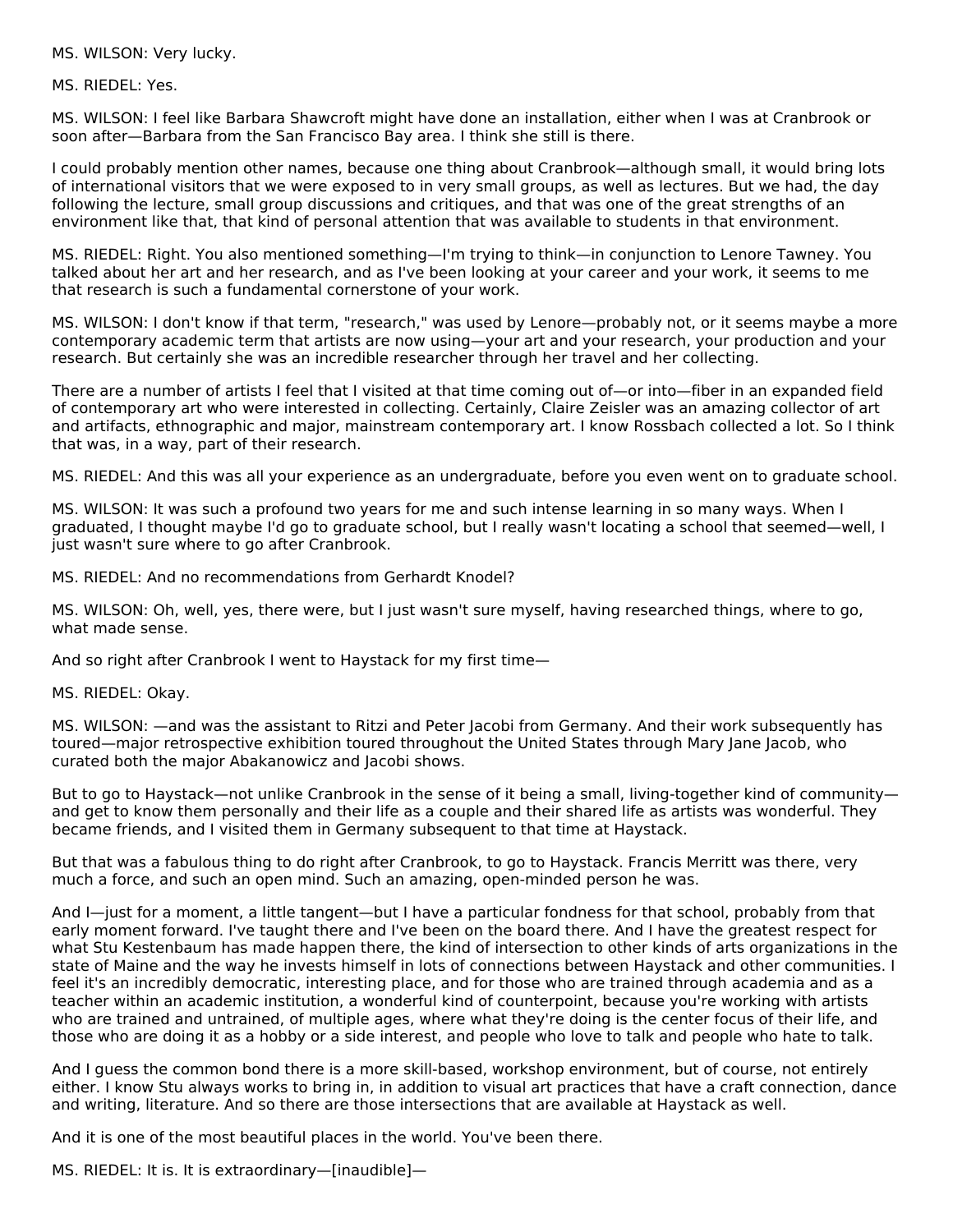MS. WILSON: Yes. And the architecture of Edward Larrabee Barnes—the thoughtfulness of how the architecture exists within a very fragile landscape and the architectural integrity of the place, as well as issues of repairing and sewage treatment and the kinds of just practical needs of continuing a place over a long term. I think they've been able to maintain the integrity of the architecture in a very sustainable way.

It was really an exciting—I have to stop talking about Haystack, but—

MS. RIEDEL: But it sounds like it was an interesting combination, too, of skill-based but very multicultural, multidisciplinary—a lot of breadth and depth.

MS. WILSON: And that session I was there was, I think, the international session, so—

MS. RIEDEL: Yes. Okay.

MS. WILSON: —and Haystack does that, will have sort of thematic sessions. It continues to.

I found it, as a location for my interests, not always a perfect fit as I matured as an artist and the kind of artist I've become. But I was there two summers ago, invited to be a speaker at a conference, and I couldn't wait to get back. So there's something about the pull of place and your own personal memories of experiences that can be very profound and moving to want to return to a place.

MS. RIEDEL: Yes. I'll jump around a little bit, but since we've just been talking about George School and the University of Michigan and Cranbrook—we haven't gone to CCA [California College of the Arts, Oakland] yet, but we're talking about Haystack. You've been involved in a lot of different types of educational situations and institutions. Is there one that stands out as the most rewarding?

MS. WILSON: Where I am now.

MS. RIEDEL: Okay. That's nice to be able to say.

MS. WILSON: Yes.

MS. RIEDEL: That's great.

MS. WILSON: That's why I stay in Chicago.

MS. RIEDEL: Okay—[inaudible]—

MS. WILSON: We've been able—we: myself and my colleagues—to build a very progressive, thoughtful, collegial environment for growth through fiber, textiles, and an expanded field of contemporary art in a very interdisciplinary environment. And we together have been able to make that happen, and that's thrilling.

MS. RIEDEL: That is extraordinary and not that common. Yes. We will get into that in much greater depth.

So, how then did you end up at CCA?

MS. WILSON: So, I drove from Haystack.

MS. RIEDEL: You were in Haystack in '72, maybe? Something like that?

MS. WILSON: Yes, something like that.

Drove from Haystack across the country to San Rafael, California, at the invitation of some Cranbrook friends, some other graduates, who said, "Hey, we have a house in San Rafael and there's a bedroom here for you. We can set up your studio in the house, and maybe we can make the living room or dining room into a big studio or gallery. You want to come out?" So that sounded like the best idea.

So I drove across the country, ended up in San Rafael, and stayed there for—I'm not sure exactly how long, a year maybe.

MS. RIEDEL: Okay.

MS. WILSON: Then I moved to San Francisco for a year.

I always taught. When I moved into that house, it was a period of time—and I feel you could probably still do this, but I'm not sure—I put ads in the newspaper saying, "Off-loom weaving" or "Loom weaving for people who are interested in a small class environment." The place we lived was called 1212 Second Street, the address of the place. And so I would conduct classes.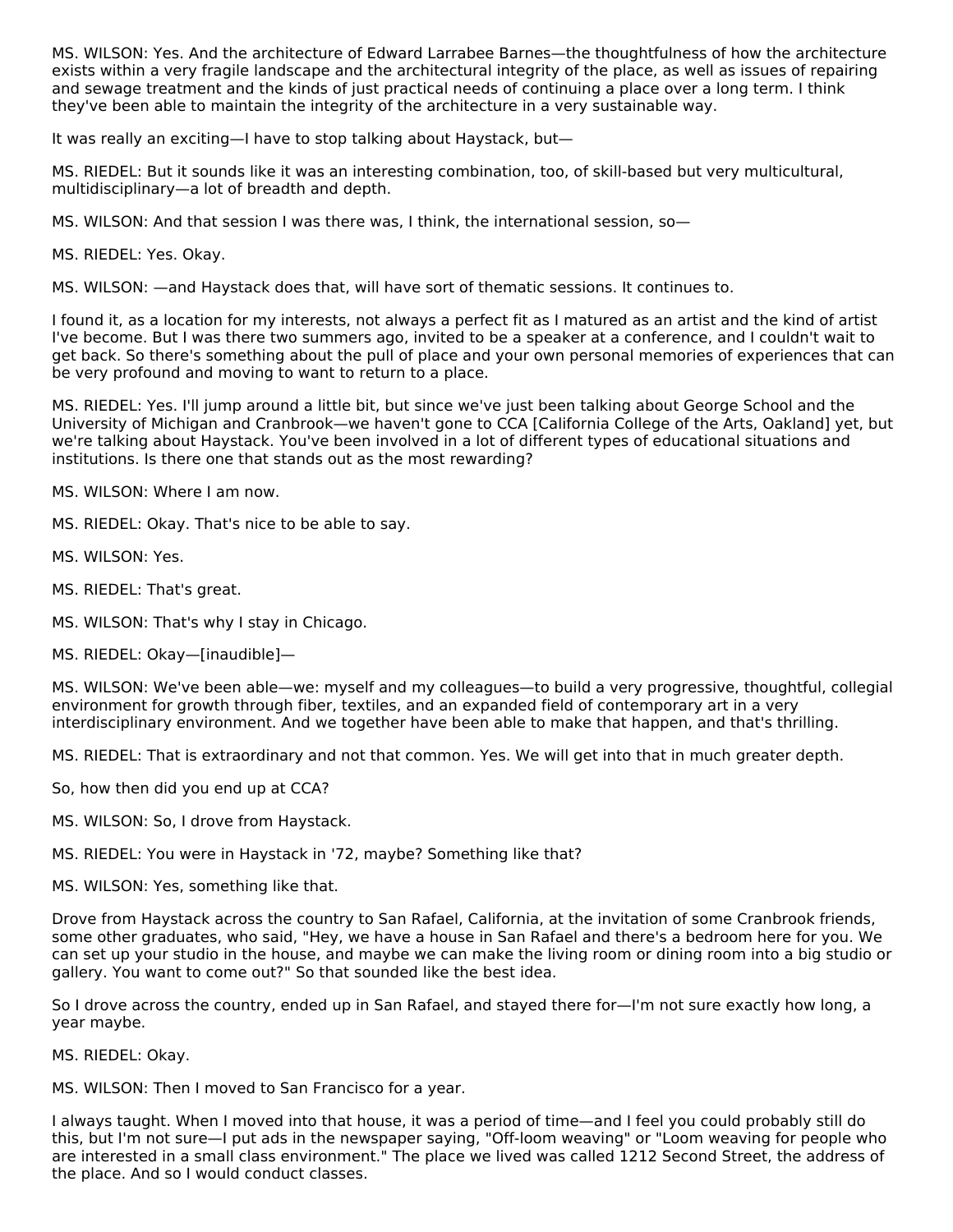I didn't have my graduate degree at that time, but I did apply to teach at the de Young Museum Art School. I'm not sure if the museum still has an art school. I started teaching there and then became the chair of their textile department, and they had a flotilla of looms—weaving looms—and other really nice facilities and studios. I kept working for the de Young Museum in various capacities for a number of years—through graduate school, actually.

So I moved into San Francisco and lived there for a year, and then eventually spent most of the '70s, the later '70s, in Berkeley—

MS. RIEDEL: Okay.

MS. WILSON: —on Adeline and Stuart, in a wonderful warehouse, with my boyfriend.

MS. RIEDEL: Okay. [Laughs.]

Who was teaching at CCA at the time? Was Trude Guermonprez there?

MS. WILSON: Trude Guermonprez was there. She is the person I interviewed with.

MS. RIEDEL: Okay.

MS. WILSON: After a couple of years of moving from San Rafael to San Francisco and trying to get teaching jobs and sort of teacher-for-hire workshops—

MS. RIEDEL: And were you working yourself at the time—were you making work at the time?

MS. WILSON: I was always making work, yes.

MS. RIEDEL: Okay. And what was the work like?

MS. WILSON: Oh, soft sculpture. I think that's what we called it then. Trying to market it, sell it, make it available, make it seen through any available means.

MS. RIEDEL: Were there any galleries that you were able to show in at the time?

MS. WILSON: No, no.

MS. RIEDEL: Okay. Not yet.

MS. WILSON: We sort of had our own gallery at this house.

MS. RIEDEL: Okay.

MS. WILSON: We tried the craft fair thing. That didn't work very well for me. But we tried to explore a lot of possibilities.

At one point—and I'm forgetting exactly when this was; I think it was out of grad school—I developed a small business with Marjorie Baer, who since went on and became a very successful jewelry designer. She and I had a small business making a kind of Japanese jacket. It proved to be very popular, but I realized it was a kind of business mind I wasn't well suited to. I didn't want to spend my time doing that kind of work, and she did. So she took off with that business that we had begun, and it developed into other things.

It was a time, as it is for so many artists when you leave school, graduate or undergraduate, of tremendous trying things out, experimenting with different avenues for how to make an income, what you're really interested in, what you're good at, how to apply your artistic talents. And so there's a lot of experimentation.

After two years, I felt I did want to return and get my graduate degree. I was seeing, because I loved teaching, that I would have more opportunities if I had a graduate degree.

I thought I wanted to go to UC Berkeley and work with Rossbach, but it was just at the moment—and I interviewed with Rossbach—he granted me an interview, but he was rather discouraging about the program at UC Berkeley. I think it was being cut back. He didn't see a future there for his program. And yet so many wonderful artists who I knew, like Lia Cook and Gyöngy Laky, had studied with him, and I'd heard so much about him.

But another wonderful program with a different kind of heritage and lineage in terms of faculty was what was then called California College of Arts and Crafts. I interviewed with Trude, and she knew of Cranbrook, was interested in my background and the kind of work I was making. And in any case—she was enthusiastic about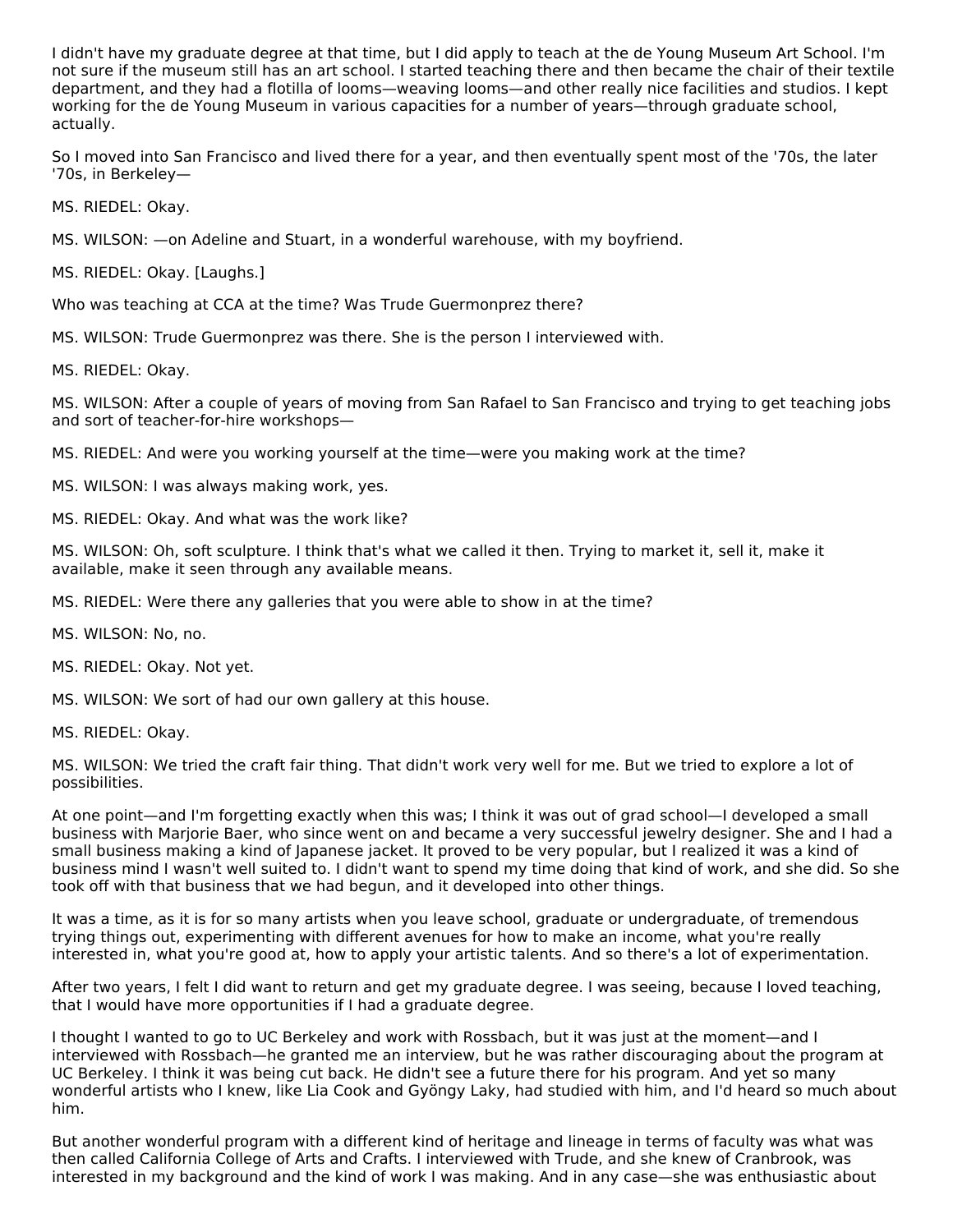her program. And so I went there.

As I was studying there, Lia Cook came in towards the end. Lillian Elliot was an important teacher. Carole Beadle was an important teacher. I know Carole is still teaching and Lia is still teaching.

And I would say as important as the textile department was, the sculpture department and Bella Feldman were equally important. Bella was an active sculptor whose studio was in Oakland. And she was really interested in teaching classes in sculpture for women artists and embracing material methods that came out of textile but could be combined with her knowledge of steel and plastics and acrylics and large-scale material experimentations.

And so I feel the kind of interdisciplinary environment that CCAC afforded is very much a kind of model that I and my colleagues have brought to the School of the Art Institute of Chicago.

In addition to studio work at CCAC in sculpture and textile, there was also art history. I would say there were two influences—and I'm forgetting the name of my art history teacher. He came from New York, and he taught seminars in contemporary art and had us read Clement Greenberg and Barbara Rose—and these debates around modernist work and self-referential work.

On the other hand, there was the anthropologist art historian, Dr. Ruth Boyer, who, at the time I was in graduate school, taught two solid years of textile art history, which was both for graduates and undergraduates. It was a very academic look at textile production. She was more interested, I think, in non-Western, more ethnographic kinds of material than she was the history of European tapestry, for example, although that was covered to some degree.

MS. RIEDEL: Right.

MS. WILSON: I believe her Ph.D. was in some area of Navajo weaving. So she came out of anthropology into art history, teaching art history. So it's that kind of leaning that was very affecting to me.

I still have notebooks—these thick notebooks of notes—from taking her classes. And although personally I lost connection with Dr. Boyer not that long after graduating, I know she continued on, and the school has continued to hire faculty who have that kind of knowledge base, that kind of specificity of a history of textiles within Western and non-Western parts of the world.

MS. RIEDEL: Was that your first in-depth exposure to non-Western textiles, or did that happen at Cranbrook too?

MS. WILSON: Well, it happened at Cranbrook with Knodel and his interests in collecting, what he brought to look at. It also, I think, was affected by just being in the San Francisco Bay area in the decade of the '70s. It was a crossroads for so much material that was coming from South America, Mexico, Asian countries. Even in the Berkeley flea markets there would be merchants and sellers of all kinds of materials from all over the world.

So I think where we saw things and how we were exposed to things was not just through school and academic classes like Dr. Boyer's. It was in the environment.

And then, as we talked about earlier a little bit, there was at that moment in Berkeley a Fiberworks School, which was developed predominantly from the students of Rossbach. And then Pacific Basin School of Textile Arts developed. The founders, [… –AW] Pat McGaw and Inger Jensen, [… –AW] were two M.F.A. grads from CCAC [… – AW].

Both schools had wonderful spaces and facilities and equipment. At Pacific Basin School—both Pat and Inger were weavers, so perhaps there was a greater amount of skill-based teaching at Pacific Basin. Both schools had galleries, lectures every night, and some aspect of contemporary and historical.

It was also a time of renewed interest in the way things were made in diverse [global –AW] cultures. [… –AW] Peru had the highest textile culture in the world. Peruvians developed every textile structure known to man except for like four or five.

And there was a strong connection with the textile research of Junius Bird, the archaeologist. I know Rossbach brought into his classes [a] tremendous amount of interest in anthropology and archaeology and intersections with the Berkeley Art Museum's collection and some of the other thinkers and researchers coming out of anthropology.

So for us artists, there was not only the visuality of this material and what it meant in terms of cultural context, which again positioned it in a very, I would say, Postmodern position in relationship to [the] self-referential art that Clement Greenberg was espousing at the time—right? The meaning of objects was very culturally aligned. That was a new, emerging idea that became much more understood and theorized in a slightly later period, but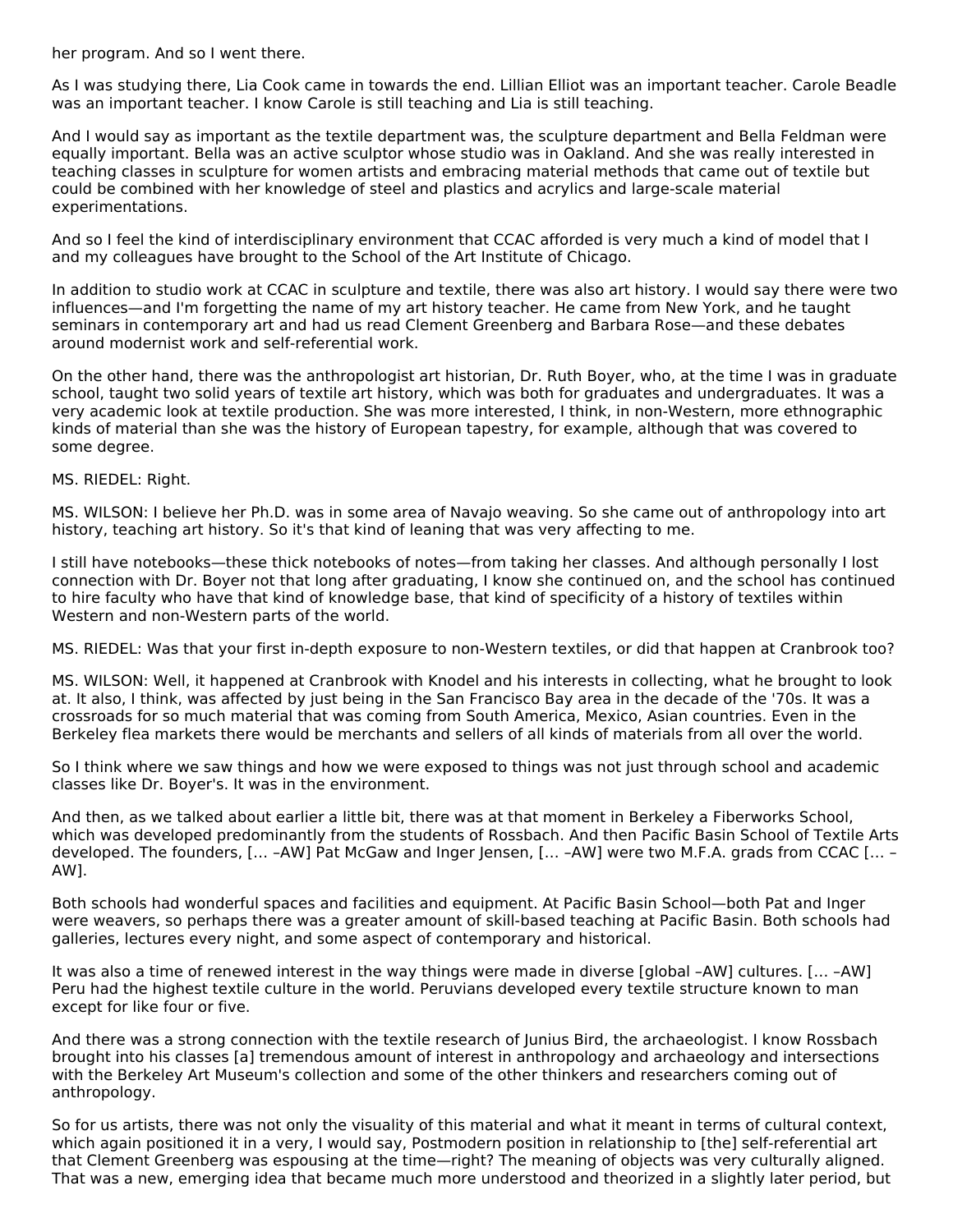it was debated through textiles at this time.

So, it was not only looking at textiles and understanding cultural context but also understanding how they were made. There was renewed interest in relatively obscure techniques of spinning and twists of yarn and kinds of fibers [… impacting –AW] what the thing looked like—sort of getting the inside of making processes. I think at both schools there was this fervor for bringing forward new information about how textiles could be made.

MS. RIEDEL: I think that sounds like the perfect word—"fervor"—because it just—

MS. WILSON: [Laughs.]

MS. RIEDEL: You had school experience; you had Fiberworks; you had Pacific Basin; you had UC—

MS. WILSON: Kind of phenomenal.

MS. RIEDEL: —and then those, as you said, flea markets.

MS. WILSON: Yes, flea markets.

MS. RIEDEL: It was such a dynamic era for exploration of textiles on many levels.

MS. WILSON: You're so right. And often when you're in the midst of something, you don't know you're in the midst of it. It's just your life. I look back at that time in Berkeley in particular, and think that, really, the new video work and the new fiber work were the two hottest new emerging disciplines in the art scene. And although both fields have some connections in their newness, they move off in different directions, with different histories of origin between new technologies and old technologies and so forth.

But when I moved to Chicago, I thought that would certainly be here, too—

MS. RIEDEL: [Laughs.]

MS. WILSON: —that there would be this energy, and to have been hit with any kind of sense of marginalization or pulling into this kind of total women's-work world or European-model world was—it felt very limited and very unlike the world that I had been participating within.

MS. RIEDEL: I would think.

And just a little bit more—I'd like to talk a little bit more about Ruth Boyer because we—

MS. WILSON: Yes.

MS. RIEDEL: —I think much has been documented about—[inaudible]—Rossbach, but I don't know that she is that familiar a part of the story. It would be nice to hear if there's anything in particular that she brought to the picture that was influential to you in any way.

MS. WILSON: Well, I think in part it was she had this broad knowledge of textile history and was able to impart it in a very academic, organized, thorough way. She was not only inspiring, she was a good lecturer; but it was the thoroughness of the way in which she organized and presented the material to the point where, when I graduated, I even imagined for a time an interest in going back to school in art history and focusing in the area of textile—I don't know exactly which part of it—in a more academic way. She gave me such a good baseline background for thinking about historical time periods and intersections between art of a time and the material culture aspect of textiles—what else was going on in the world: economic trade routes, when silk first appeared in one country and then appeared in another and why, and the economics between those countries.

So I think she had an anthropologist's kind of mind teaching art history or textile history.

But I would say it was the thoroughness, just the grounding she gave me in this breadth of world textile history that was so incredibly important.

MS. RIEDEL: It sounds also as if historically she talked about the impact that textiles had on different parts of the world and how they were impacted by different parts of the world.

MS. WILSON: That's right.

MS. RIEDEL: So, very much grounded in history and in culture—

MS. WILSON: Right.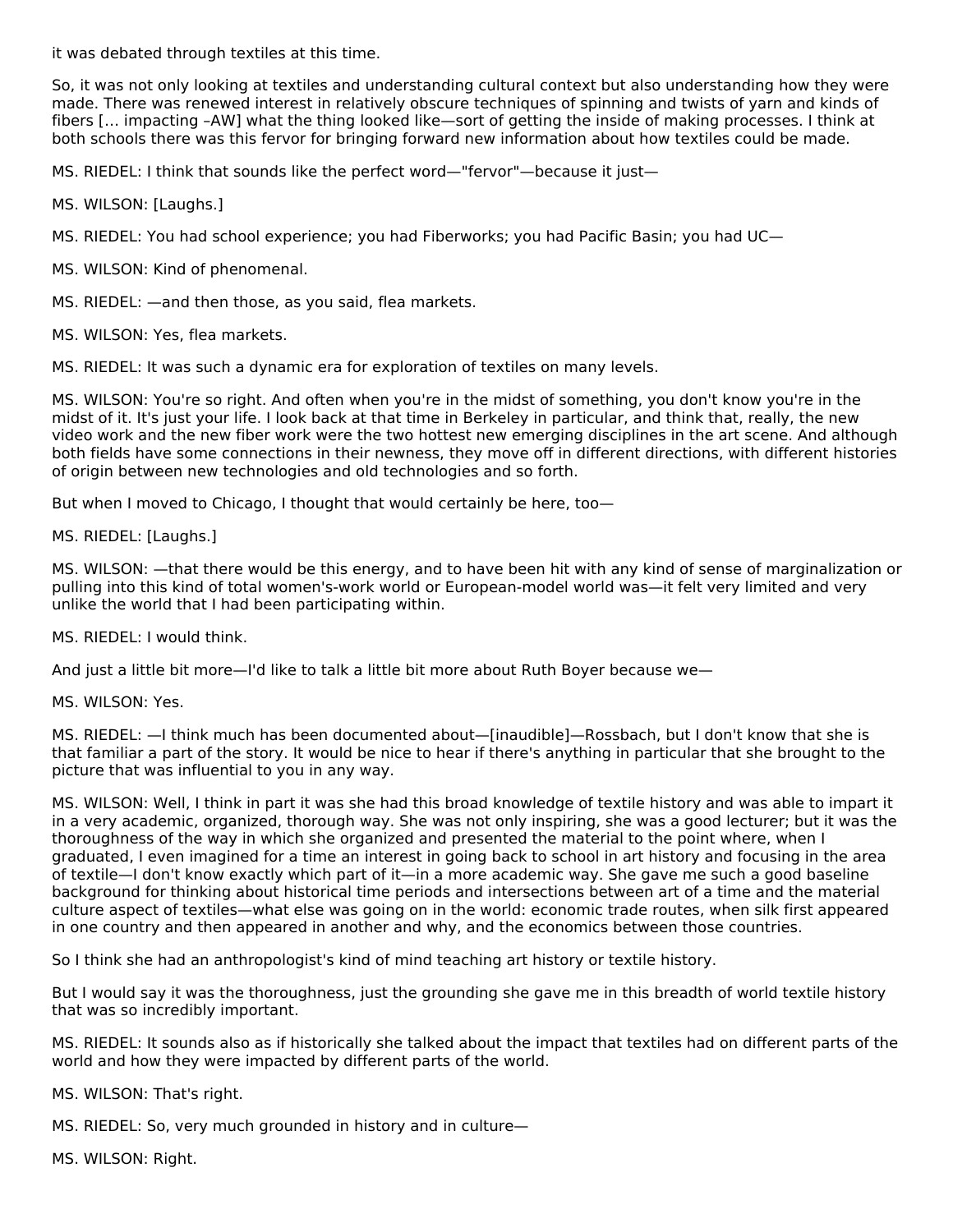MS. RIEDEL: —not just separate art objects at all, but very much a social art.

MS. WILSON: Social art object, which was, again, aligned with and was a counterpoint to some of the dominant ideologies in contemporary art at that time. But it aligned with this new, emerging field of textiles and our interests in those intersections to cultural and social histories, also gendered histories.

Another aspect of that period of time, of course, was the early women's movement, or movements, and I think often, when people think of that time period, they will quickly go to Womanhouse and Judy Chicago in Southern California. The role of women and women's work and the alignment to textiles was also being reasserted in new and different ways in Northern California at the same time.

MS. RIEDEL: What was happening at Fiberworks? We talked about Pacific Basin as being maybe a little bit more skill-based. I know [at] Fiberworks there were all sorts of interesting international people that came in for lectures and workshops. But I think that was founded maybe around '72, and went on for maybe 10 years or so. I know Gyöngy Laky founded that. But what was happening there? What was interesting there?

MS. WILSON: Well, all kinds of things were interesting. And again, there were lots of intersections and similar things going on. But I'll give you an example of a project that was exciting and continues to be relevant.

Emily DuBois was sort of living in the Fiberworks gallery. I don't know if she actually stayed overnight, but she sort of inhabited the gallery. And she was working between the structures, the mechanics, the ideologies, the theories between the player piano and the weaving [loom –AW] and would [… display –AW] different parts of machines and diagrams and proceed to open up the correspondences between systems. [DuBois in collaboration with Michael Elinson, Woven Music (1983)] The player piano roll was a [... -AW] physical notation that, when activated, gave rise to sound, and corresponded to the dobby loom and weave draft methods that guided or directed the visuality of a woven cloth.

And so there was this kind of open experimentation through the form of inhabiting a gallery, a kind of performance installation method, opening up these questions about correspondences between things.

And I feel that kind of project remains very current, very alive. Fiberworks was ahead of its time.

MS. RIEDEL: That was 40 years ago.

MS. WILSON: Yes.

More on that topic—the decade of the '70s—I knew a lot of young people coming out of architecture, some from UC Berkeley. Some really interesting projects involved textiles and architecture, pliable substrates, inflatables. Some of that was connected to interests in nontraditional living, sustainable-living practices, mobile living practices—the whole idea of being nomadic, right?

We knew a lot about geodesic domes and Buckminster Fuller, certainly Frei Otto and his pneumatic granaries and tensile structures and constructions. Some of this I was studying—I was doing some papers on textile architecture when I was in grad school—and it also intersected with the kind of ethnic histories of textiles, these newer, more progressive interests of young architects and artists.

That also is a sort of bubble from that period that has reemerged now. It kind of skipped the '80s a little bit and has reemerged now. There is an ever-present urgency around issues of sustainability and finding alternatives to buildings that are very problematic in terms of living a long time on the earth.

And so some of these pliable materials and transportable materials and time-limited materials—blow it up, take it down—tent-related kinds of transportable shelters—there's renewed interest in that now. That's a whole other topic.

MS. RIEDEL: Yes. We will come full circle to that.

Would you ever qualify what you did as an apprenticeship?

MS. WILSON: I don't think so.

MS. RIEDEL: Okay.

MS. WILSON: The closest would be—

MS. RIEDEL: Not even Kathryn—with Kathryn—

MS. WILSON: —the closest, but I don't think we called it that. I just worked with her in her workshop.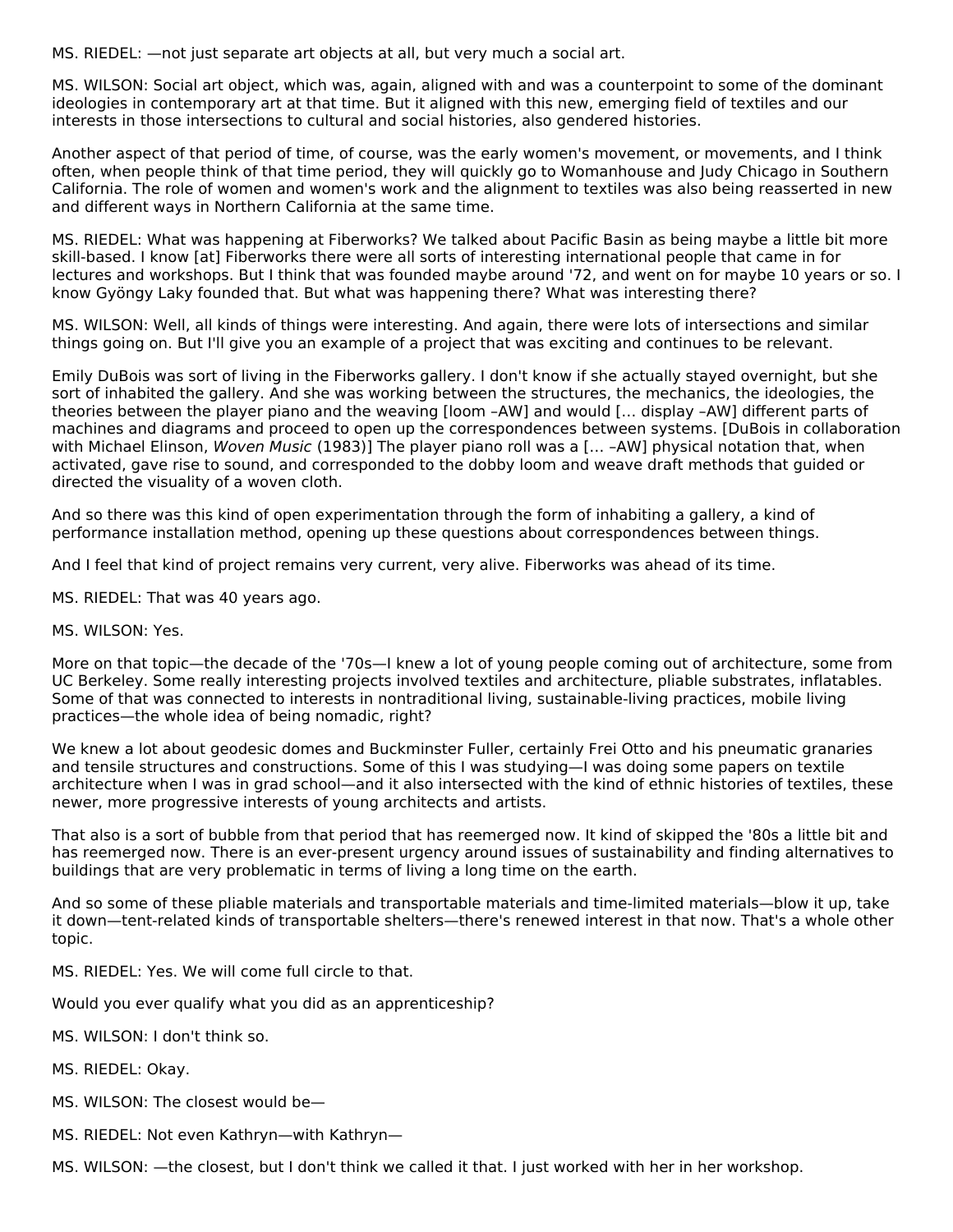MS. RIEDEL: Okay.

I wanted to talk a little bit, too, about the video work that was starting to happen at the same time and how you became interested in that as you were working on the textiles at the same time.

MS. WILSON: Well, my boyfriend at the time was a videographer.

MS. RIEDEL: Okay.

MS. WILSON: So I was just around it—he was doing some work with people at a place called the Optic Nerve. He knew the Ant Farm people.

I was very headstrong into the textile thing and he into video, but our worlds—obviously, because we lived together for many years—intersected. People were always over at our place. We lived in a big, open warehouse space on 2750 Adeline Street at Stuart in Berkeley. It's probably condos now, but it was this big, open warehouse space we heated with two wood heaters. It had skylights. That also is rather improper now, but at the time we just moved in, and it wasn't Chicago, and you could live in an unheated space.

I had three or four looms there, and I lived there before, during, and after graduate school.

So video was—video and video people were just part of my world.

MS. RIEDEL: And became part of your vocabulary too.

MS. WILSON: Later—much later.

MS. RIEDEL: Yes.

MS. WILSON: Yes, much later, and for different reasons than being connected to an early video movement really, but I knew a lot about it. I watched a lot of real-time videos.

MS. RIEDEL: So how did the shift come about to Chicago?

MS. WILSON: I was working at the de Young Museum Art School during and after graduate school. I was teaching workshops at Pacific Basin School of Textile Arts.

MS. RIEDEL: And you graduated from CCA in what year—'74, '76?

MS. WILSON: Seventy-six.

MS. RIEDEL: Okay.

MS. WILSON: Seventy-six. And then I came here in '79. So I had three years, I guess, out of graduate school working, as so many artists did then and do now—working five and six jobs, all of which were part-time.

[I did curate two exhibitions during those years for the de Young Museum Downtown Center. [… In spring 1979, I curated A Weaver's Art: Selected Rug Traditions of the Middle East and China, and in 1977 I curated The Cover Story: An Exhibition of Ethnic Clothing Traditions. –AW] To continue this kind of work, I considered returning to school for a Ph.D. in Art History, but studio work and teaching were more compelling. –AW]

It did not look like the educational system in California was looking up. As a matter of fact, in the late '70s, things were looking very poor in terms of growth in the arts and needing teachers, and yet I did at that point have a master's.

So I thought,Why don't I apply for a teaching job? I applied for the two that were available in the fiber area. One was in Fort Collins, Colorado, and the other was at the School of the Art Institute in Chicago. The Chicago position was a visiting artist position for a year—full-time for a year—and it was a position that was an open-call interview kind of thing, but just for a year.

I thought at the time that I wanted to go to Colorado; I didn't want to come back to the Midwest. I'm from the Midwest. I loved being in the West and didn't think I would necessarily leave the San Francisco Bay area indefinitely, because it's the favorite place in my whole life where I've lived. I don't do this anymore, but for years would I get off the plane and feel like, Oh, I'm home.

MS. RIEDEL: [Laughs.]

MS. WILSON: This is home now, but I just felt my soul was there. Something opened up and it was just an incredible period of time to live there. That said, it was really hard to make a living.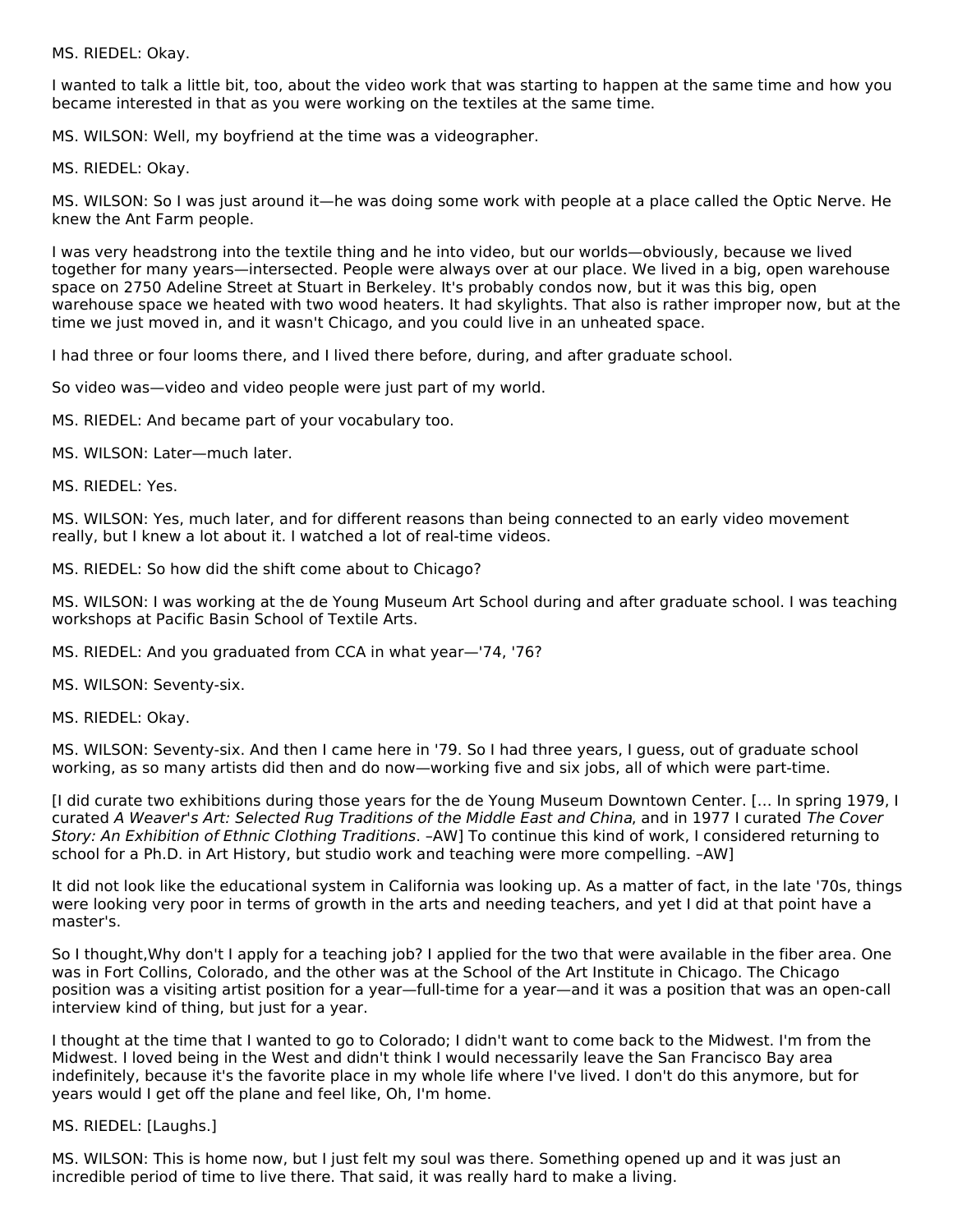And so my boyfriend and I bought the classic broken-down, used station wagon, rented out our warehouse space for five years, thinking we'd go back—and he did. The car broke down over the mountains and overheated. It was just the classic getting yourself as kids across the country.

MS. RIEDEL: Yes.

MS. WILSON: And came to Chicago.

And then the one year here as a visiting artist opened to a full-time position. [… –AW] That was maybe a year or two after I first came that I applied and got that position, and then continued to stay.

MS. RIEDEL: Yes.

Before we move into teaching, let's talk a little bit about the work and how this was beginning to develop. Let's talk a little bit about the early work because I'm not as familiar with that, and I just want to make sure that we cover the work, say, from the early '80s. What ideas were informing the work, and what were you experimenting with?

MS. WILSON: Well, in graduate school, affected by all these things I've been talking about, I was working with this grid structure of a net, a knotted net that makes a grid, a materialized grid, and the way in which that intersected with a material history as basic as a fish net, and those histories of structures, and this minimalist grid which was forever debated and discussed in art school—this notion of materializing the grid with a line that was wire or plaster or any number of other tightly or loosely twisted spun filaments felt like a really meaningful thesis to take on.

And so some of those early works were these gridded layers that formed into sort of "2 ½-D" structures up on the wall. Some of them were free-hanging.

One of them from that period was, interestingly, purchased by a collector in Detroit and later given to the Cranbrook Art Museum. It was a very old work and needed some refurbishing, and was presented in relationship —because they were doing these pairings of artists that had graduated from the Academy, and other artists with an Agnes Martin. So a very reduced Agnes Martin painting alongside my materialized grid of a light-grayand-white wire that was connected to the wall with four posts that came out from the wall and held the net layers.

So that was very meaningful—and I think it is to many artists—when you've done something so early, and then somehow that work finds its way to a safe place. And then it's seen in a new light, in another art historical moment.

MS. RIEDEL: Absolutely, absolutely. So how long did the grid continue to inform the work?

MS. WILSON: That was through graduate school and into my time here. And then I just—when I came to teach in Chicago, they wanted an artist who knew weaving. And I was also interested in reasserting the griddedness of a woven structure at a time when many artists were moving away from the loom and working with what was then called "off-loom" structures that allowed for a much more free-form, organic kind of character to emerge in sculpture. I was interested in that as well, but with this sort of net-work structure and the grid theories; I was interested in what was possible by rethinking the grid work—which is what the loom most wants to do, to put threads at right angles.

Very related to the net work, I started using the loom again and was hired in Chicago in 1979 to develop the weaving area. I brought the first computer-assisted loom to the department and got Bell & Howell to give us a bunch of Atari computers—it was just sort of a toy computer—to teach drafting, because I had taken a workshop in Berkeley using the computer as a tool for the drafting method.

#### MS. RIEDEL: Okay.

MS. WILSON: I also was myself weaving, and that seemed really integral to who I was as a teacher, and the emerging connections between technologies, the emergence of the computer and working on the computer, and its connection, its zeros and ones, to weaving—woven structure.

MS. RIEDEL: So that was pointing to a very early intersection between the digital and the analog.

MS. WILSON: Yes—right, right. And then in our school, and many schools, there is now such an affinity, of course, between the computer and weaving—the digital—I know CCA now has a digital Jacquard loom; we're getting a second one. Really, really interested in the intersections between the newest technologies and the oldest technologies, yes. And a fabric is a wonderful matrix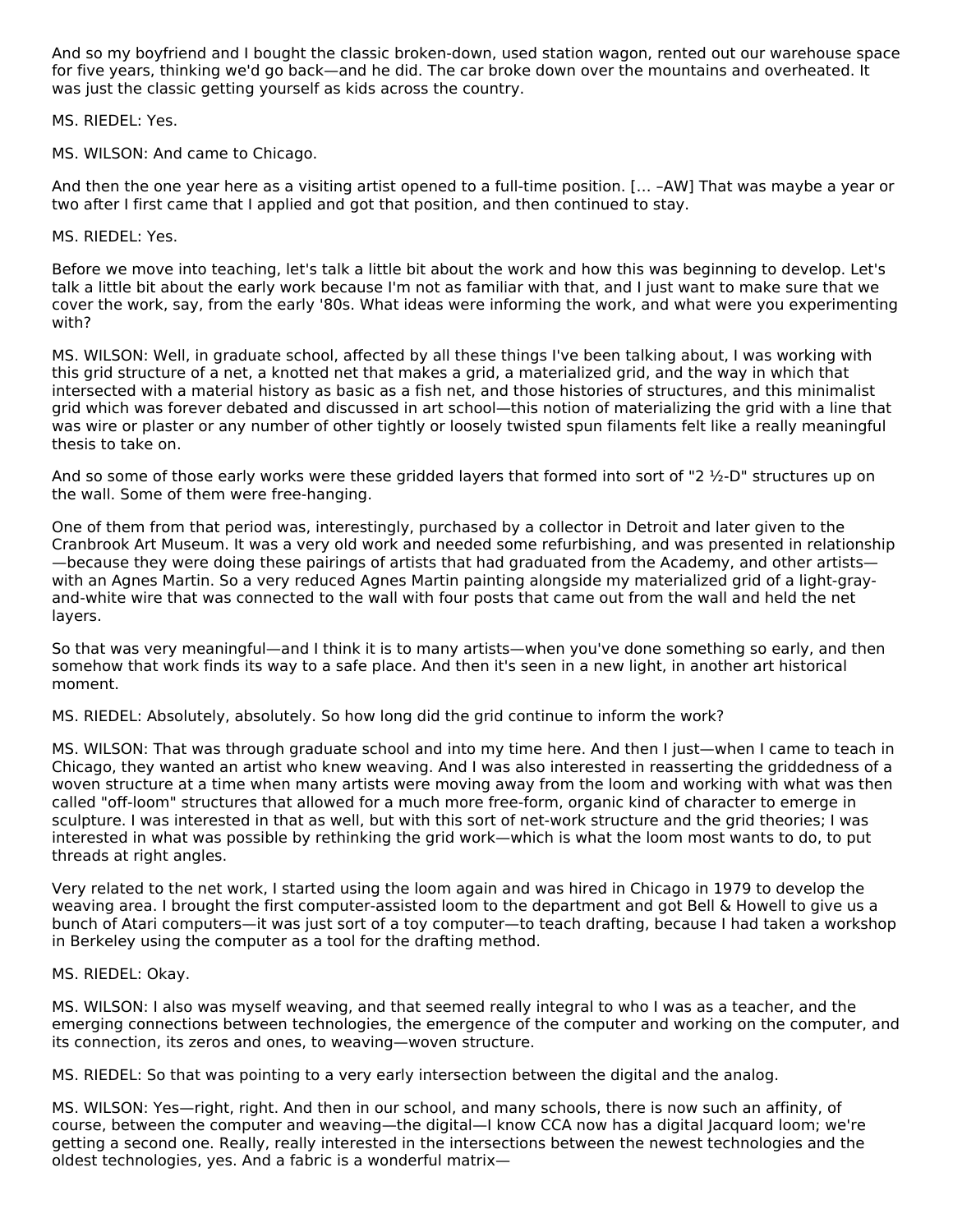MS. RIEDEL: Absolutely.

MS. WILSON: —to extend both—the very old and the very new; the effect through the matrix of a woven structure.

MS. RIEDEL: Yes, just that full circle with these computers, now, informing the weaving is so wonderful.

MS. WILSON: Yes—yes, yes, yes.

MS. RIEDEL: Then how did hair become a material of interest?

MS. WILSON: There was a point in time when I was using the loom with threads and fibers that would extend from the structure—and even calling some of that woven work as it kept developing Hair Fields or Urban Furs [1988]—

#### MS. RIEDEL: Yes.

MS. WILSON: —and those are other periods of work—I was finding that as the work was intersecting more and more with interesting cultural issues, and certain kinds of political issues as well, that the loom was not the best tool. I've always been an artist who thinks in a very interdisciplinary way, where materials and processes are directed by the concept. Yet the textile has been, through all these years I've been working, a kind of central core of thinking and working because it exhibits so many characteristics that interest me both structurally, materially, and in the kind of social/political intersections.

So I wanted to create work that had a stronger connection with the human body, a more organic presence, perhaps—an intimacy, a greater degree of fragility in the use of a fiber or a filament.

Some of the first works I started making were with hair stitched into cloth. My mom was divesting the family household of lots of white linen cloth at that time, and this white linen cloth was very coded, formal, and brought with it a high degree of propriety and formality—proper social relations, particularly within the family, within my family. And it's what it continues to mean in formal restaurants—you still have white cloth, particularly the starched white cloth, that is the more pristine, more formal table covering. And the thing you would least want to see on that would be a hole, a stain, or a strand of human hair, right?

MS. RIEDEL: Yes, right.

MS. WILSON: You would want to get rid of that because the hair, particularly detached from the body, represents dirt or waste or that which is unwanted—death, mortality. It represents lots of things that are very, aesthetically, of opposing sensibilities to the white cloth.

So as I was looking for forms that had a higher degree of fragility and connection with the human body—and my mother was giving me these cloths—I started ripping the holes out of these linen cloths. And sometimes the holes were there, ready to be mended; sometimes they were put away, never mended—but some of them were darned. And I started stitching around the hole with human hair. It was a drawing project. I developed this term: "materialized drawing," or "physical drawing."

I'm looking up there because there's a photograph up there of one of the first pieces. I call this the "dictionary piece," from which a lot of later work develops. So these are these little—

MS. RIEDEL: Ah, sort of a vocabulary of hair—[inaudible]—yes.

MS. WILSON: Yes, yes. It's what—I got—it's also—

MS. RIEDEL: —a sampler, almost, yes?

MS. WILSON: Yes, it's like a sampler of individual little pieces that are torn out and then stitched around. So they become orifices—maybe very directly erotic or sexualized, possibly, or fetishistic, sometimes. The bit of hair, the small amount—or just a lock of hair, sometimes, in the mix of this vocabulary.

So—that particular work, Hair Work [1991—93], was one of the earliest works that I did with human hair, in this sort of new direction of this connection to the body, this greater fragility.

MS. RIEDEL: And what was the scale of this?

MS. WILSON: That's about—that piece is about six feet by five feet.

MS. RIEDEL: Okay.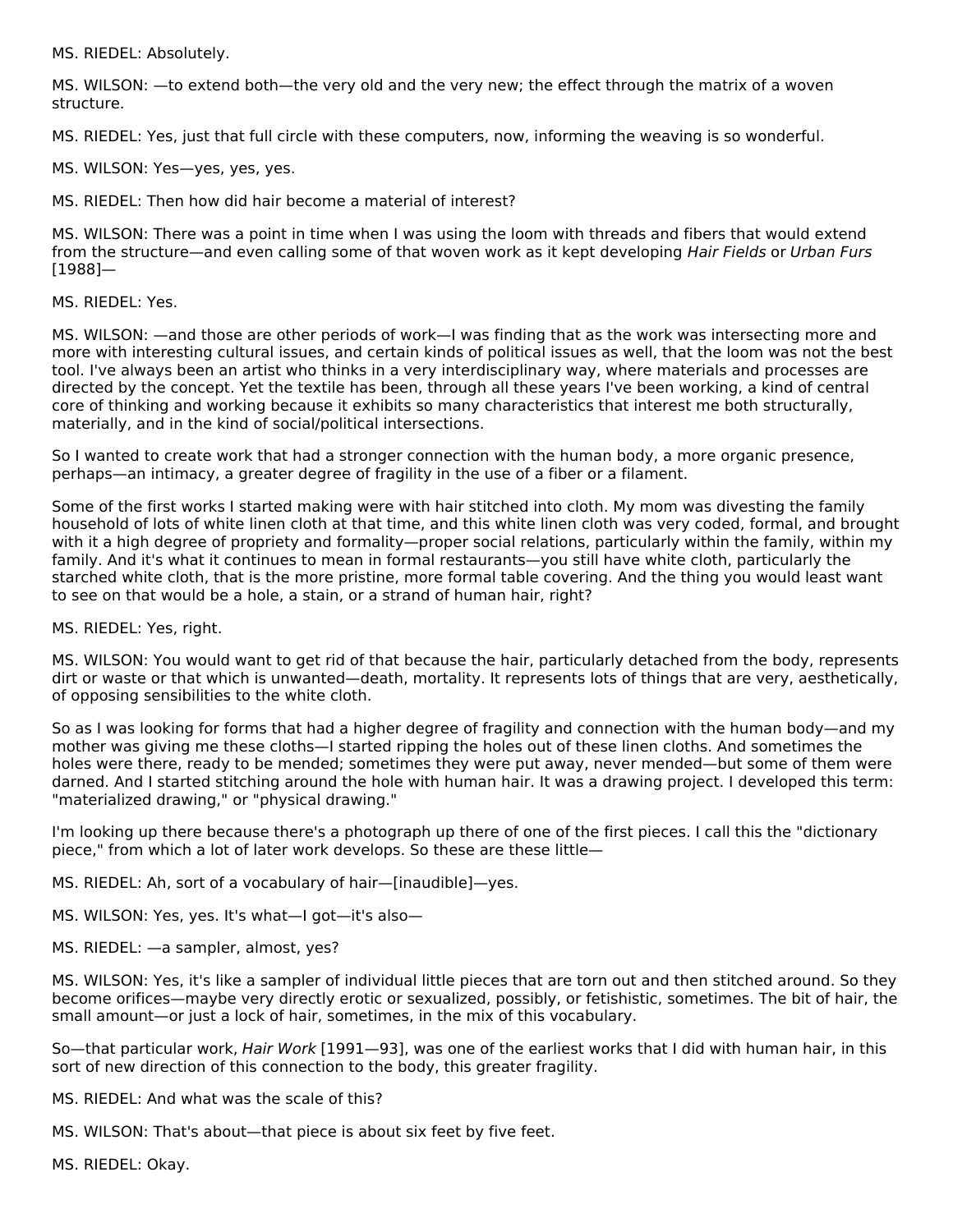MS. WILSON: So it's a big work.

MS. RIEDEL: It's funny, because it almost has a quilt-like feeling to it as well.

MS. WILSON: Yes—or I call it the "bug box," too.

MS. RIEDEL: [Laughs.]

MS. WILSON: If you go to the Field Museum [of Natural History, Chicago], you see specimens arranged, be they beetles or butterfly wings, often in that kind of gridded collection.

MS. RIEDEL: Does this piece feel to you like one of the earliest ones that was very successful at establishing juxtaposition as a very powerful element in the work? It's just that contrast between that fine, starched linen and that hair feels—

MS. WILSON: I think [… –AW]—yes.

MS. RIEDEL: Or if there's something earlier, maybe—[inaudible].

MS. WILSON: No, not earlier, but I think as the work developed—I can find these pictures really quickly—I think that sensibility is perhaps exhibited even more in works like these, the Grafts works, where there's a whole white, starched table linen, and the holes have been cut out over the stains that were still part of that linen, and then other holes were stitched around with hair and thread and grafted back into the cloth.

MS. RIEDEL: Okay.

MS. WILSON: —because perhaps the tension between a larger expansive cloth, as a whole, and not torn—

MS. RIEDEL: Yes, it's true.

MS. WILSON: With that kind of awkwardness of the drawn line, with the hair.

- MS. RIEDEL: And we're looking at Grafts [no. 1 and Grafts no. 2], from 1993.
- MS. WILSON: Right.
- MS. RIEDEL: Yes, that's helpful, thanks.

MS. WILSON: Yep.

MS. RIEDEL: Something about this must have really resonated with you because this became—not only it became part of your physical vocabulary of materials, but this is something that became long, ongoing projects that have run on now for over a decade, this investigation of linen and hair, and those being the materials that have become the basis for many of the explorations that you've done since.

MS. WILSON: It's true. And also it's the case often with work—I think many artists experience this—where you start working in a material, and you don't know of other artists working in that material or in that way. And then, lo and behold, there are these exhibitions that emerge, because astute curators are looking at what artists are doing, and traveling to different cities and seeing a lot of artists' studios, and the exhibitions start emerging. One of the earlier shows was by Alison Ferris, curator of the Kohler Arts Center [Sheboygan, WI], who curated an exhibition called Hair [1992].

And so there were a number of artists—Lorna Simpson, Jeanne Dunning, Andres Serrano—who were using hair because of its direct connection with the body. There were new interests in issues around the body that many artists were feeling in work, even though at the time I started working this way, I was not so familiar with other artists working with human hair—but there certainly were. So that's a piece of mine, and that's—

MS. RIEDEL: This is Curled and Bleached, from '91.

MS. RIEDEL: Yes.

MS. RIEDEL: Twenty-four by 19 by one.

MS. WILSON: Yes, that's a diptych. So those works were Flayed and Shorn [1991], Curled and Bleached. And they were always shown—each of those two panels were shown in relationship, one to the other.

MS. RIEDEL: Okay, Okay.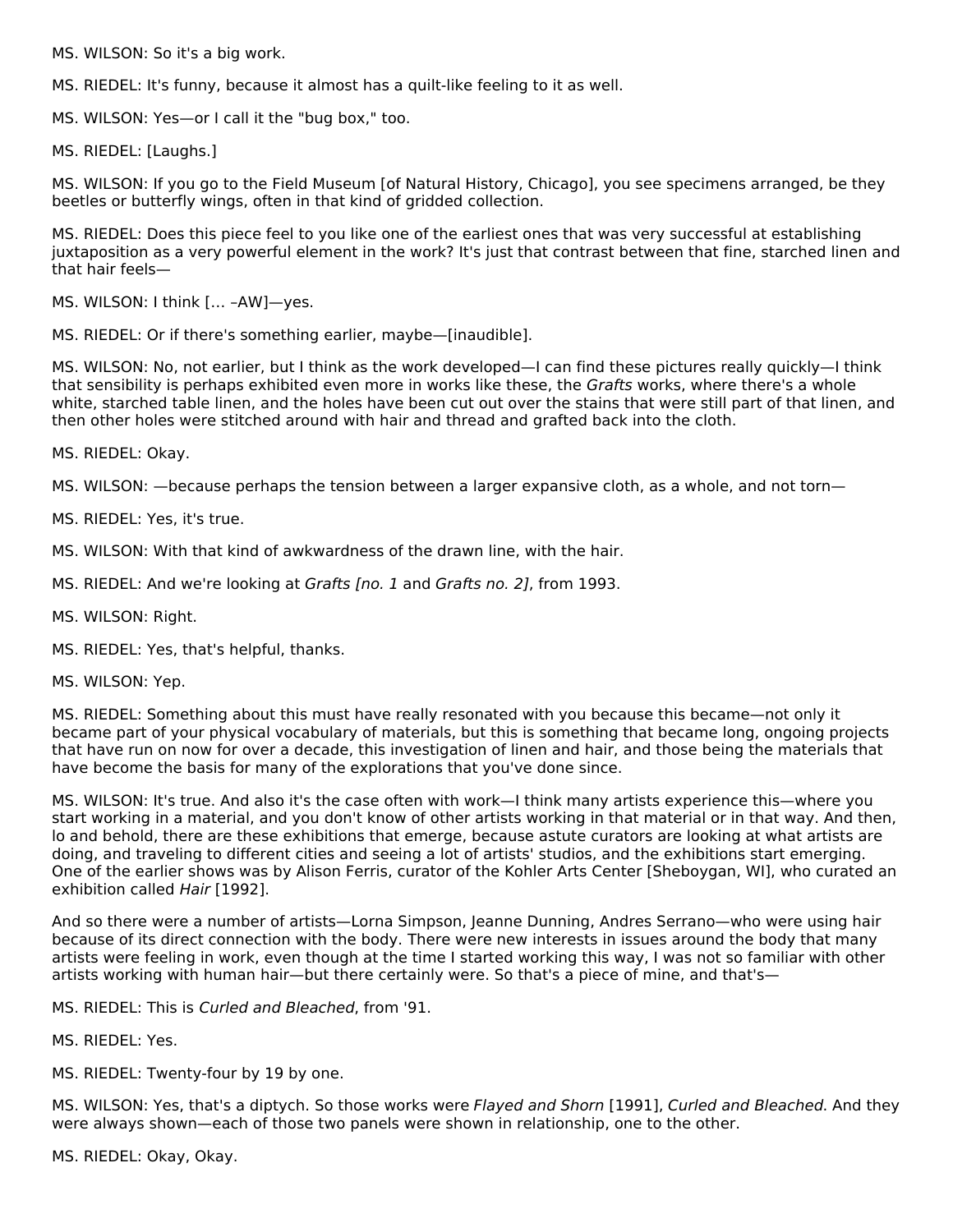MS. WILSON: So there was also that direction where it was just the hair material itself that wasn't stitched into a white cloth. I did a number of works related to this in that same period of time, and eventually the stitching emerged as more dominant. And I kept going with that for a longer period of time.

MS. RIEDEL: So this was primarily the late '80s and early '90s?

MS. WILSON: Mm-hmm. [Affirmative.]

MS. RIEDEL: Yes.

MS. WILSON: Well, and then the work into the late '90s, yes.

MS. RIEDEL: Okay.

MS. WILSON: I had a show [at] Revolution Gallery [Detroit, 1998] [… –AW] where I had a piece called A Chronicle of Days—

MS. RIEDEL: Yes.

MS. WILSON: —that was from '97—98.

MS. RIEDEL: Okay.

MS. WILSON: A piece called Lost [1998], a piece called Misplaced [1998], and a piece called Found [1998]. And those were all large sculptural works. Lost is—I'll describe it—a white, painted wooden chair, very simple chair, with a huge tablecloth that has black hair filaments, stitched line by line in a graduation of lighter to a darker coverage across this cloth. And then going from one selvedge edge to another, sort of halfway through the cloth, buttonholes—hundreds of buttonholes were made and stitched, and a leather cord went through and cinched it. So it might relate to perhaps a garment or a cloak or a curtain, but it wasn't really anything other than a large cloth that had this graduated hair that was then draped over a chair.

So very connected to body, to loss and mourning. My father had died, and I think a lot of my work sustaining this process of stitching hair was personally related to a kind of—a mourning process. And I even made some works called Mourning Cloths [1992—93] that were the same time period.

A Chronicle of Days is somewhat different. It was a piece that I made—it was '97—98. It was a drawing project where I stitched a bit of hair into a piece of damask cloth—one mark could only take one day to make—and in that regard related to other conceptual process artists, like On Kawora, his famous date paintings.

And so the hundred stitched parts were framed—or "conserved," I call it—contained within the frame and moved across the wall like a calendar might, without numbers or text. I really loved making the project. I kept developing formal, inventive ways of using color and line with hair and thread, and it still captured, I think, those oppositional aesthetics of the messiness of hair and the history of table linen, through the domestic patterning.

MS. RIEDEL: Now, this is a long grid, here, which—the five by 20. Was this intended to always be displayed in this format, because—

MS. WILSON: Yes.

MS. RIEDEL: Okay. So this was not intended to be mobile and moved in relationship—one to the other—

- MS. WILSON: No, no.
- MS. RIEDEL: Okay.

MS. WILSON: That was always fixed, because it was relating to the chart of its time of making.

MS. RIEDEL: Right, okay.

MS. WILSON: So there was this chronology of left to right. And interestingly, in making a large work like that, it's not necessarily so commercially smart, because it's—[laughs]—a large work to sell all at once. I was really pleased when the 21st Century Museum of Contemporary Art in Kanazawa, Japan, wanted it for an exhibition and then bought it. So it's in Japan.

MS. RIEDEL: Was this one of the first pieces that you think of as really having a lot to do with time and the documenting of time?

MS. WILSON: Well, perhaps most exclusively so, because it did have that conceptual structure of one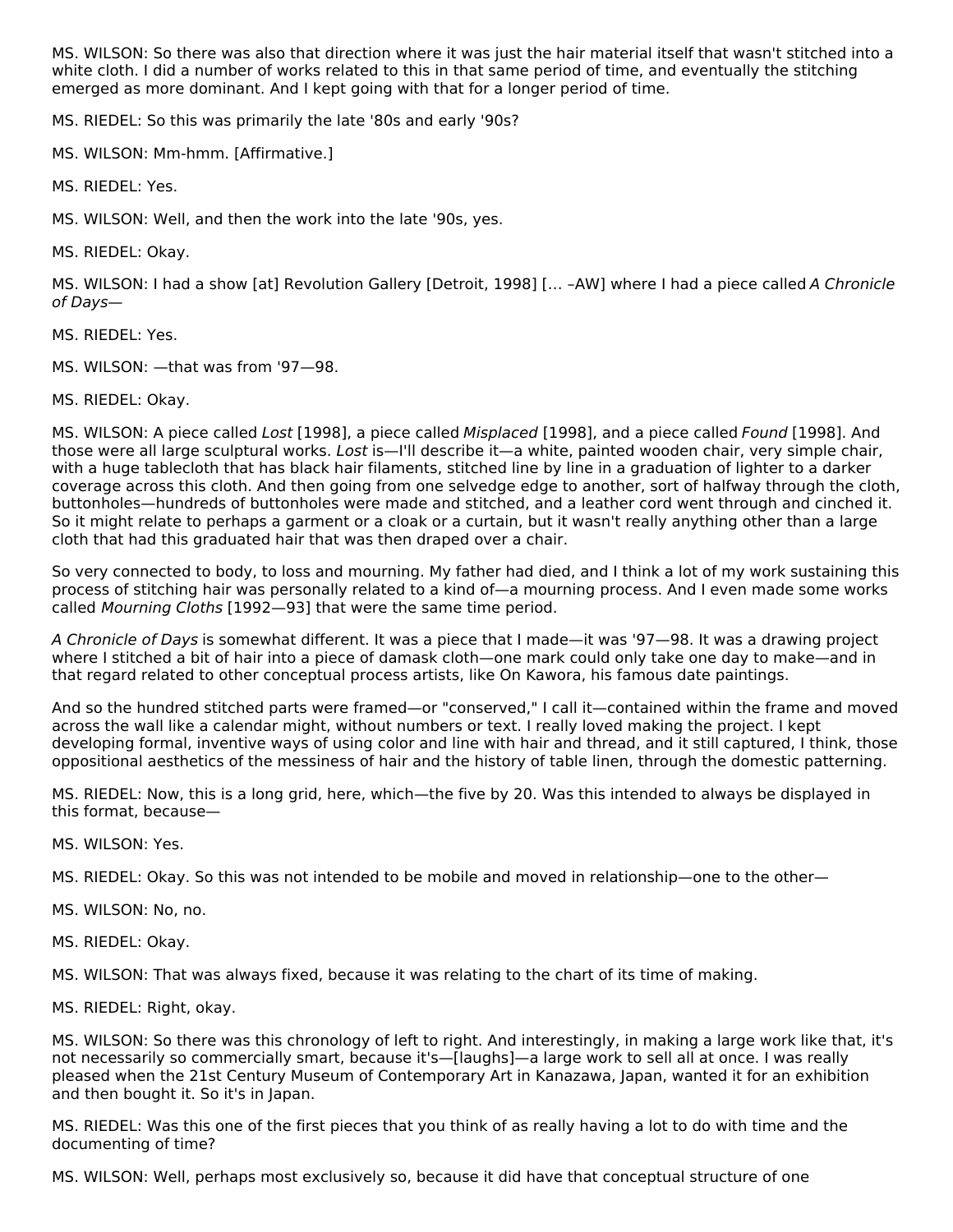stitching/one day. But I would say other works that might have taken months to make—that work visually doesn't exhibit the chronological organization of A Chronicle of Days.

MS. RIEDEL: Anything that comes to mind?

MS. WILSON: Well, like Lost or Found or Misplaced.

MS. RIEDEL: Okay.

MS. WILSON: Misplaced is a table with a big hump in the middle, over which is a linen cloth that's been completely covered in blond hair, stitched down to the cloth. So it's a sort of a golden-like mound. But that also —I think when you look at it closely, you see what it is. You see lines that are connected to the cloth in this very labor-intensive process. And I think when you stand back, you don't see that at all, which is this gestalt of blondness—

MS. RIEDEL: [Laughs.]

MS. WILSON: —which I love. I've always loved that about textile, that there's this near and far.

MS. RIEDEL: Yes.

MS. WILSON: And also when you're near, it can slow down because you actually see a structure. You see the mark of the thread going over, under. And you stand back, and what that mark might make could be something very fast-looking. I don't want to get into what I'm doing now, but this near and far, slow and fast really, really interests me.

I love being able to go close to something and then stand back, to the field, and look at the gestalt of it in a very different perceptual way.

MS. RIEDEL: And that really was developed through Topologies [2002—ongoing as of this interview], yes?

MS. WILSON: Yes, yes.

MS. RIEDEL: And did you emerge even in Feast [2000]? Was Feast the first piece where you-

MS. WILSON: That was the first horizontal work. And interestingly, in the museum exhibition in 2000 at the Museum of Contemporary Art Chicago—a solo show called [Anne Wilson:] Anatomy of Wear—in that show was A Chronicle of Days, Lost, some of the Grafts work we've been speaking of, and the new project made for the museum, in its own gallery space, called Feast—

MS. RIEDEL: Right, right.

MS. WILSON: —which was the first time I took a lot of these stitched holes and tears from domestic table [linen], and then stitched open—or edged—[with] human hair and thread, and put these fragments back on a horizontal surface—

MS. RIEDEL: Okay.

MS. WILSON: —not referencing place settings or becoming a napkin again, but more an abstract topography that was maplike. And yet just presenting it horizontally changed the reading of it.

MS. RIEDEL: Yes, absolutely. And that piece then seems—it was the springboard for the many versions of Topologies that came from that.

MS. WILSON: It was.

MS. RIEDEL: Yes, yes.

MS. WILSON: Although after that work, I stopped working with the materiality of white table linen and human hair.

MS. RIEDEL: Right—yes, and that's what —

MS. WILSON: —and wanted to continue working with found-object materials that had social/cultural context of some kind, and started experimenting with lace and lace fragments—

MS. RIEDEL: Yes, Okay.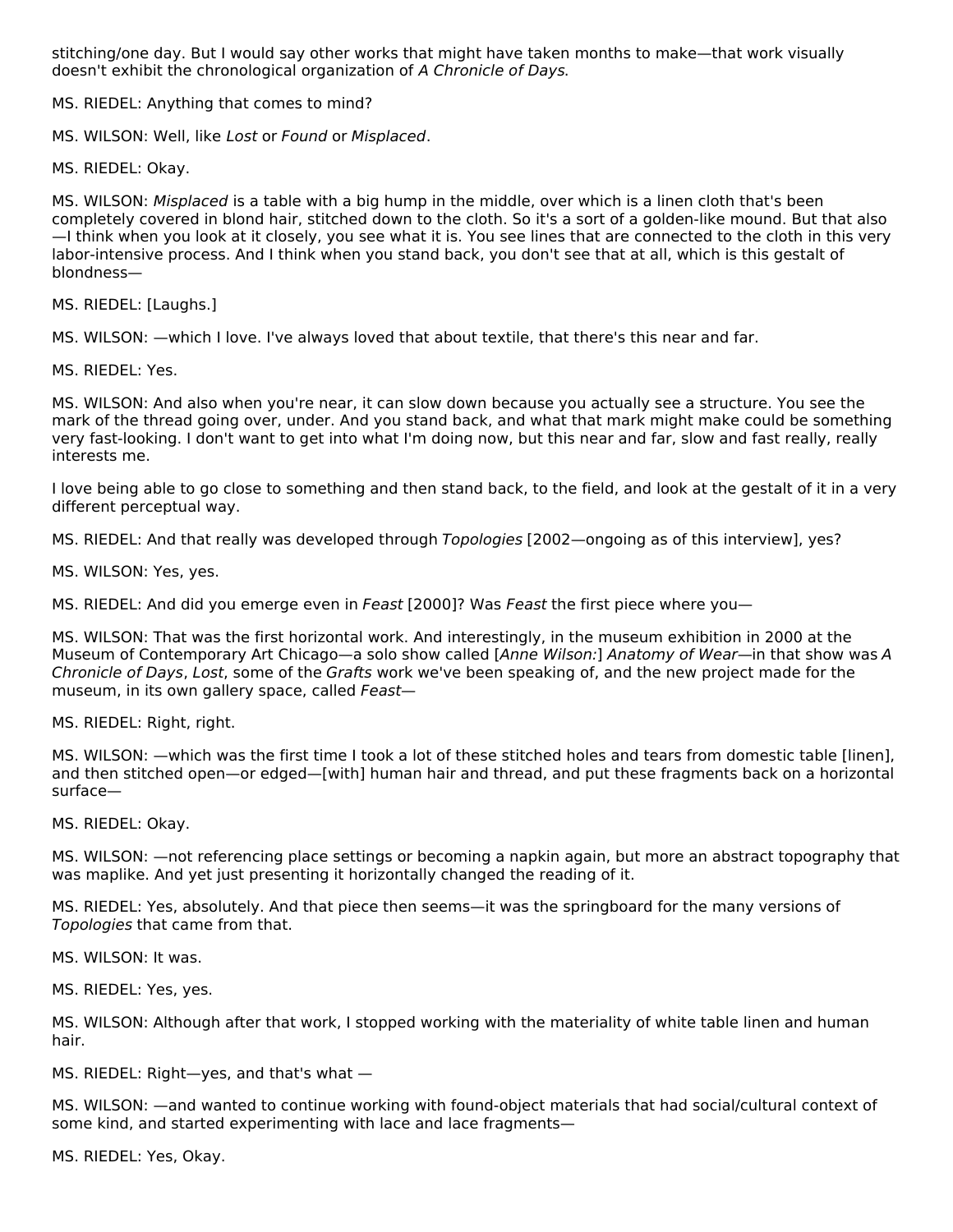MS. WILSON: —and started collecting a lot of lace fragments. I was going to England a bit, and there's this market called Portobello Market in London. There were some Belgian and French lace dealers that come there, and they would have these bags of rejects, of incredible—some of it very old, handmade lace, but they were just scraps that would sell very cheaply.

MS. RIEDEL: Okay.

MS. WILSON: And so I started collecting, really, incredibly interesting fragments of handmade lace at markets such as that; also new-made lace from San Francisco's Chinatown. I remember once finding some commercially made lace—Belgian and French commercial lace, stocking mesh, hat netting. I started collecting these openwork structures, both hand- and commercially made, from all over the world, developing this sort of vocabulary of new materiality that I wanted to work with.

MS. RIEDEL: And what was exciting about that?

MS. WILSON: Well, lace is—talk about near and far—

MS. RIEDEL: Yes.

MS. WILSON: —has so much intricacy. It's the line itself that was wrapped or knotted or threaded through or twisted to create the textile structure. Incredibly aligned with histories of class and gender, with contexts of celebration as well as mourning, depending on the color and the location of it on a garment. Continues to be something that we think of as being erotic or sexual, particularly when it exposes skin and it stretches.

Some lace has that kind of alignment. Historically, it's [also –AW] aligned—particularly the handmade lace—with authority, class, and power, because it's hard to make, and you can make it very fine, with very expensive materials. It has many, many riches of appearances as well as cultural/social alignments. So as a material vocabulary, it just kept opening up.

MS. RIEDEL: Yes, yes.

MS. WILSON: Let me just say one other thing about it. I think in the works that I developed using lace—the Topologies work—it was less the cultural and social alignments that I privileged within the work, and more an improvisational drawing process of like kinds that organize this physical, or lace, drawing.

MS. RIEDEL: You say "like kinds." Could you elaborate on that?

MS. WILSON: Lace structures that had sort of regular intervals of griddedness or holes. Lace structures that were extremely curvilinear, where you could pull apart a structure into segments that had a related appearance. So that's what I mean by like kinds. You might pull from five or six different laces—because they're structurally made the same way—and pull a fragment from it, and it might be like others that are made that same way, because that way of making gives a certain gridded look, or a hole that has a certain oblong characteristic, or a wavy line, because of the way the threads have been twisted.

MS. RIEDEL: Right.

MS. WILSON: So when I say "like kinds," it's more of a visual likeness based on structural characteristics of how the lace was made.

MS. RIEDEL: And the lace strikes me as such an extraordinarily complex material with which to begin. There's so much history; there's so much psychological information; there's so much conflicting information—

MS. WILSON: Right.

MS. RIEDEL: There's so much ambiguous information in that lace. And then to begin to construct these horizontal, macro/micro grounds where these things are all related, and at the same time quite different—

MS. WILSON: Right.

MS. RIEDEL: So fragmented—

MS. WILSON: Yes.

MS. RIEDEL: The level of complexity in that work—I'm sort of losing the speech of this. [Laughs.]

MS. WILSON: Yes. One thing that I find—as you look at your own capacity as an artist, I seem to have a tremendous capacity to take on large, slow-moving projects that are really complicated. I sometimes call myself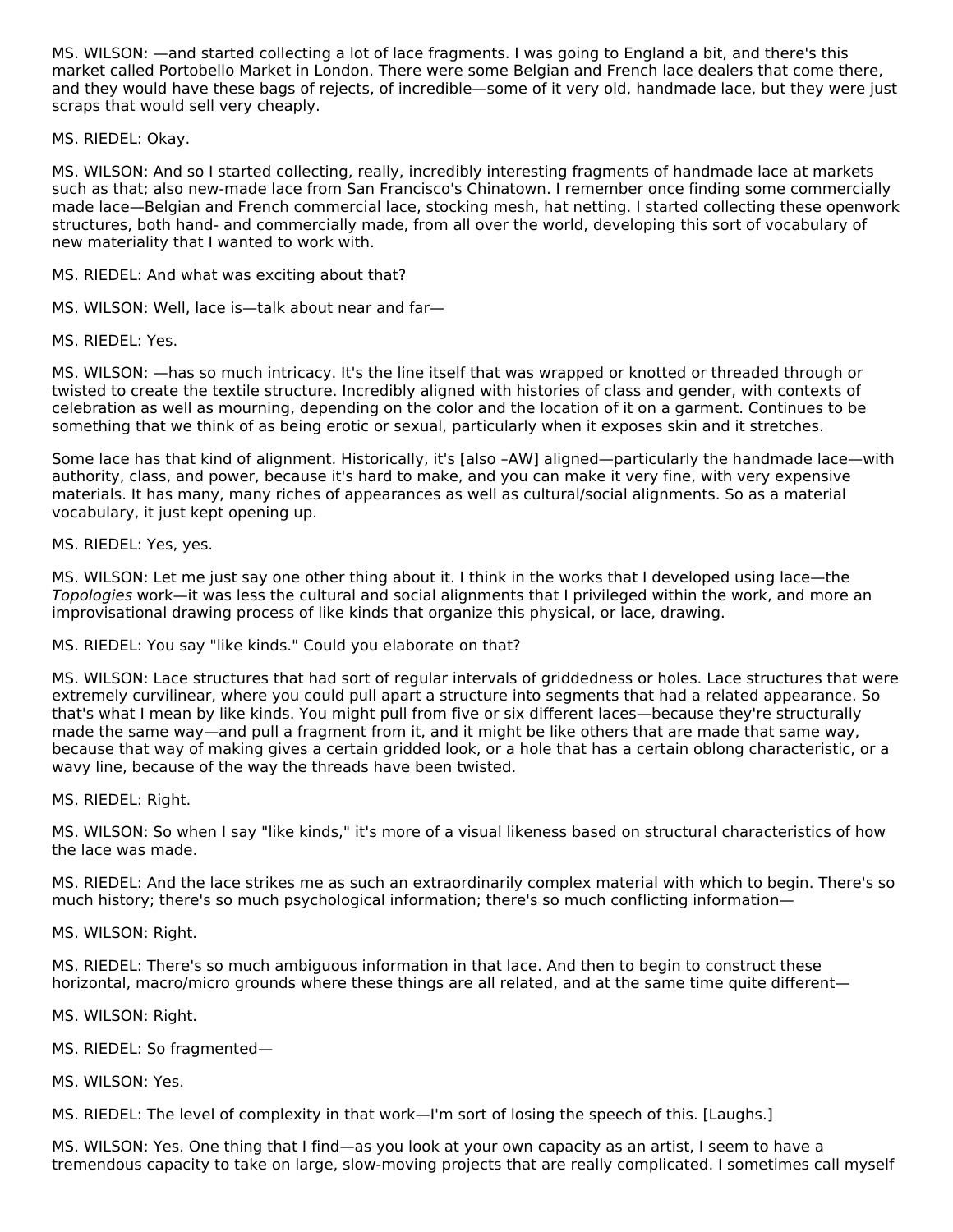a long-distance runner, because I can maintain a certain engagement and sort of speed of working and commitment to a project, and that was certainly an example of that.

I first started making that work when I was on a sabbatical. And in the studio where we're sitting, there was about 18 feet of it. I had a big foam-core board that was propped up by sawhorses, and I just kept making this.

And then when I ran out of space in my downstairs studio—I have the same space upstairs—I just kept making it upstairs, without really knowing exactly what I was making it for or how it would in the end be—what kind of space it would be exhibited in, if it would be exactly this kind of configuration or not. But it was definitely totally absorbing—I was totally dedicated to this process of evolving this improvisational, physical drawing with lace.

And kind of an interesting anecdote, maybe, about the making of Topologies is at one point I was on a list of artists to be considered for the Whitney Biennial. Lawrence Rinder, the curator of the 2002 Whitney Biennial, was driving around to different cities, and came to Chicago and asked for a studio visit. He came into my studio at a point when I had nearly [... -AW] run out of space in my downstairs making this Topologies work, and was just starting upstairs. And he said, "I'm really interested in this work you're doing, and I'd love to see how it develops later in the summer; I'd like to come back." And I thought, Well, that's good news. And like many curators, he did not exhibit a tremendous enthusiasm. I didn't really know how he felt, actually, except he wanted to come back. So I thought that was a good sign.

So at the end of the summer he came back. And he saw me continually develop it, and we had a nice conversation. But I had absolutely no idea from those two visits, really, what he thought of the work other than something generally complimentary. And we had a very interesting, nice conversation. But I wasn't really sure what he thought about the work or where it might stand within his curatorial position, and perhaps he didn't know either at that exact moment.

Anyway, it wasn't until October, after that summer has passed, that I got a call from the then-director of the Whitney inviting me to be in the Biennial. And actually, before I got that call I got a call from Rinder—he was calling from a sidewalk in New York; I remember he said, "I've got to ask you something. You've said that this piece has a lot of mobility in terms of its scale, dependent upon the site it's in. In that now you've built it much past the 18 feet that I had seen, what would you feel if you were invited to show at like 17 or 18 feet?" And I said I thought that was very doable—and was a large enough section of this concept to exhibit incredible variation within the relationships—so the fragments and—anyway, we had a good talk.

But that was perhaps an indicator that he was favoring the work. And then later—I don't know how soon after his call—the director of the museum called and asked me to be in that show—which is kind of like a dream for so many artists, a piece I wasn't making for anyone or any institution; I didn't know where it was going to go. It was really coming out of the kind of reading and research and theorizing and playful improvisation that was all sort of blended in the evolution of this work that I was totally engaged in. And then to have the opportunity to show it it's such a major venue—was quite thrilling.

MS. RIEDEL: It makes me think of the word "research" and how I think of that as being so fundamental to your work. And actually, as I was preparing for this talk, it made me think of a quote from—[inaudible]—papers. And so I brought that—

#### MS. WILSON: [Inaudible.]

MS. RIEDEL: —because I just thought it would be interesting to mention here. And he—[inaudible]—is talking about Bob Irwin, and talking so eloquently about art-making as a means for acquiring new knowledge. And then he—I think—I don't know if this was before or after—[inaudible]—was at the NEA, but he's talking then about Ed Levine, professor at MIT, who was into how science and art are complementary and gain complementary insights from research. And he said, "I think if we can justify federal funds on scientific research, well then, you can justify supporting aesthetic research."

MS. WILSON: Is this when he was at the NEA?

MS. RIEDEL: It must have been right around the time.

MS. WILSON: Yes, right.

MS. RIEDEL: But it just makes me think that this is—Topologies is such a great example of that description of art as a research project, where you weren't necessarily even sure exactly where it was going, but you were engaged with a lot of research at the time. And this seems almost an outcome of working while researching, of opening your mind—

MS. WILSON: Absolutely. Thinking while you're making, right.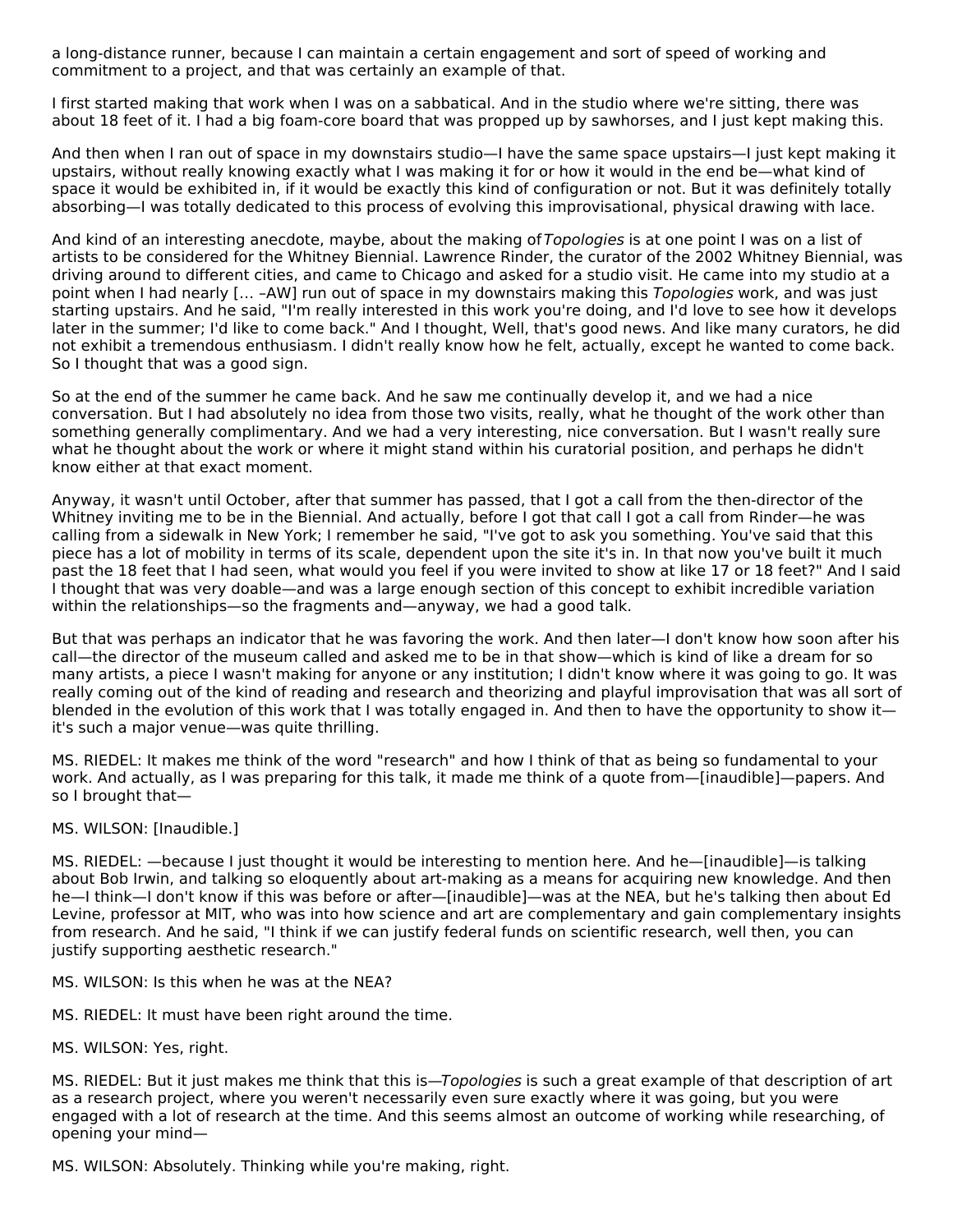MS. RIEDEL: Yes.

MS. WILSON: Thinking—and that's a lovely quote; I'm not sure it's—yes, I'm—

MS. RIEDEL: Yes, isn't it? Yes.

MS. WILSON: I quite admire his work and thinking very, very much.

MS. RIEDEL: Yes.

MS. WILSON: Thanks for sharing that with me.

There were certain conceptual structures that guided Topologies. The idea of like kinds was foundational, and I was also thinking a lot about cellular structures that you look at through a microscope—sort of microscopic, specimen-like, cellular-like forms. And that took me into a lot of visual places, just looking at the proximity of parts within a structure, but looking through a microscope to see it. I also was reading a lot—like architectural theory—and about urban sprawl, the way things exist in relationship to each other in a built environment, very broadly.

And so, certainly, that kind of reading, those kinds of references impacted my decision-making as I was making Topologies—those issues that come out of the relationship between one part and another as directed by what force, what context, what situation—more than the way the lace might look like a cuff or a collar, or be aligned to its origins of why it was made and who it was made for—because I felt like sex and death, and hierarchies of power and authority and gender were all really available to read. People could come to it and see that in it. [… – AW] I was more interested in kind of displacing that, that which was totally familiar, in favor of this other kind of mapping-like kind of structure, this physical drawing structure that I was inventing.

MS. RIEDEL: And there was materials, then—Topologies was remade in a number of different locations as a communal project, engaging—

MS. WILSON: Right. It went next from the Whitney—that same year, in 2002—to MassArt in Boston [Anne Wilson: Unfoldings, Massachusetts College of Art and Design], and it became—I think it was 40 feet in Boston. I worked with students in that school over five or six days, and had some general templates for where certain kinds of parts were organized on the table, and then they were all fastened or held to the table with different elevations of insect pins, so there was this sort of elevation—this visual property that was created through the pins themselves.

Every venue, I would work with mainly art students at the local schools who wanted to work with me—and I really like working with communities, and I love working with students, so I would try to make it interesting for them and enjoyable socially for all of us, and a kind of a learning experience for all of us, because for me it was never a fixed thing; it was always somewhat—could somewhat shift. And I would get to understand the kind of, I don't know—[the] abilities of the detail work of one individual would be very different than the spatial ideas of another student, so I would sort of work with them, seeing what their strengths might be, as we developed the surface.

So, yes, the piece went to MassArt, and then it was at San Diego State University Art Gallery [2003], with curator Tina Yapelli. The piece went to the Contemporary Arts Museum Houston in 2004 [Perspectives 140: Anne Wilson] at the invitation of Valerie Cassel Oliver, another wonderful curator, who had seen the work first in the Whitney.

It went to a show at the Victoria and Albert Museum in London [Out of the Ordinary, 2007-08]. It was a different scale there. I worked with students from Goldsmiths College [University of London]—art students—and we developed that surface. And then a portion of that surface—not the very one—I remade a section that actually was acquired by the Victoria and Albert. So there's a little section there that was initially placed within the lace gallery; I'm not sure if it's still there or not, but that was pretty wonderful.

So I don't know—I should know the exact number, but I'm forgetting—seven or eight times I've remade the piece. And I've sort of retired it now, because I feel I played it out for a number of years, at the same time doing other works as well. But it felt like it had run its course.

MS. RIEDEL: Was that the first piece that was so actively and consistently participatory in nature that it required a community, or invited a communal group, to assemble it?

MS. WILSON: Probably that it required a group to assemble it, but collaborative in a very different way than other, later works.

MS. RIEDEL: Yes, yes.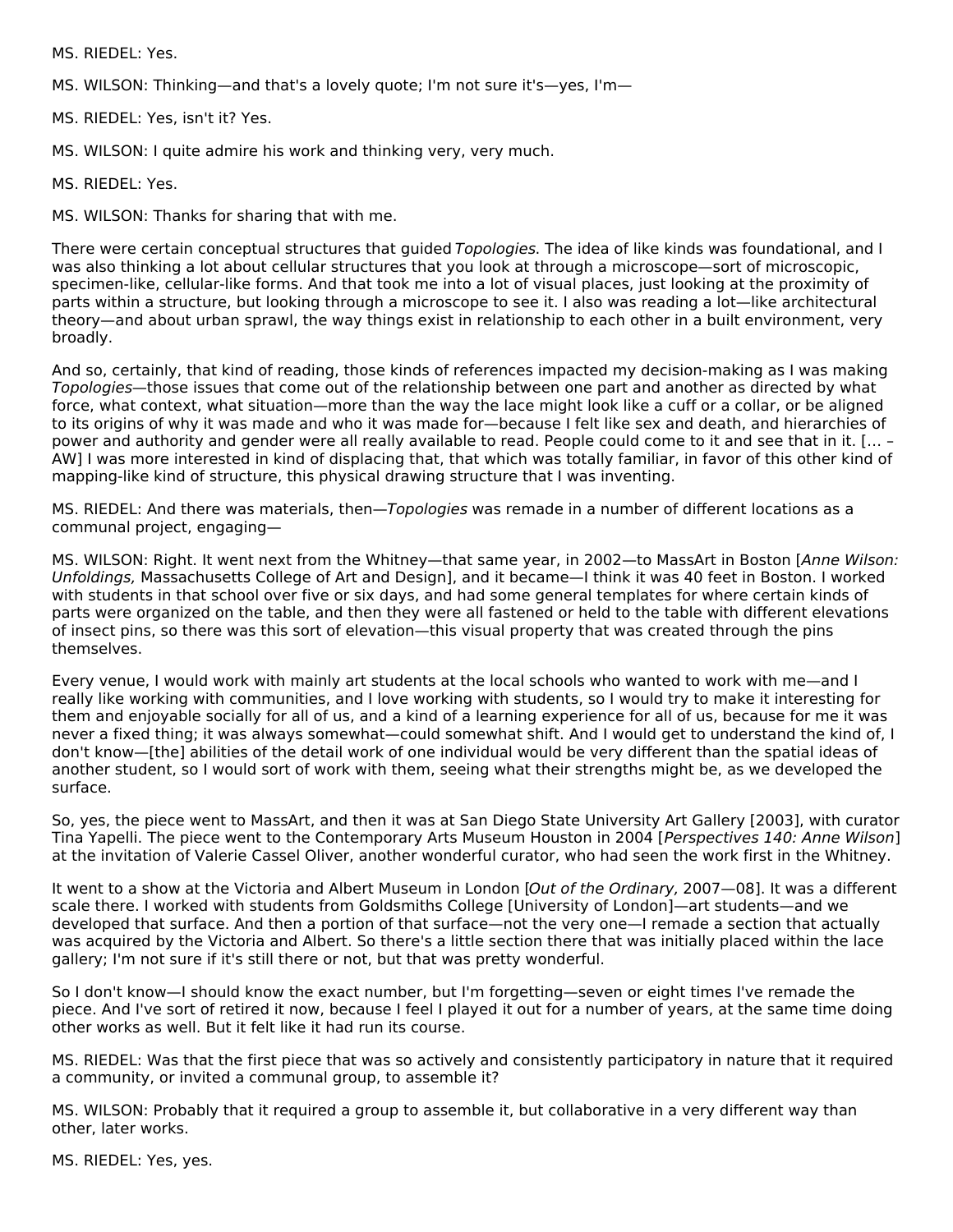MS. WILSON: I would say this kind of collaboration is more aligned with student helpers—

MS. RIEDEL: Right.

MS. WILSON: Either volunteer or paid by the museum—preferably paid by the museum. So it was working more like with studio assistants, I would say, than the kind of collaboration—

MS. RIEDEL: Right.

MS. WILSON: Let's say Knoxville [Anne Wilson: Wind/Rewind/Weave, 2010]—the kind of collaboration that existed with audience participation, and the Told & Retold: an inquiry about hair project [1998, with A. B. Forster, installation based on Internet project an inquiry about hair (1996), Revolution Gallery, Detroit and New York, et al.], that's another media project—

MS. RIEDEL: Right. Actually, we should talk about *hairinguiry[: archived responses*, 2000. Internet project that evolved from an inquiry about hair], too, because we didn't talk about that at all, and I definitely want to talk about how that seems like an important shift that went from—became one of the first digital pieces, right?

And then it was very participatory, but in a really different way, focusing on narratives.

MS. WILSON: It's so interesting, how things come about. I'll tell you an anecdote that might explain why I was interested in doing this Internet project called an inquiry about hair, in '96.

I had a show at the Roy Boyd Gallery in the mid-'90s where I showed a lot of work using human hair. And some of the work—or the series called I CUT MY HAIR [1992—93] was part of that exhibition; it was one series within that exhibition.

A group of individuals asked if I would come speak to them. The gallery was going to host a lunch, and I was going to talk about the work. And at the point when I was going to talk, [… –AW] the gallerist [… told me that the audience was feeling some discomfort –AW]. I had met up with this in the past for different reasons, very personal and cultural reasons, and yet I've never quite experienced it by a group who asked to come to the gallery to speak with me.

So I took up the challenge of engaging these individuals with their own histories, and what about this work triggered [… discomfort –AW]. In many cases, it was the Holocaust and the loss of relatives and the horrific ways in which human beings were treated.

And this—the detached hair—detached from the body—although one could say it's ordinary; it's very ordinary in the local barbershop or hairdresser: you see detached hair on the floor, swept up and thrown away—or certainly in the big shops that sell hair for the theatrical costumers or the wigmakers; a variety of applications in that particular world that would be very familiar. And yet there was something about this work, maybe, this detachment, and being in an art gallery. So it was a very challenging day for me, in conversation. I felt that I'd tapped into something [… with –AW] a lot of possibility of further exploring audience response.

That's one of the reasons I decided, when I was given an opportunity to have an artist's residency at the Canberra School of Art in Australia, that I would take up a digital project called an inquiry about hair. And perhaps in '96 the Internet wasn't quite as completely flooded. That project asked two questions: How does it feel to lose your hair? And, What does it mean to cut your hair?

It had a lot of response from all over the world. I don't really know if this is true, but it just seems it's harder to do those projects now because there's so much use of the Internet.

So the two questions were: How does it feel to lose your hair; what does it mean to cut your hair?

#### MS. RIEDEL: Okay.

MS. WILSON: And responses from men and women, old and young, from so many different countries, were kind of remarkable. For about two years I tended the project—responding to people if they asked for a response or a conversation, [and] uploading selected contributions to what later became an archived website [hairinquiry]. There are only about 70 of these contributions still on my website.

It seems to be an early Web research art project. But that came about, too, because HTML as a language was being taught in alternative galleries in Chicago. I was just learning it, thinking I'd do something with it—we didn't all have websites at that time, but it was evolving; it was coming. And so many things came into focus and made me think this was a good idea.

MS. RIEDEL: And that piece in particular is striking because it feels different than many other pieces. It had such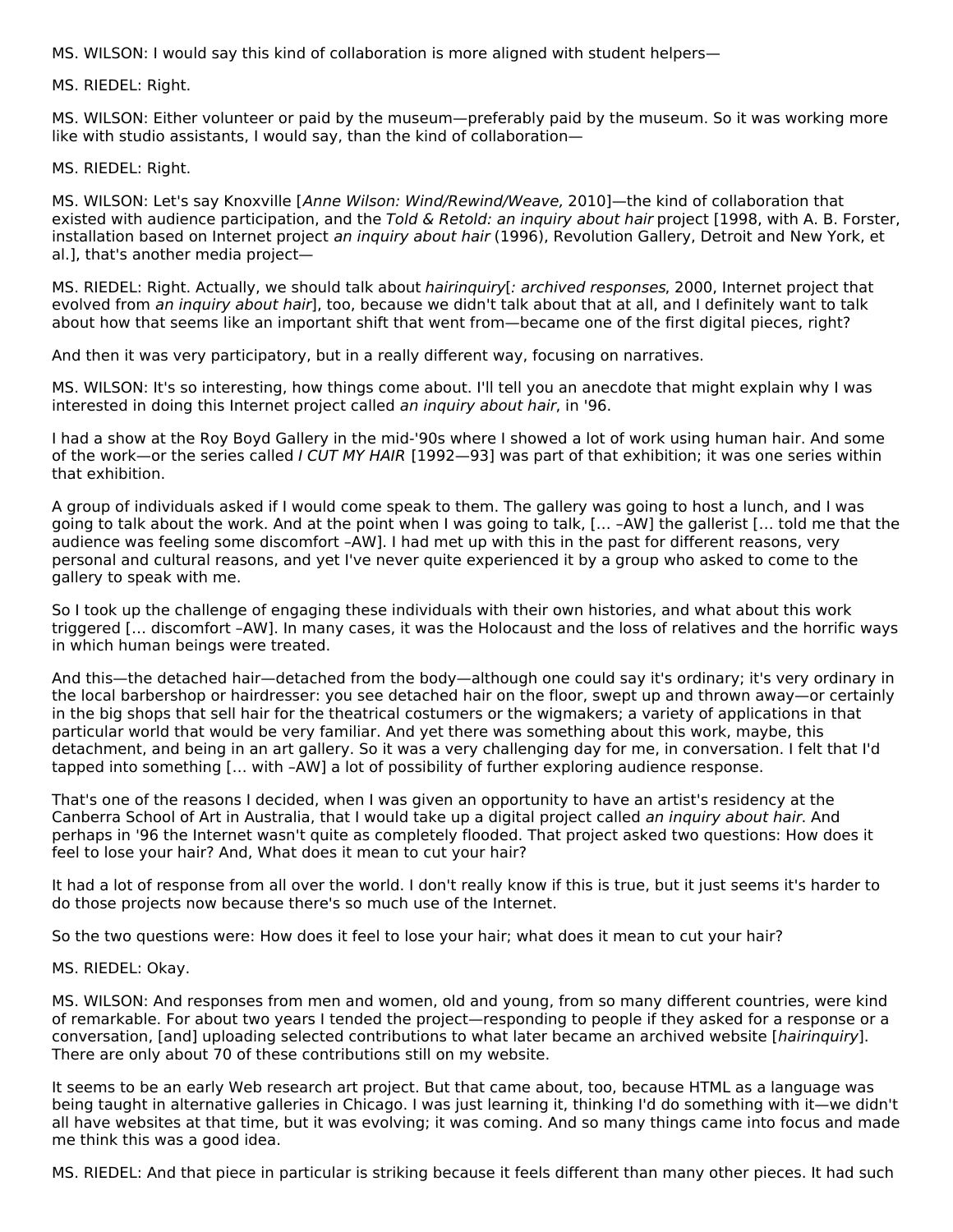an emphasis on narrative; it had a really broad international community participating—

MS. WILSON: Yes.

MS. RIEDEL: It strikes me also as an interesting transition, because the work was so completely digital, from anything that you had done before.

MS. WILSON: Right—right, right. And I guess you can look back on your work, and you can look back at art history, and find the language to contextualize what you're doing. At the time, it was just—it was research; it came out of the response I was getting to my physical work.

I wanted to engage more with the audience and do a project where I had more direct action and connection to people, experiencing this material, and perhaps also connections to my work. At that time, I wasn't sure—I just called it research. I think there are lots of projects that subsequently are related. You can call it whatever you want. But at that time, it worked; that term "research" worked for me.

MS. RIEDEL: Does that feel to you like a strong example of the digital nature of your work and the participatory nature of your work?

MS. WILSON: I feel when the digital became available to artists where we could Photoshop our own pictures, upload them to a computer, make videos easily in our studios—we didn't have the mediation of film labs—I think most artists took to it like fish to water.

MS. RIEDEL: Right.

MS. WILSON: And particularly for someone who works in incremental ways with parts—that kind of fiber background and sensibility—[… –AW] making a net or a weaving, [was absolutely akin to –AW] working on the computer—the kind of organization of the computer, the kind of systems-based nature of it, the kind of building with incremental units. So it was the opposite of being foreign. It felt extremely comfortable and familiar to bring it into my material studio. I never saw it as being opposing—only complementary, and very related.

MS. RIEDEL: Did it feel like a social expansion of the work?

MS. WILSON: That particular project did. The aspect of that particular Web-based project, inviting the participation of others; it was all about the voices of others—

MS. RIEDEL: Yes.

MS. WILSON: —as a way of understanding and exploring the nature of this materiality I was using. So for me it was one of the first projects that was so participatory in that way, and involved the audience.

MS. RIEDEL: When you think of the earliest project that you think of as participatory, what comes to mind?

MS. WILSON: I guess it would be the—an inquiry about hair—that's right because Told and Retold grew from the responses of the Web-based project, An Inquiry About Hair.

MS. RIEDEL: Right, right.

Before we go too much further, I just want to bring up the concept of the liminal aspect of your work, because I increasingly feel like that's such a strong aspect of your work, whether it's going from—

#### MS. WILSON: Water?

MS. RIEDEL: Yes, that would be great, thanks—just the continual evolving, the deconstructing, the reconstructing the transition from Topologies, which has been such a physical, material—to something like Errant Behaviors [video and sound installation created for the Perspectives 140: Anne Wilson exhibition of Topologies, Contemporary Arts Museum Houston, 2004]—so animated—from—[inaudible]—notation. Maybe I'm jumping ahead a little bit, but it does feel like, as the work evolves and as we move into it, that that liminal, in-between space becomes an increasingly important part of your work. And it seems that your work frames that concept of the liminal so consistently, in new ways each time, but in a profound and deep way, that liminal space. And does it feel that way to you, too?

MS. WILSON: Yes—I love the term "liminal."

MS. RIEDEL: Yes, me too.

MS. WILSON: And I appreciate what you're expressing. It's a term that's been used about my work in the writing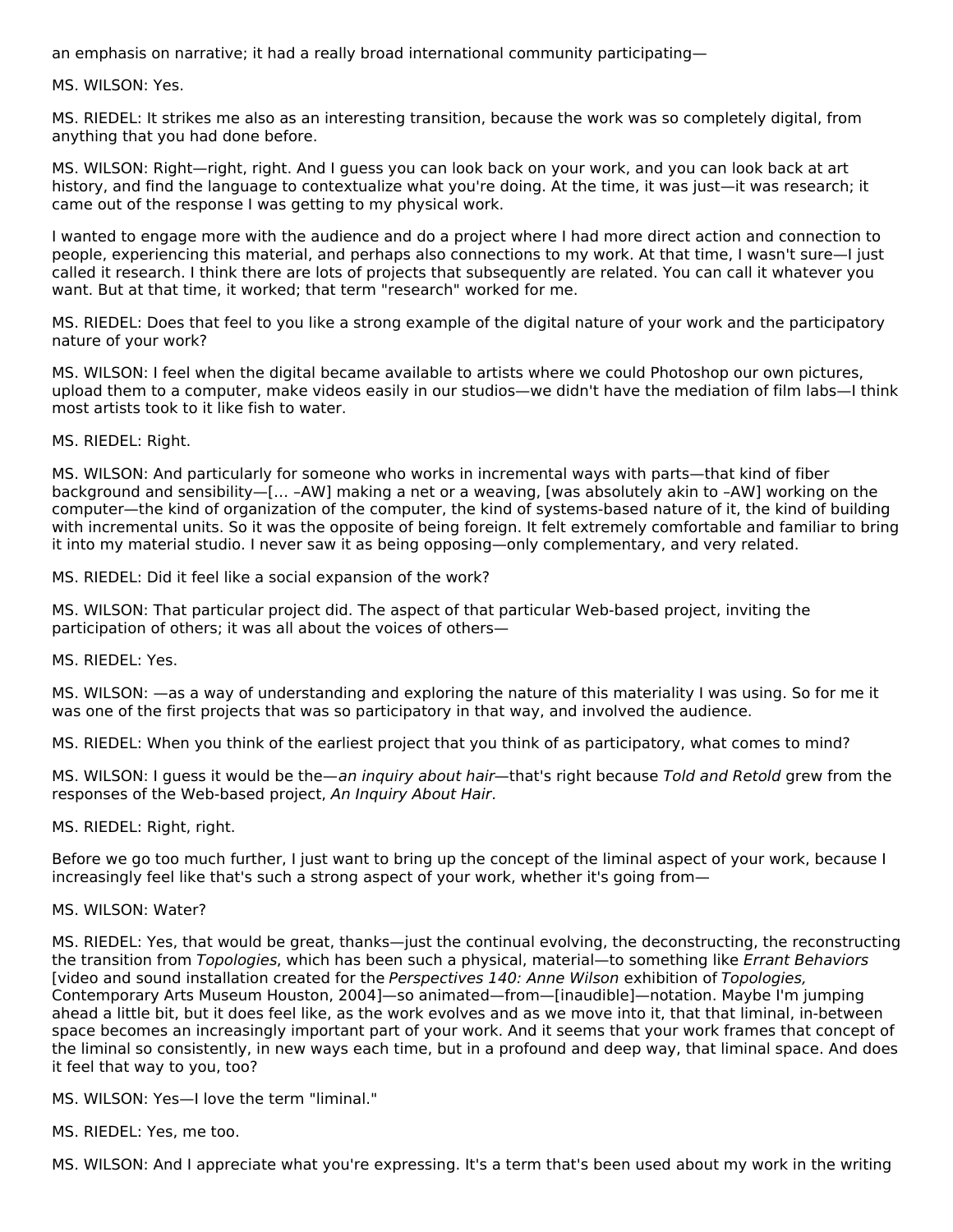of others. I even think what might be thought of as "liminal" is the very definition of what it is I do as a form—

MS. RIEDEL: Yes.

MS. WILSON: Is it object, sculpture, drawing? Both sculpture and performance?

MS. RIEDEL: Right.

MS. WILSON: Does one follow the other? Is one more central, more meaningful than the other? So I found—oh, art, fiber art, craft art?

MS. RIEDEL: [Laughs.]

MS. WILSON: I feel like all those terms have had different lineages and histories and meanings to different people; and most often, I find as problematic as I find useful, to pin work down to those names, those categories.

MS. RIEDEL: Yes.

MS. WILSON: So even in what my work is called, or where it more properly fits, it's sort of between things.

MS. RIEDEL: Yes.

MS. WILSON: It's between things. A lot of my wall work I've called "2 ½-D"—

MS. RIEDEL: Right.

MS. WILSON: Students enjoy that term; it's kind of a funny term. And I would say that a lot of my work is a piece of cloth, is both an object and an image, and perhaps by traditional definitions, most properly sculpture, I would say, if I'm choosing a term that might best suit my range of practice. [… –AW] But that which I called sculpture could at the same time be called an embroidery.

MS. RIEDEL: Yes.

MS. WILSON: The history of found objects informs my work. Arte Povera, the use of materials that are from the everyday, those histories of thinking about material use clearly inform my work.

MS. RIEDEL: We're talking about influence, so maybe it's a good time for that question. We've talked about a number of different influences through your work. When you look back at this point, is there anything that anyone or any movement—we haven't mentioned process at all yet; we may get into that—but is there any particular aspect of art, art history, artist readings, books that you feel have been especially influential in the overall context?

MS. WILSON: Mm-hmm. [Affirmative.] Yes.

MS. RIEDEL: And we can continue to talk about what is influential through the different stages.

MS. WILSON: There are four major categories of art movements that inform the work tremendously. And we've talked about it a little bit—but certainly mainstream contemporary art at the time when I had been educated, and continue to follow. From the early cloth works of Rauschenberg to the architectural works and installational works of Christo and Jeanne-Claude, and certainly the thread webs and drawings and sculpture of Eva Hesse, the felt works of Robert Morris, the scatter work of Barry LeVa, process art in general, and Arte Povera. But all those things are really within the Western art history canon and were taught, at the time those artists were living and working, as part of our art history.

MS. RIEDEL: Yes.

MS. WILSON: What wasn't taught as part of our art history is the Art Fabric movement that was in that same general time period, late '60s and early '70s. It was my lived experience, but it wasn't theorized and taught in the way the artists I mentioned were—

#### MS. RIEDEL: Yes.

MS. WILSON: But extremely important. I think we talked about Berkeley being a crossroads for so much art coming in from South America and Asia. So, broadly speaking, the term "multiculturalism," looking at art forms that are affected by cultural contexts that were not necessarily part of the Western art canon.

I think more recently that has shifted so greatly, for all kinds of reasons, but the international biennials and triennials, where we're seeing artists from Africa and Turkey and the Middle East, where many of them are using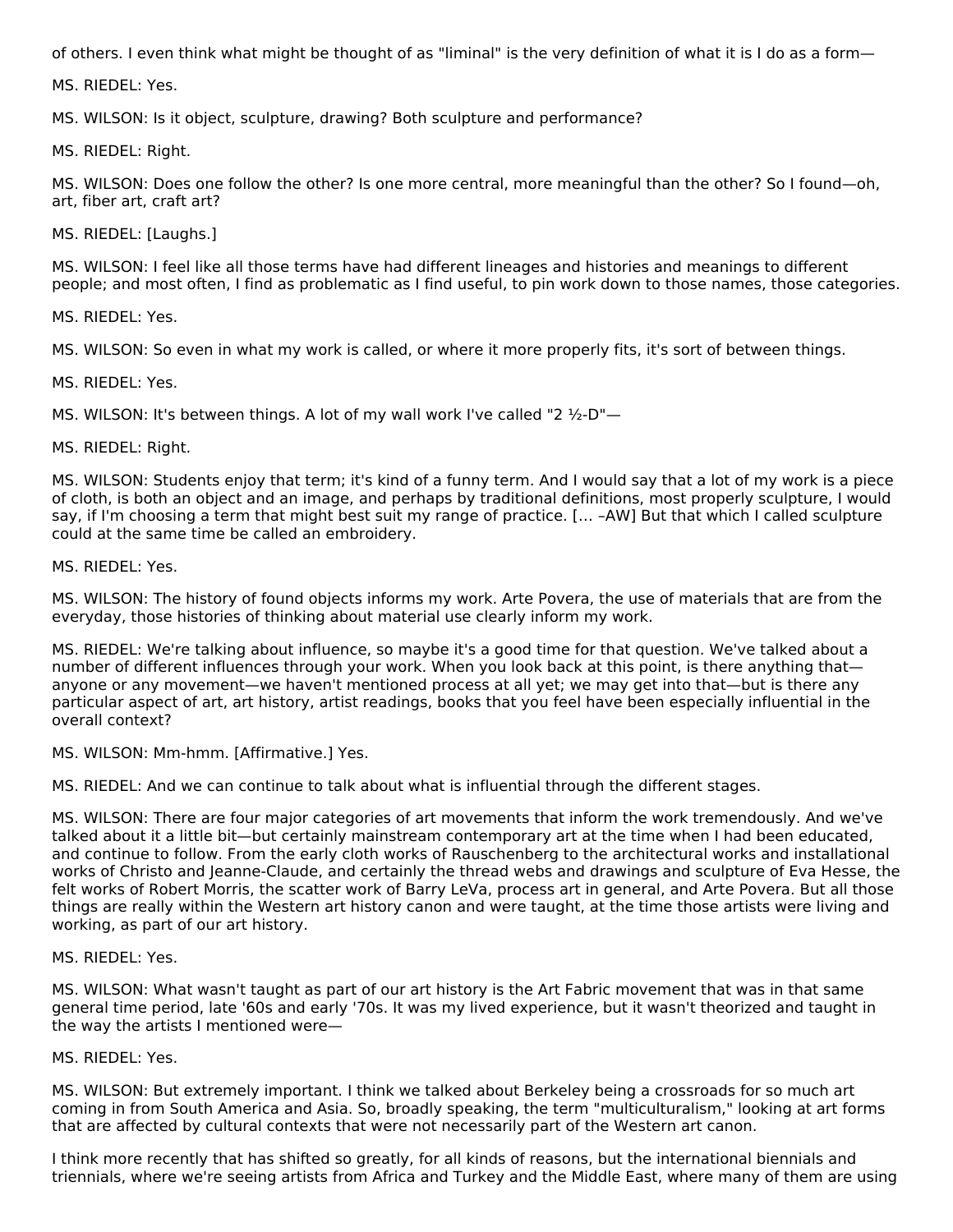material traditions that come from their countries—the [Ghanaian artist] El Anatsui's stitched[-together] bottlecap tapestry walls are a great example; Yinka Shonibare, Nigerian-Londoner, the use of Dutch wax prints and the way in which they are this carrier of a complex cultural narrative. So these artists whose work we're seeing in the biennials, the kind of globalization, has allowed many artists from all over the world to see practices of making art that have traditions that aren't from the Western canon. And that some of what we're seeing, a lot of what we're seeing is textile, textile process and material.

#### MS. RIEDEL: Interesting.

MS. WILSON: And then, I think I mentioned feminism earlier—feminisms, as we've moved through many different histories and theories, and debating theories about what that means and how that has affected work, and the prominence and importance, finally, of an exhibition like WACK! [Art and the Feminist Revolution, 2007]—which, with good writing and thoughtful historical review, symposiums, and lectures, and extended programming of all kinds has really, I think, made an important mark, an important position in contemporary art knowledge and teaching of contemporary [art]. So those four areas in particular.

MS. RIEDEL: All right, let's pause there.

### [END CD1.]

MS. RIEDEL: This is Mija Riedel with Anne Wilson at the artist's studio in Evanston, Illinois, on July 6, 2012, for the Smithsonian Institution's Archives of American Art. We are on disc number two.

So let's start this with a conversation about galleries and exhibitions and the choices [you] made when you first came to Chicago, yes? Had you had many gallery exhibitions or much exhibition history in the Bay Area before?

MS. WILSON: Not much, but certainly my graduating show from CCAC. I had a solo show at Pacific Basin School Textile Arts Gallery. And then after I moved to Chicago, I had a show with Miller Brown Gallery on Hayes Street. They are not still in business, but that was a wonderful experience.

When I came here, I was indeed interested in representation. And I'd mentioned my feeling of coming from the San Francisco Bay area, where fiber seemed one of the most progressive, new, experimental forms of art emerging on the scene, with possibilities that had not been exploited or explored—very fresh, very new. Came to Chicago and there was Claire Zeisler, who was an amazing sculptor working, but more than that, the reaction to fiber was quilts, folk art, Outside art. Wonderful forms and work, but was not the kind of contemporary work or situation that I had been experiencing in California.

So I was very thoughtful about what context would best serve the work that I was making and wanted to make. It was clear to me at that time that the galleries that—in my assessment in that time; things changed and evolved in amazing ways subsequently—but the galleries that were more aligned with the word "craft" were just not what I was doing. It interested me more to be in a contemporary art gallery that was showing work that was not like mine, that was not aligned by discipline or a particular term.

I was introduced to the Roy Boyd Gallery by friends—one of whom was Buzz Spector, amazing artist and writer, and others—and Roy was known as a very fine contemporary art gallery showing primarily abstract painting and sculpture. He was interested in my work, and so I was with him for many, many years.

It turned out to be a very wise decision, because I feel that the work had an open voice in that context, and that the kinds of issues and ideas and material concerns were on equal footing as the work of a whole range of other artists—whether they painted with oil or acrylics on canvas or did sculpture using any number of other materials —that my work actually stood out in a certain way, because it was made in ways that weren't as familiar to some of the other artists, or the group of artists that Roy represented. So I think it was a really wonderful decision.

Later, I started working with Paul Kotula at Revolution Gallery in Detroit. I'll have to get those dates. But Revolution felt almost like a mini cultural center. The largest exhibition I had with them was in 1998 and had a number of works relating to the body, using domestic fabric, human hair, and much of it was stitched, although there was a sound piece and there was a photograph in the show, which extended the ideas into other media.

Revolution also opened a location in New York City, in Chelsea, and I had a solo show with them in New York.

Also, in terms of their program, Revolution was very interested in a breadth of forms of art, conceptual thinking, and material-based practices, and did not separate material-based practices from conceptual thinking. Paul Kotula himself was a trained artist in ceramics—had an M.F.A. from Alfred [University, Alfred, NY]. So all the people who ran Revolution had different kinds of backgrounds and brought different kinds of skills. But they were very, very open-minded about the relationship between concept and the way it was resolved with different kinds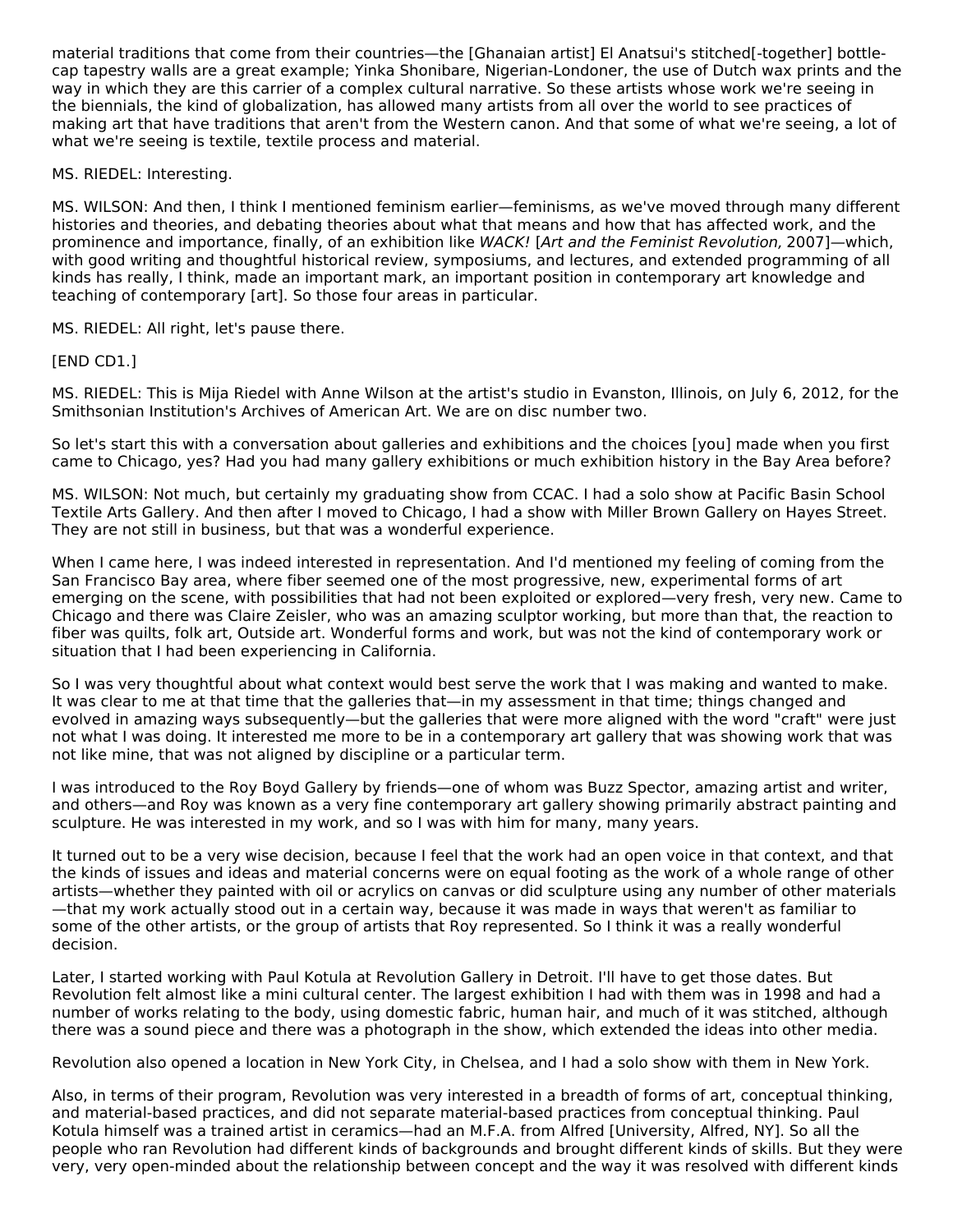of disciplines and media. They also were well-resourced and could do catalogues. And really thoughtful about working hard for reviews and visibility of the shows, the artists that they represented.

So Roy Boyd Gallery and Revolution were wonderful venues for my work, in terms of commercial galleries. I've often worked between kinds of work that have a commercial potential—meaning that they can be sold; they are discrete objects or things that have that possibility, or a video or a photograph, but they can be sold—and other kinds of projects, like an inquiry about hair, the web-based project; or more recently, the Local Industry [2010— 11]—the participatory project with the Knoxville Museum of Art—that are not commercially viable.

I find over the years, there's an important relationship between my work as a teacher, in terms of the income that generates, and what it means to be an artist who teaches, because I take both activities very seriously and have made a really conscious decision to be both a professor of art and a maker of art.

I've lost my train of thought.

MS. RIEDEL: You were talking about Revolution and Boyd.

MS. WILSON: Yes, yes. And those exhibitions at Revolution and Roy Boyd can help sustain certain projects that don't have the commercial viability. So between a commercial gallery, a teaching job, and my ambition within my work, I can find resourcing that allows it to all continue.

MS. RIEDEL: That's interesting. So do you see a symbiotic relationship, then, between the commercial galleries and, say, the museum exhibitions?

MS. WILSON: Yes, because the museum exhibitions also don't require that work is available for sale, but allows me to show a range of kinds of work to a larger audience than usually a gallery exhibition affords. And in that way, other possible collectors or other possible writers, critics, other curators might see the work. And at every single museum show I've had, that has occurred. Just the sheer number of people that see your work in those larger museum venues, particularly in cities—larger cities.

At a point, maybe about five or six years ago, I moved from Roy Boyd Gallery to Rhona Hoffman Gallery, and with all goodwill toward the Boyd Gallery. Rhona Hoffman was participating in some of the major international art fairs and had a different collector base, as each gallery does have a different collector base. Rhona is very interested in a range of kinds of art, but including art that is political—she does not shy away from work that is political—and represents many artists whose work I greatly admired.

MS. RIEDEL: Anyone in particular?

MS. WILSON: Like Nancy Spero.

MS. RIEDEL: Only if you care to.

MS. WILSON: In the year 2000, I had a solo show at the Museum of Contemporary Art [Chicago], and Sol LeWitt also had a show. I felt very humbled by being in the same context as Sol LeWitt, one of the foremost Conceptual thinkers. There are periods of his work I admire more than others, but as sort of this foundational thinker, in terms of Conceptualism, so incredibly important. Rhona Hoffman knew him well and had many stories and anecdotes and deeply cared for him as a human being, as well as representing his artwork. So he's one that was above a major name.

But then even more locally, Julia Fish, the painter, [and] Richard Rezac, the sculptor, are represented by Rhona Hoffman. So I think the group of artists she represents ranges between very established—very, very internationally famous artists like Sol LeWitt and artists that are well known, but perhaps not to that degree and artists that live in Chicago, as well as international artists. So it was a different group of artists that I was exposed to through the work that she brought in and through conversations with Rhona. And she continues to be my gallerist.

Interestingly, when Claire Zeisler was alive, she represented Claire Zeisler's work. So she has a feeling for the materiality of textile, fiber, and some of the kinds of issues that artists who work with fiber develop through that medium and some of the kinds of forms and histories of that medium. She's a very open-minded thinker, strong feminist, very political herself and admires that in the work of others as well.

MS. RIEDEL: How has your work been received over time, from those early exhibitions at Roy Boyd through today? Have you found there's always been a fairly strong—

MS. WILSON: Well, it's interesting. The first really large show I had at Roy Boyd included some of this hair work. And I'm not sure if it's the first show or the second show. I feel lucky in that I've had some wonderful reviews of work, but often was slow to sell. But then I look back at some of that work, and it's all sold. So I would say, often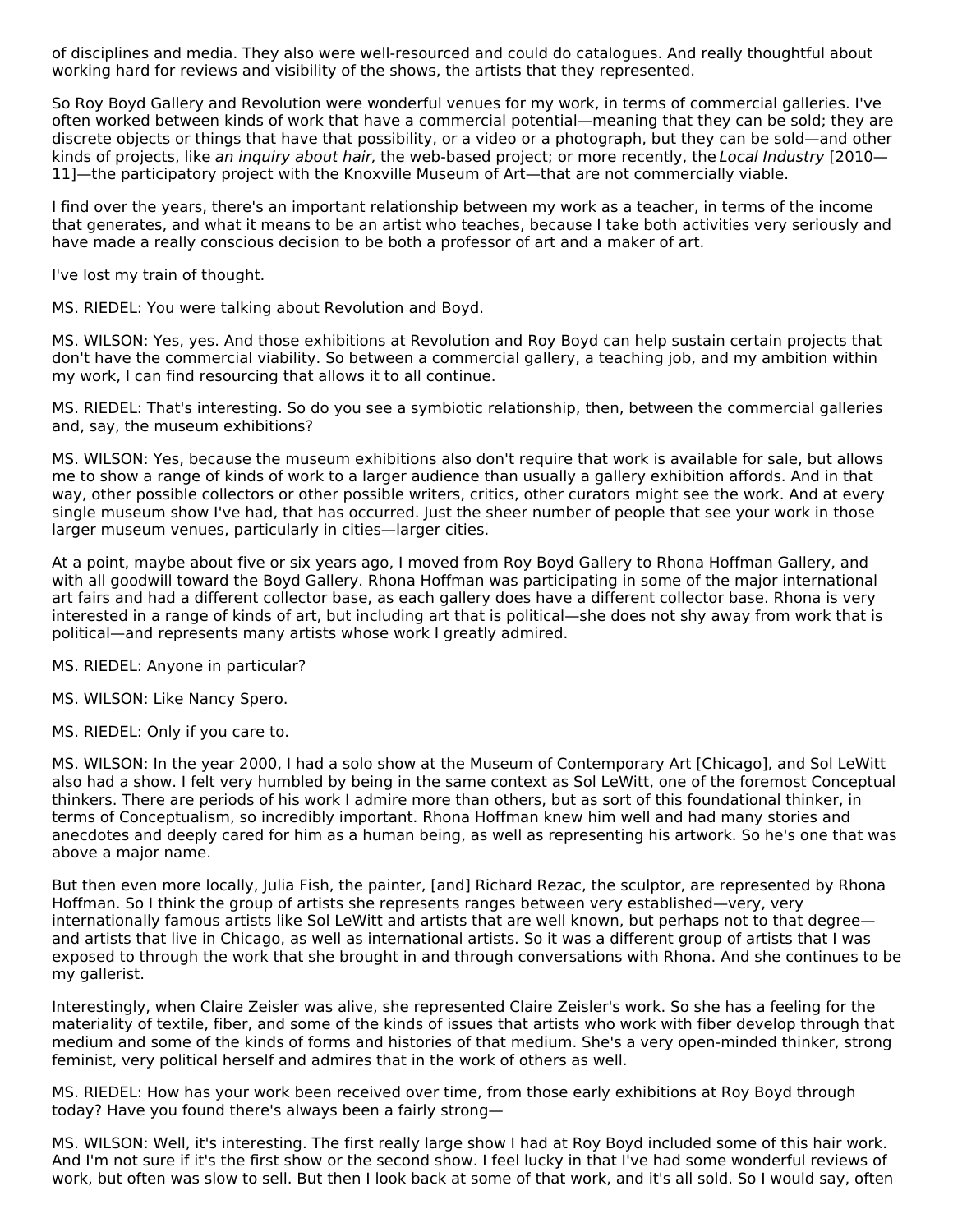my exhibitions don't hit right away, right at that moment, but seem to play out in a fairly consistent way over time.

MS. RIEDEL: Interesting.

MS. WILSON: And I don't know what that means. It's not the fast track to stardom, you know? [They laugh.] But as I said maybe once before, I feel sometimes I'm a long-distance-runner artist, that I have never stopped making art since I was in high school—I should say college, later college. I never stopped making art. And it remains central to my life.

I think there are a variety of things that come from an art practice, one of which is livelihood—income back from making—but that's just one thing of many things. I value as much the kind of discourse that exists among artists and other creative people, the kind of conversations we have that are maybe through actual talking to each other, or maybe it's through how the work talks to each other—the kind of discourse developed through writing, through the work itself, has been very, very meaningful.

Maybe one reason why I find my position as a professor of art at the School of the Art Institute of Chicago also so meaningful, that I find very, very invigorating, [is] being in that art-making process with other artists and the kind of conversations we have, the kind of learning that is achieved through the social structure of group process in classrooms, seminars, critiques. The kind of environment where visiting artists are coming in all the time and talking with students, talking with faculty. Publications, intellectually, that force us to deal with issues and ideas that are filled with debate and dissention and complication. I really love that environment, and I find it very—I don't know if it's nurturing for coming back and making my own art immediately, but just intellectually really, really invigorating.

I choose to be an artist who teaches versus feeling that's the only way to pay my mortgage. That's not the reason I teach. There probably would be other professions I could have gone into or other ways I might have figured to bring in that income. It's because I love the environment of the School of the Art Institute and the opportunity to work with my colleagues to build a program called Fiber and Material Studies.

I don't know if we should get into that now, but I know if we—

MS. RIEDEL: We can follow that train of thought and come back to the work. I actually think that sounds like a good idea.

MS. WILSON: Okay.

MS. RIEDEL: It would be interesting to talk about how your thoughts have evolved and how your teaching focus and goals have evolved from [when] you arrived there in the early '80s through now, almost 30 years later. So what about that is still interesting to you?

MS. WILSON: Right, right. So I came to the School of the Art Institute as a visiting artist in '79 with no intention of staying—[they laugh]. I applied for a full-time position and got that, and continued making it through the hurdles of the tenure-review process to the point of receiving tenure.

When I first came, there were three or four faculty in the department that—called Fiber—it was the Fiber-Fabric department. Our name evolved and changed over the years. And soon after I came, Joan Livingstone, my colleague, came.

I don't know if it's interesting to name teacher's names, is it?

MS. RIEDEL: If it—

MS. WILSON: Park Chambers was teaching; Bill Hines [ph] was teaching; Helen O'Rourke was teaching full-time in the department when I arrived; and then there were other part-time faculty. So it was a smallish department, but not tiny, with a sea of handlooms. Else Regensteiner was one of the key teachers prior to my coming, who I met when I came, who taught weaving. Grace Earl was a very important faculty member, teaching in the area of dye and print. She preceded me and was not in the Chicago area when I arrived.

So Joan Livingstone came in. And over—so I've been there about 30 years; I can't count; '79 to 2012—we've grown enormously in size. We have about 30 classes every semester, 20 graduate students strong—up to 20 faculty, between maybe six full-time tenure-track or tenured faculty and the rest, part-time or adjunct faculty. So we are a really strong department with a progressive curriculum and good student enrollments at the School of the Art Institute, around the size, perhaps, or related to photography, sculpture.

We're very—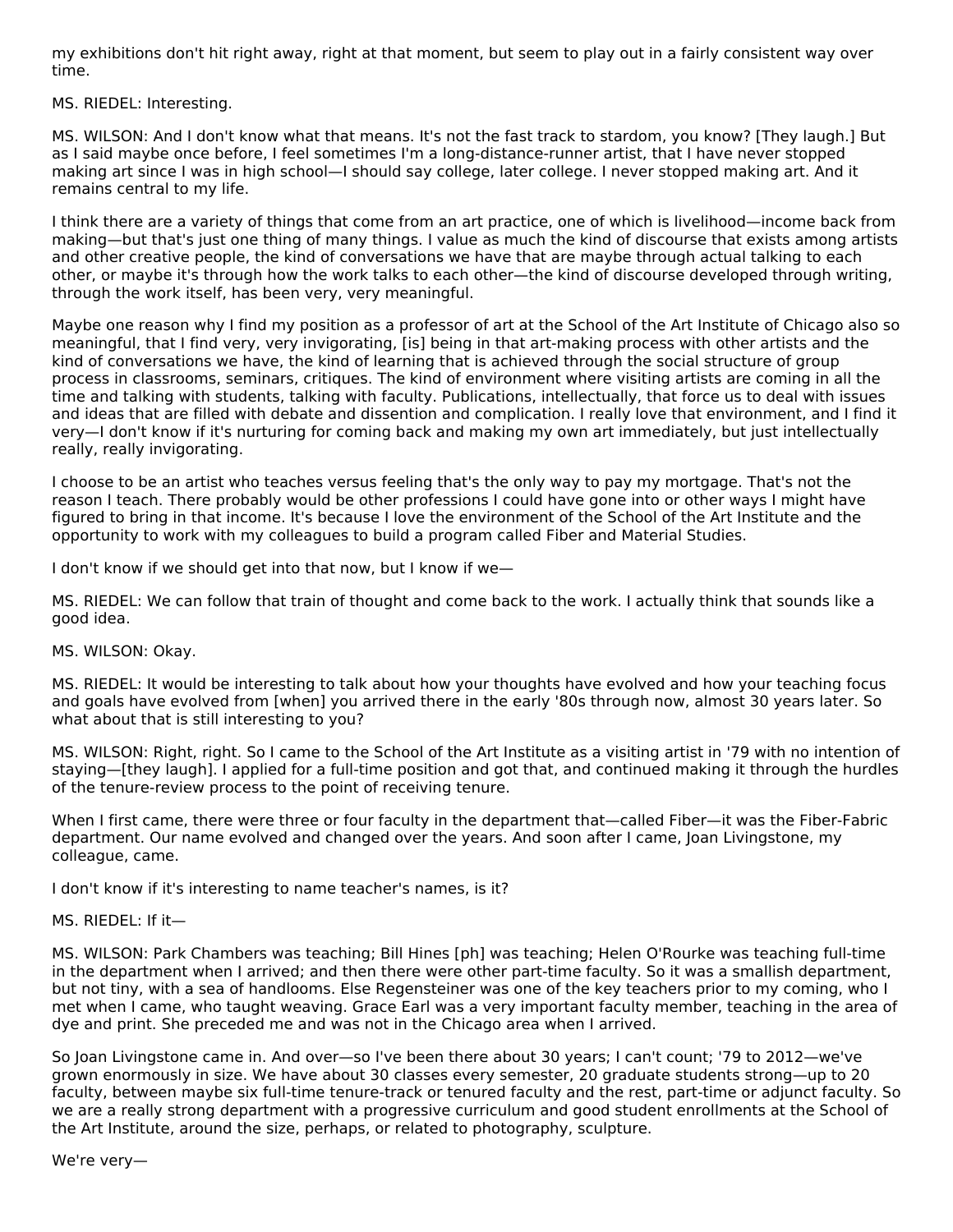MS. RIEDEL: You're one of the strongest departments in the country.

MS. WILSON: I think so.

MS. RIEDEL: Yes.

MS. WILSON: Yes. And one of the things that's interesting about the school, which deeply affects our department, my teaching, and my work as an artist, is the school professes interdisciplinarity as a core value of the school, such that there are no majors for undergrads.

MS. RIEDEL: Interesting.

MS. WILSON: Some of our best undergrad students mature through a curriculum that's somewhat self-directed, and directed by advisors and teachers, and might work between, across fiber-material studies, performance, and video.

MS. RIEDEL: Intersecting. Wow.

MS. WILSON: So that's been the environment I work in. We don't have a curriculum where after your first-year program, which we have and many schools have, you then choose a major, and then you have a sequence of courses and you mature to develop an expertise in a particular discipline. There are strengths and weaknesses to every system, of course, but this is the system that I've grown with and deeply appreciate.

Also, graduate students enter through a department. They are accepted through a department in our school. But once they're accepted, they can work every semester with any two advisors of their choosing, based on the list of faculty from all departments in the school that are up for the position of graduate advising. So as a graduate advisor, most semesters I work with 10 students. Maybe three are from fiber-material studies, or entered through fiber-material studies. I work with someone from performance, two from video, someone from designed objects, someone from print media, two from photography. In any case, the composition of those students that I advise is from all over the school.

So, as a teacher at the school, I feel constantly pushed to learn new things, to think about the kind of interdisciplinary or post-disciplinary nature of the art world, particularly now, to keep reading, which I love, and researching the larger issues and themes that affect art and artists and culture at any given time. If I don't subscribe to magazines, I try to go to our library on a fairly regular basis and browse, if not read.

I'm really interested in the kind of critical frame, within a school like ours, and have been a teacher of interdisciplinary graduate critique seminars for a number of years now, where I have 17 students. Usually [students –AW] from seven to nine different departments are part of the graduate critique seminar. I set up the course by talking about various critique structures, about the concept of generosity, about constructive criticism and how to deliver that—which is not the same for every voice or every individual who receives it; there's tremendous flexibility and diversity of ways in which constructive feedback can be delivered and understood.

We talk about what are the components to a good, critical review, which might include description. How do you describe something? Particularly, what language do you use to describe a form that is not completely understood? [… –AW] That in itself can be very challenging.

What are some critical points of view that you might bring to a work or to an exhibition that could be very complimentary—it's actually sometimes harder to find language to critically examine something in a complimentary way than it is in a more negative or critical—negatively critical way. Both things are critical, but it's sometimes harder to find the language to talk about why you really love something.

MS. RIEDEL: That's interesting. I hadn't thought about that, but I can see how that would be the case.

MS. WILSON: Yes.

MS. RIEDEL: So when you think about how the program has evolved in the time that you've been there, what have you tried to bring to that program that you felt has been important?

MS. WILSON: That's such a good question. Let me just finish this one thing.

MS. RIEDEL: Yes, I'm sorry.

MS. WILSON: No, it's okay.

The third thing is context. So in looking at a good critical review, description, and critical positions, [… –AW] but also how to contextualize any given work or exhibition: cultural context, art historical context, and the context,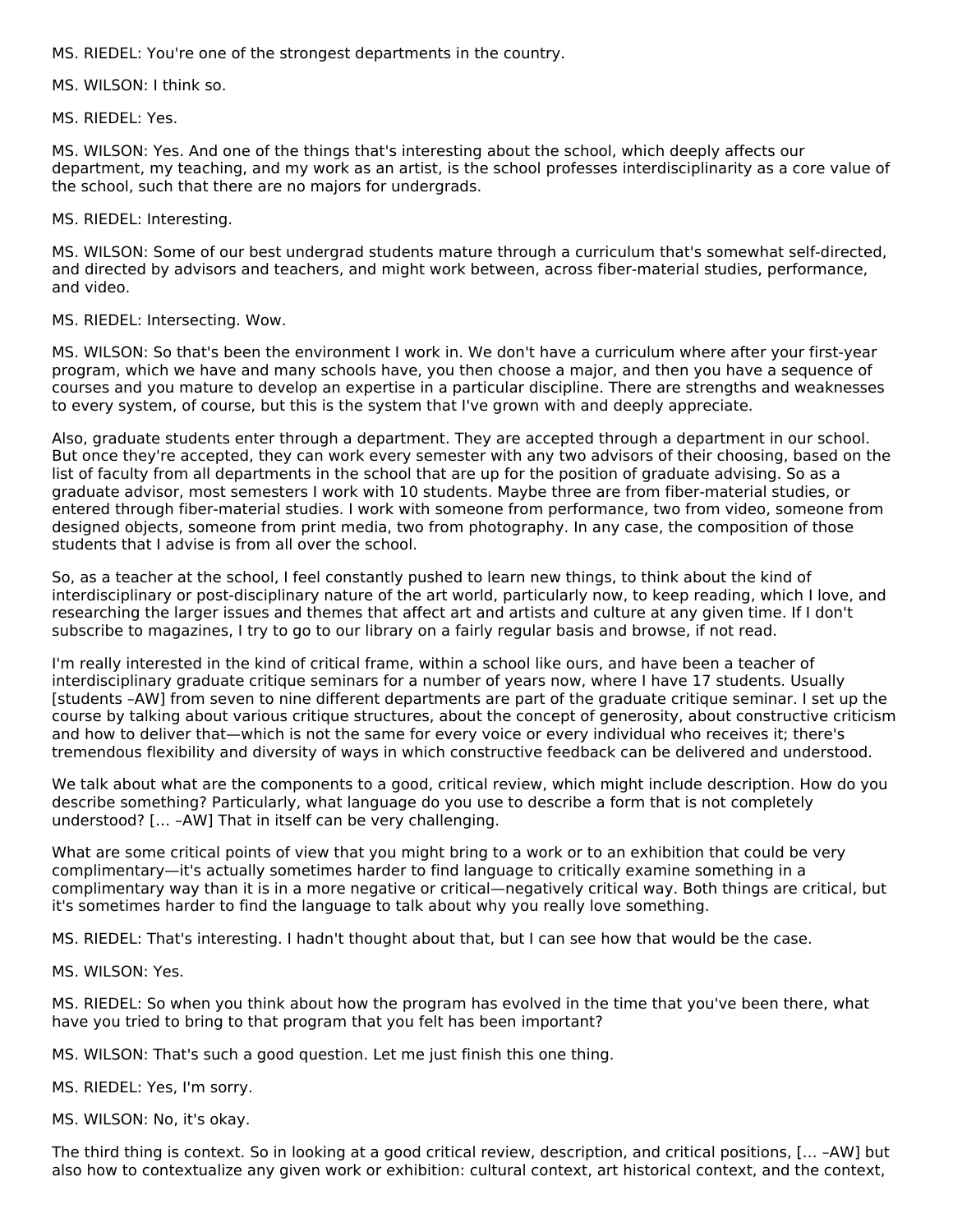the biography of that artist, other artists working in related ways. To be able to do that is something that we talk about in the seminar. How to be able to do that for each other, and then also how to bring in the kind of disciplinary histories—the student that is trained as an undergrad and perhaps majored as an undergrad in photography might have something very interesting in a different language structure to bring to a student who is weaving on the Jacquard loom. And so how to open up that kind of discussion where the disciplinary histories and the language that frames those histories can open up and be useful across disciplines.

So you asked me about—your next question was about what do I bring to—

MS. RIEDEL: What have you tried to develop there?

MS. WILSON: Tried to develop there, yes.

I think there are a number of things. Certainly, the weaving, when I first came in, and the connection to new technologies, alongside traditional ones, validating both and seeing these intersections and connections, has been really important to me.

Early on, Bob Loescher—who was then a professor in art history—asked me to teach classes in textile art history, because I had some of that background, although quite limited relative to a properly trained art historian. But through Dr. Ruth Boyer at CCAC, I was able to sort of draw upon what I'd had and organize a textile art history class through the art history theory and criticism department.

There were a lot of outside guests that I'd bring in—curators. We're in a major city with the Field Museum, the Art Institute of Chicago—one of the major textile collections in the United States is at the Art Institute of Chicago —Doug Dawson, an amazing gallerist, good friend, and historian himself—who would come in and participate as invited guests in this textile history class. As time went on, we did find properly trained art historians to take on that position, which I welcomed, but both myself and Joan Livingstone, for a time, would trade off teaching the textile art history. So that was really important, to teach that art history, ethnographic, Western, non-Western, right up to very contemporary thinking about the use of pliable substrates and fiber materials within a contemporary art school.

So the relationship of history, theory, and practice, I think, always has been really important to me and to many of the faculty in my department. We now have a class called Critical Issues in Fiber and Material Studies, taught through the art history department, and that would be our theory class. Shannon Stratton is currently teaching that class; formerly, Kathryn Hixson [and] Margo Mensing have taught that class. Wonderful thinkers, theoreticians, writers, curators, who set up a structure in thinking about how to theorize art made through a textile mind.

It's also been very important to me, in terms of what I try to bring to my department, to help students find their own voice, rather than setting up a framework or a structure [or] an ideology that I impose on a department or to students, to help them through the incredible diversity of course offerings and museums and art history and studio practices that are available at the Art Institute. To find their own path of curricular structure and to find their own voice as artists, so they can leave our school feeling like they have this kind of internal strength that they own.

MS. RIEDEL: How have the courses evolved in the time that you've been there? How have they changed?

MS. WILSON: Yes. I think when I first came, the courses were often structured around the names of the techniques.

#### MS. RIEDEL: Okay.

MS. WILSON: Print I, Print II; Weave I and Weave II. [They laugh.] Stitch I, Stitch II. And we realized that, most often, those techniques were taught through theory and history, with some strong thematic parameters. So Chris Tarkowski's advanced print class is called Propaganda and Decoration. A much more, I think, provocative title gives some direction that this is just not about formal pattern repeat.

#### MS. RIEDEL: Right.

MS. WILSON: But the way in which printed textiles have been used for propaganda and decoration, and how you play out the meaning of those terms in relationship to printed cloth.

Zeroes and Ones [is the name of a Jacquard weaving class –AW]—the term may be coming from Sadie Plant's book [Zeroes and Ones: Digital Women and the New Tchnoculture (1997)]—the Jacquard weaving class. Those are just some examples. Permeable Membranes, a class that might cover the making of substrates through paper or felt or other kinds of constructions that create these membranes. So rather than calling it Off-Loom,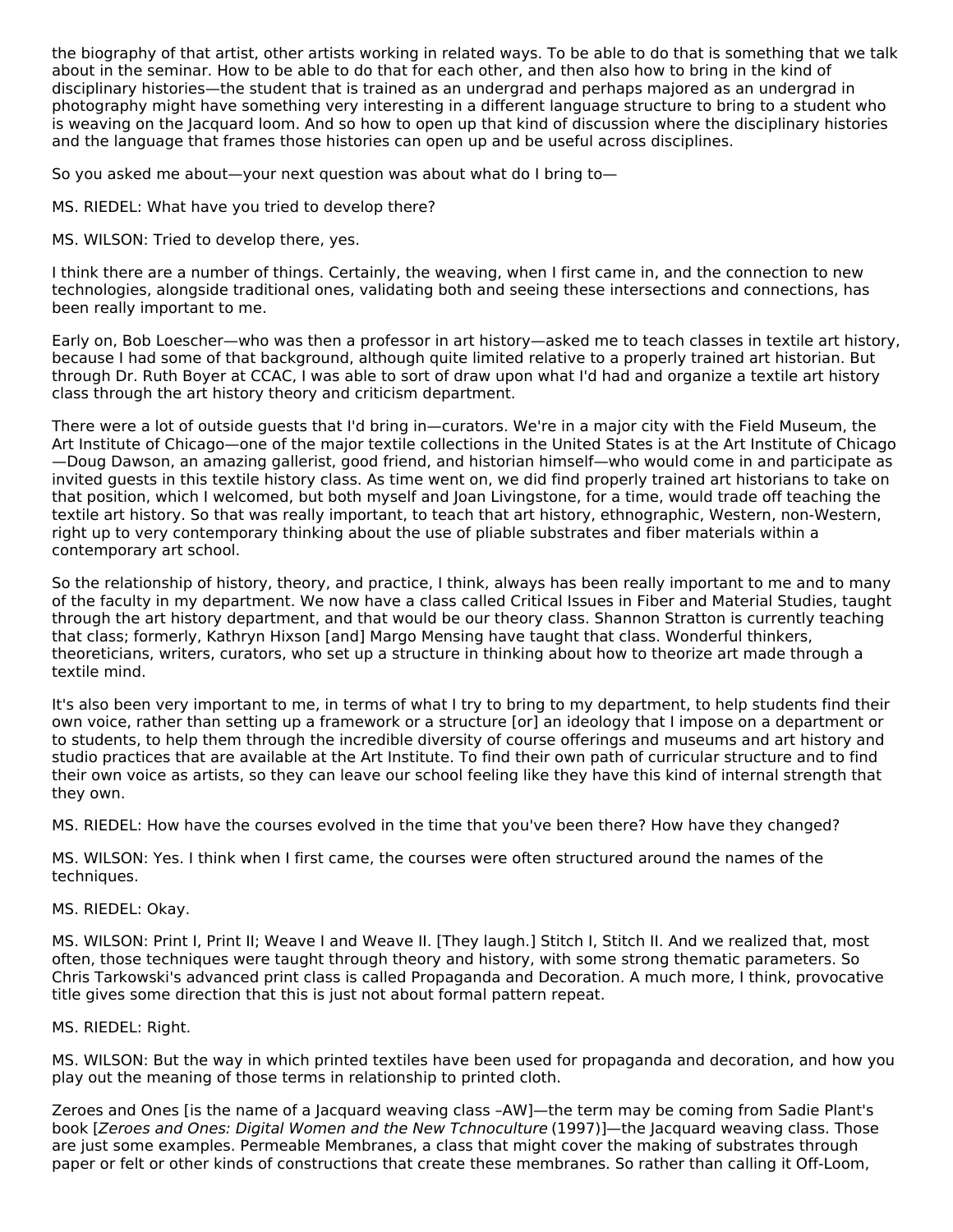Permeable Membranes has a suggestiveness that, again, is maybe a little more rich or provocative.

I teach a class called Time, Material, and the Everyday. It's a class that I invented—although others have taught it and reinvented their curriculum within mine—and it has its own particular lineage. But it's a highly conceptual class that draws upon ways of making that come out of textile, and come out of other kinds of skill-based knowledge that students bring into the class, but working with three dominant issues or core themes of time, material, and the everyday. So I think there is a lot of permission within our school—and certainly our department—to invent new classes that intersect with material histories, new projected conceptual possibilities, thematics that vary according to individual interests, so that the teaching remains really alive for us. And I think our enthusiasm for our courses in teaching is also communicated to our students.

MS. RIEDEL: It sounds as if the potentiality of the field is better explained or better outlined, more fully developed, just through the course titles.

MS. WILSON: Maybe. I think the course titles do illuminate something, yes—a way of thinking. Although I must say I still am confronted—and we are ever more so right now, as we're moving into a period of fundraising for expansion and renovation—[with] how to frame what we are, who we are now, because I think often when you use the term "fiber," many [student and –AW] parents of students think of the '70s paradigm of large, lobbyfoyer textile works, which was a certain paradigm of some wonderful and not-wonderful work from the '70s.

Or sometimes, because a progressive fiber orientation isn't always part of high school programs, they might think design or placemats and napkins—some repeated, functional object. And there are schools that are known for more of a design approach to textiles. Like Rhode Island School of Design is a wonderful school that's more directly—well, I think it covers many things, including art, but it also has a strong design component. So I would say our department is more aligned with, at our school, sculpture and photo and print media than it is designed objects or fashion. And yet a lot of parents, or people who don't know our program, might think otherwise.

MS. RIEDEL: I'm thinking about your experience at the Art Institute now—at Haystack. Have you done anything with Penland or Arrowmont—any of those places?

MS. WILSON: I was, yes. I taught a workshop at Arrowmont and I taught at—I think I was a visiting artist at Penland. I've been down there.

MS. RIEDEL: When you think about all these different venues—both where you've been a student and a teacher —what do you feel are the strengths or the weaknesses of the different programs or schools, from the School of the Art Institute, to a larger university like Michigan, smaller place like Cranbook or CCA, and then the schools like Haystack and Penland?

MS. WILSON: Yes, so very different. I think the universities offer the allure—whether it's true or not, I'm not sure —of even a greater interdisciplinarity. I know when I was a visiting artist at the University of Michigan recently, there were some students that were encouraged to consider collaborating across disciplines—science and art, anthropology and art. And there was even some funding set up such that if you could find your collaborators, there might be some funds to help a project develop, which was definitely a lure. And I know, in talking with students, that was one of the reasons they were interested in that program, those encouraged and resourced opportunities for collaboration.

At our school, even though we're interdisciplinary, we are an art school—a school of art and design. So there's not quite—one can find it, and go out and find it—but there's not quite that same possibility of intersection.

Haystack and Penland—I can speak of Haystack more directly. It's a different kind of student body, as I mentioned before. I guess one of the things I like best about those places—or Haystack—is the spirit of community, of people coming together, and everyone has something to offer. And if you believe that, how do you find the strengths in each individual that may not come out of art at all? It might come out of having a medical background or being in advertising one's whole life and wanting to come to a school like Haystack to learn a new skill, to be part of a social dialogue, to be part of this amazing environment, community.

So it is, perhaps, this somewhat removed aspect of some of these smaller schools. The smaller community and the value placed on community, where the learning continues in the dining hall and at late night parties and walks in the woods. And it's maybe removing oneself from the workaday world of, in my case, a downtown commuter school where there is social interaction, of course, but it's very different than moving yourself from your workaday role and going to a place like Haystack and being part of that social community.

MS. RIEDEL: And it's interesting, because even though it's a smaller community and it may be, clearly, for a shorter period of time, it seems like it might offer a greater diversity, in some ways, in your experience, than a specific art school, simply because the range of people that are attending.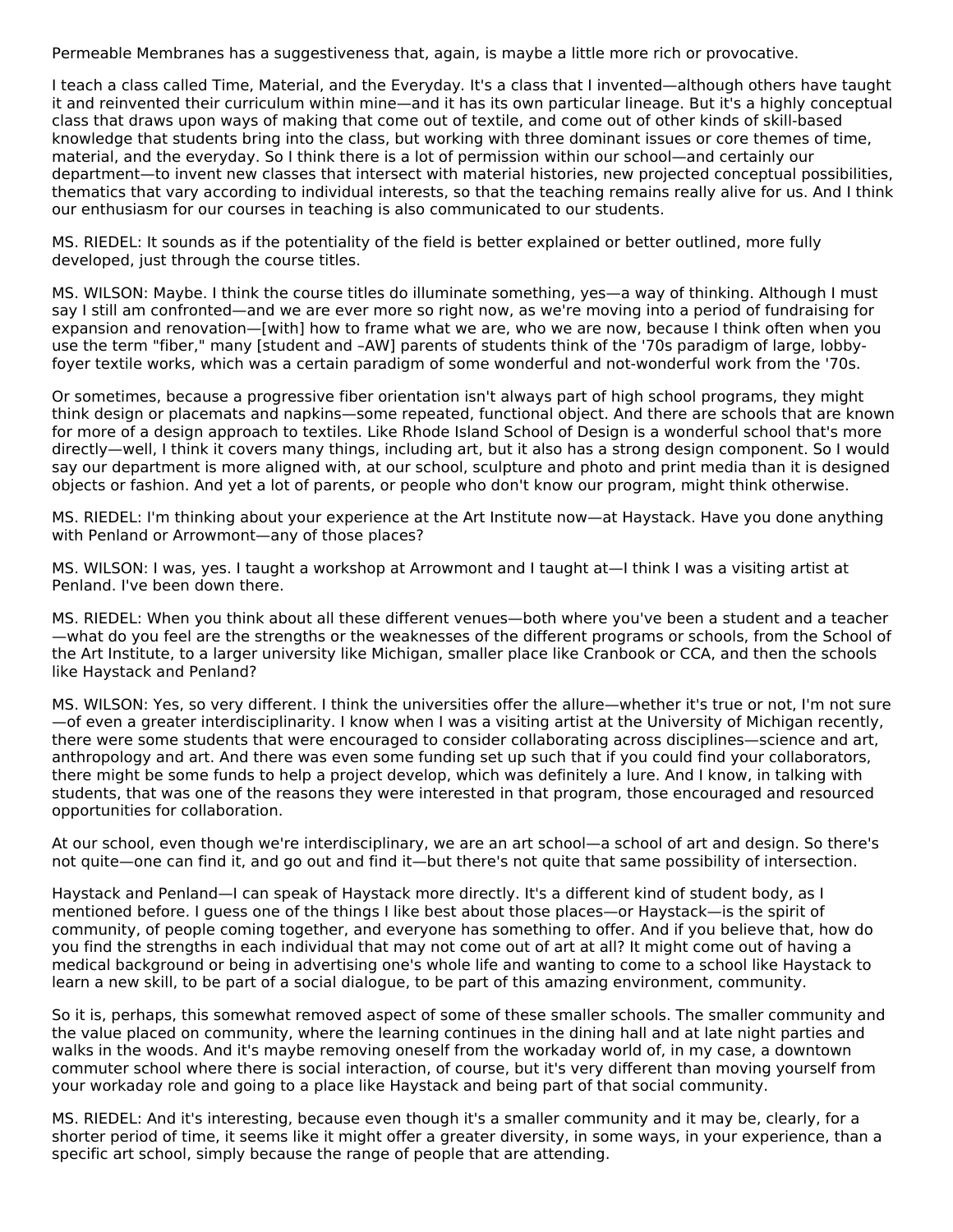MS. WILSON: That's right.

One of the challenges I find, for me as a teacher at a school like Haystack, is sometimes I feel some individuals come there wanting to learn [a] technical skill and have less appreciation and enjoyment or interest in the dialogue around it or the world of ideas and what we might call critique or just debate or discussion—just the world of language. And that always saddens me, because I feel one of my strengths is to think and talk while making and through making. And learn a lot from each other in that way. That's what we do in art school a lot. That's what art school is: you're critiquing, thinking, and debating, discussing as you're making. You're constantly doing that. It's constantly a back-and-forth. And I don't think that's what some individuals going to a Haystack really want.

MS. RIEDEL: It's interesting to hear you describe that experience, because it sounds like such a communitybased experience. It's such a collaborative experience, or at least a back-and-forth and a dialogue. It seems very engaged, both with other professors and with other students, on a regular basis. That seems—that communable aspect at the Art Institute—School of the Art Institute—sees, more than many, to have that ongoing dialogue.

MS. WILSON: Some of it happens because we have seminar structures. I'm very engaged in those seminar structures where it's all about talking and figuring out critique structures—and I talked about this earlier. So that's community-building, right? And those students, those second-year grads, who go out into the world with their M.F.A.s, will draw upon the closeness that they've experienced, because they have meaningfully debated really important things with each other about their own work: what was very, very personal and intense, what they're there for. And that social network that they have developed will be meaningful in an ongoing way their whole lives.

MS. RIEDEL: This is one of the questions, but I think it's the appropriate time for it: Is there a community that's been important to you in the development of your work, or multiple communities?

MS. WILSON: I think multiple communities. Certainly, one community is my school. Both my graduate students and, particularly, the faculty—not that we can always, as faculty, exchange studio visits, but for the entire history of Joan Livingstone and myself being there, we've always done that. We've been our best, harshest critics. I can always count on that and I think she can as well. So certainly that's one community—the artists within my own department, and then other friendships and respect through art that have occurred at the school.

I remember seeing Ken Fandell's video at Donald Young Gallery and the way it intersected with my interests in Time, Material, and the Everyday, in that class I was teaching. I sort of tracked him down and then realized he was a professor in photo at my school, and we've developed a friendship around our work. But it was his work at first that—and then finding—who is this guy who made this work? I really like this work; I want to meet this person. So that's a wonderful way to meet people.

MS. RIEDEL: Yes.

MS. WILSON: I think there is also another community—fiber within and the expanded field of art internationally. I'm invited to schools in many places, often through the art program—their visiting artist program—but sometimes it's spearheaded by the textile historian or the fiber/textile area. So anyway, there is a community there.

And as some of our graduates go out into the world—Josh Faught is a tenure-track professor at California College of the Arts. Susie Brandt is at Maryland Institute College of Art; Margo Mensing was at Skidmore; Jenny Angus is at University of Wisconsin Madison; Chris LoFaso is at Northern Illinois University at DeKalb; and on and on and on. Our students have gotten some of the best jobs in fiber programs. And that is another kind of wonderful network of connecting and recommending other artists for different kinds of programming and sharing about shows.

And then there are all these online networks, like the Critical Craft Forum. Glenn Adamson is co-editor of the Journal of Modern Craft. And I know Namita Wiggers is also a [co-founder and] consistent participant in the Critical Craft world.

MS. RIEDEL: Absolutely.

MS. WILSON: And we have a Fiber and Material Studies graduate online group. So I think there are lots of different ways in which I and others intersect with each other. Some of it is disciplinary, but I would say that's not the predominant kind of group, either socially or artistically.

Is that good for that question?

MS. RIEDEL: Yes.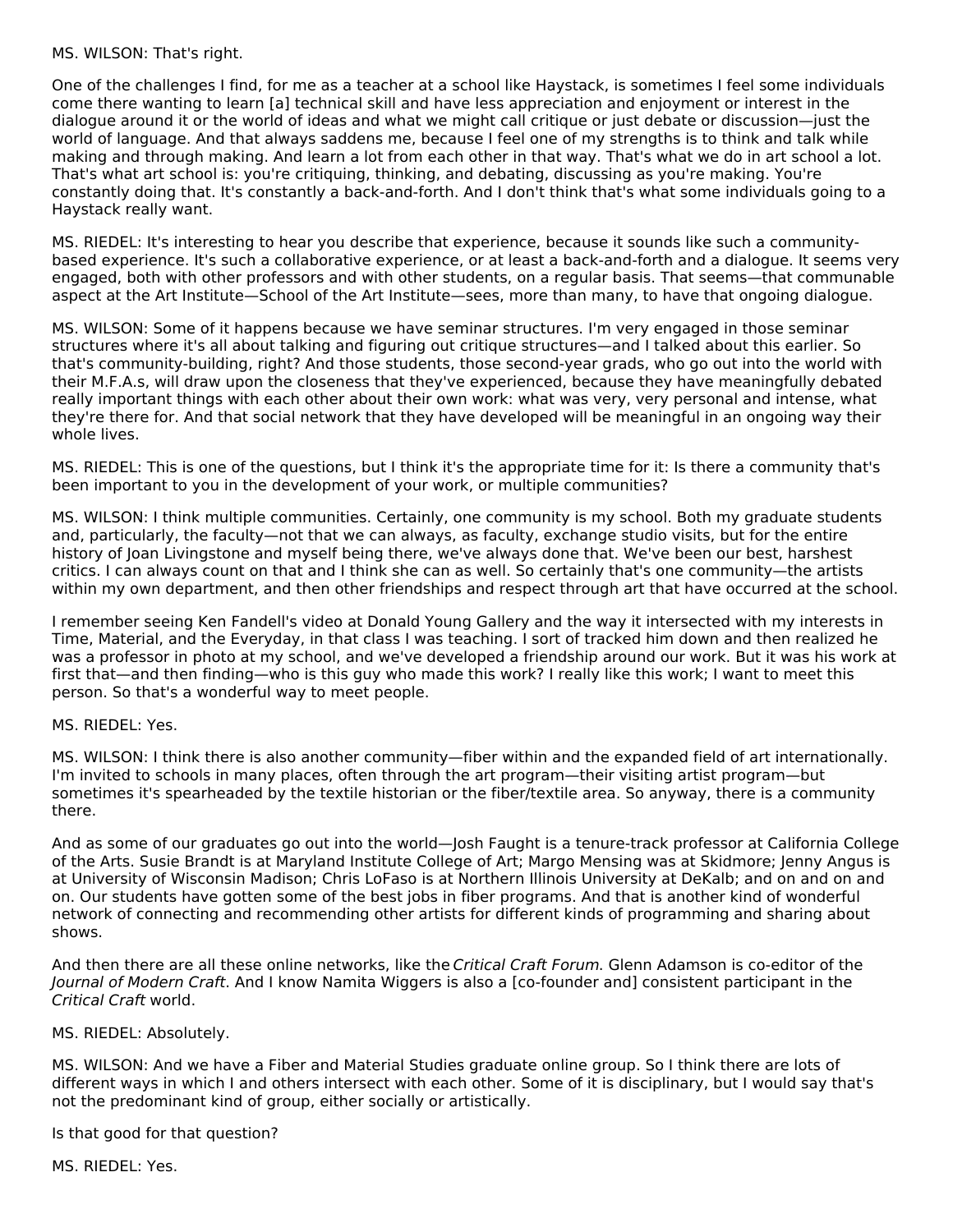MS. WILSON: Okay.

MS. RIEDEL: Have you had any involvement with national craft organizations?

MS. WILSON: Like?

MS. RIEDEL: American Craft Council?

MS. WILSON: American Craft Council. No. I get their literature, and some wonderful people I know are involved. I feel like my strength is not what they do. There are so many other organizations—I was on the board of Haystack, so I feel that was a very particular and wonderful kind of contribution. I have been on the board of the Textile Society of the Art Institute of Chicago. But I feel like I'm not sure that particular organization is a fit, particularly with me. I'd be interested what you think about this—maybe not even on the record here.

MS. RIEDEL: No. It is interesting, just as we've been talking about the expansion of the word "craft" over the past decade or so, how something like Haystack would feel like a very good fit for you, but something like the American Craft Council not. It's interesting to just think about how that whole concept of craft has one definition with one organization and is something completely different elsewhere.

MS. WILSON: I know my colleague Joan Livingstone has been going to ACC conferences, and I'm interested in all the feedback, of course, the dialogue and discussions that come up. And I believe the organization has been working really hard to reinvent and position itself in ever more meaningful ways.

MS. RIEDEL: It's just interesting when I think about the continuum of what one considers textile art—we've had that conversation on disc already about the different limited ways, or the boundaries, that your work lives between and crosses regularly. But I think of your work as expanding exponentially what one might think of as contemporary textile. That being one lens we might use to look at the work. It feels like there's space for that when the continuum is broad enough to include that and when the focus is elsewhere.

MS. WILSON: So one thing that might be interesting to talk about now is the word "craft," because as I mentioned earlier, when I first came to Chicago, the term was used in a very limited way. I feel what it included was not so much what I did; that word was not the right frame. I could talk through the histories of my material interests very well within the art world. And at this time, textile, cloth, fiber is one of the dominant mediums in contemporary art. There's no particular need to frame it so specifically by a medium. And yet there are, continue to be, some wonderful exhibitions in all fields that are framed by media, so that exists at the same time.

#### MS. RIEDEL: Right.

MS. WILSON: However, in the last maybe 10 years, there has been a sort of reinvigoration—a reevaluation of the term "craft." I think it comes from multiple places—the DIY movement, wanting agency over making. And perhaps, for some, a political position in opposition to the corporate mono-power of things that we use every day, wanting to take some ownership and agency in making new things and reusing materials. So that's certainly an aspect of the critical frame of craft now that has really enlivened things. There are a lot of younger practitioners who are champions of the word "craft," because it means something to them very particular about personal agency and politics.

I think also, the digital world, which has so completely infiltrated all our lives, has actually demanded its opposite. It seems to be asking for that which is material and related to our bodies, and sensorial experience—I see this complementary relationship within.

One might have thought 10 or 15 years ago that classes that utilized weaving looms—the older hand looms would seem irrelevant at this point in time, that surely the most progressive advancements in art and art thinking would be utilizing only the newest digital technology. It's just not true. Students are really eager to touch materials, to make things with materials. They don't see the computer as being alien, but integrated into their process using materials. So it's not one or the other.

And I think some of it is borne out of the distancing that is created through sitting for so many hours at a computer screen and wanting to knit with two tools something made of wool. Or to actually engage your body with the mechanics of and the motions and the repetitive sequences of a weaving loom—and as we said before, its compatibility with the zeros and ones of computer systems. So I think the digital is, interestingly, a huge factor in this renewed interest in craft, in making things with one's hands, out of sometimes very traditional materials and traditional methods.

Particularly for a younger generation, politics and debate are part of this renewed interest in craft. It might be about lifestyle. It might be about renewed interest in collaboration, social experiments, which were so key and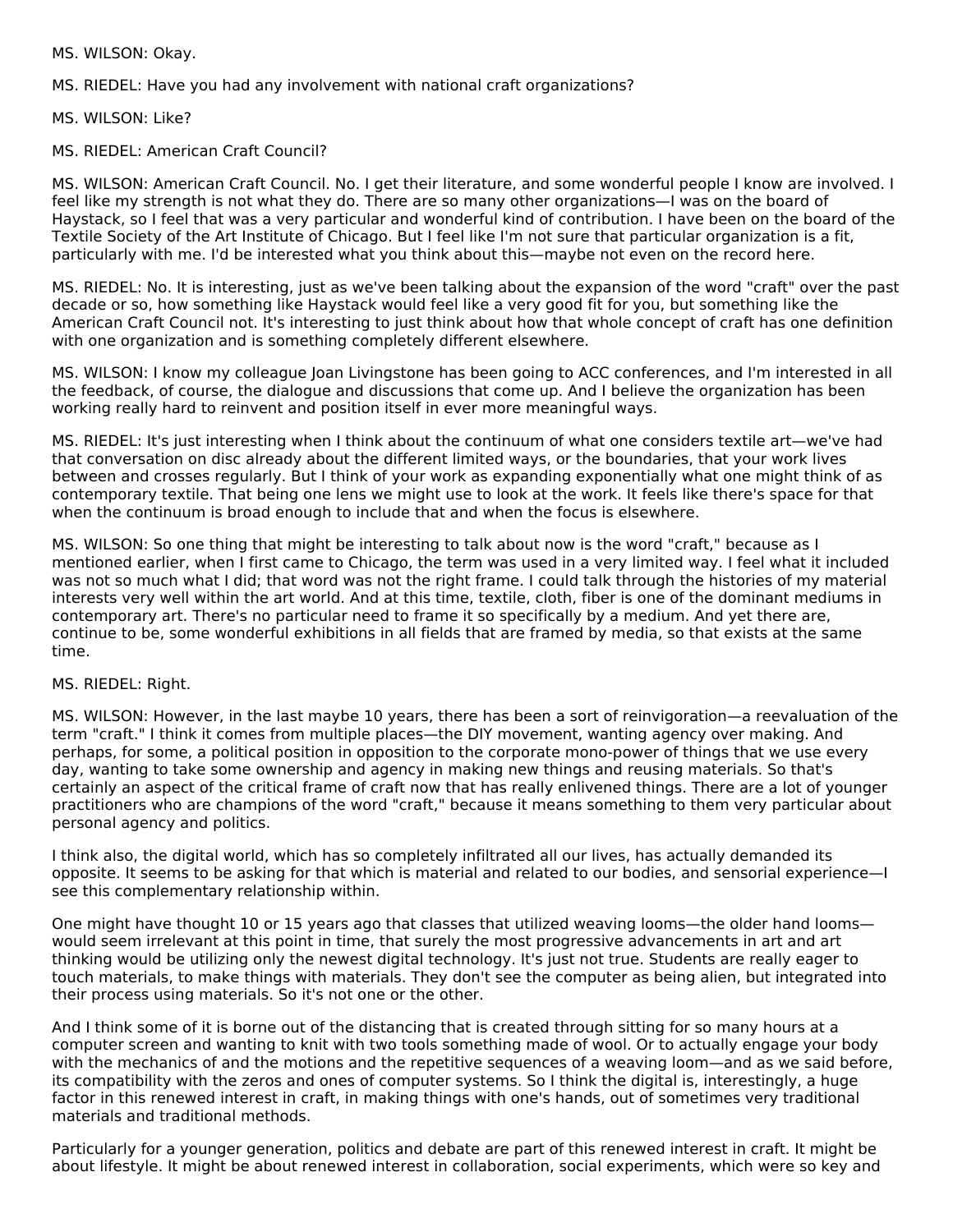important in the '70s as well. So I think there is a fair dose of that. But also—many who come and lecture at our school, like L. J. Roberts, see the word "craft" in alignment with the politics of queer culture. They see craft in alignment with DIY culture and personal agency and politics, alignments with histories of marginalized work of women or laborers of both genders—wanting to raise issues about the politics of labor and how things are made. Journals like the Journal of Modern Craft and Textile: The Journal of Cloth and Culture publish essays by so many different kinds of writers. And the audience for these journals moves between different definitions of craft and contemporary fine art and design.

I'm sort of interested in this idea of "post-craft," although I don't need to have my own terms used by others. When you say "post-feminist," it doesn't mean that the ideas of feminism are over, but it means that there was a defined period of time that was called "feminist," and there are dates that give certain kinds of parameters for different histories and waves of feminism.

Similarly, there can be dates and terms that apply very appropriately to craft. Something is happening now that's different than what is defined by the American Craft Movement. A younger generation that's very hip, very intelligent, very able to deal and engage with the world and politics in very rigorous ways is wanting to take up this term "craft" and own it in a very charged way. And that's really exciting.

#### MS. RIEDEL: Yes.

MS. WILSON: Richard Sennett's The Craftsman [2008] is a great book. He came and spoke at our school. Glenn Adamson has been at our school a couple of different times; Julia Bryan-Wilson wrote a book that was recently published called, Art Workers [2009]. She also writes for Artforum and has written a couple of wonderful essays that position new work in textile within her essays. Kathryn Hixon, Polly Ullrich—really important writers within the sphere of thinking about contemporary art that uses craft materials. I mentioned before this author, Maria Elena Buszek, edited a wonderful anthology [Extra/Ordinary: Craft and Contemporary Art, 2011]. [… –AW] A lot of wonderful thinking that's being explored through exhibitions and writing now uses new frames around the word "craft."

MS. RIEDEL: And actually, that ties in perfectly another question: Who do you think of as the most significant writers in the field right now?

MS. WILSON: In the field of what?

MS. RIEDEL: Well, yes. [They laugh.] Well, how about this new-charged, new-defined "post-craft"?

MS. WILSON: Well, all the ones I just said. Also Elissa Auther, her String, Felt, Thread [2009] book.

MS. RIEDEL: Right.

MS. WILSON: Jenny Sorkin has a very interesting background. Studied at our school [B.F.A], was a studio assistant of mine, actually, and remains a good friend. She wasn't sure if she should be an artist or a writer or a theorist. Went on to curatorial studies at Bard, worked on the WACK! exhibition through an internship in LA at a museum, then toYale for her Ph.D. She has that kind of phenomenal training that art historians go through when they get their Ph.D.s. Her [… –AW] upcoming book is on the work of some women ceramists of the '50s. So I think she also has a really interesting mind in reinvigorating this world of creative thinking and scholarship through craft.

MS. RIEDEL: How would you define what makes their writing significant to you?

MS. WILSON: It's not just description, and it's not just praise and celebration. It does all the things that I mentioned even a very brief, good review should. Think about language and description, for one, but in a very thoughtful way; take up various critical positions about the work, and place the work in historical, cultural context, so theory and history are important. And it takes someone trained that way, in part, but not only just the facts of history or memorization of history. I think it takes training to have a theoretical mind, and all these individuals I've mentioned have that kind of training, and bring that training to some new areas of research in craft in the expanded field of contemporary art.

MS. RIEDEL: Are there any particular periodicals, other than the ones we've mentioned, that you feel are especially significant or that have been significant to you?

MS. WILSON: Artforum, Art in America, and Frieze.

MS. RIEDEL: Okay.

MS. WILSON: There are other magazines that I enjoy for a more disciplinary specific connection: Surface Design Journal, Fiberarts, when it existed.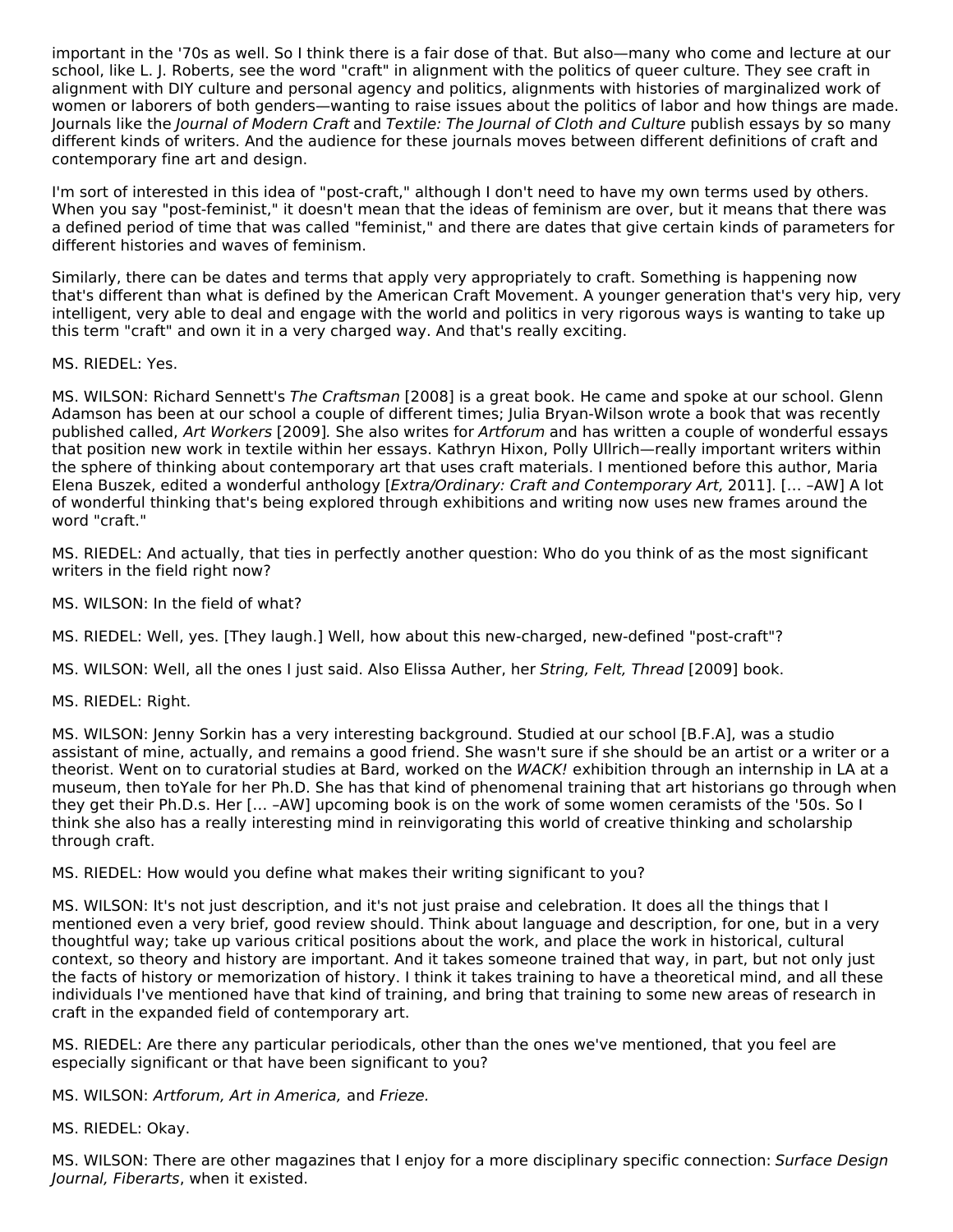#### MS. RIEDEL: Yes.

MS. WILSON: I would read for particular essays or things that were recommended. But I feel in my teaching, my work has been best served by seeing a lot of exhibitions. I travel. I'm going to documenta this summer; I went to documenta in '07 and found it an incredibly inspiring exhibition.

The documenta in '07 had an 18th-century Persian Garden carpet—huge, glorious carpet. The [curators –AW] were comparing and positioning earlier art forms with very contemporary work. And it meant different things in different cases, but I found it really fascinating. I hear the one this summer in Kassel is equally complicated in the way it positions disparate, [… –AW] relationships—[… –AW] work that might span social practice kinds of non-object making, public interface, participatory art works alongside more traditionally recognized painting or sculptural form.

So, I think, for me, reading is one way. I think most important is to make. And to get out and see exhibitions in my own city, as much as I can, and travel to New York, LA, San Francisco. I just was up at the Kohler Art Center in Sheboygan, Wisconsin. I saw a wonderful show curated by a very wonderful curator and writer, and very important to fiber in the expanded field, Alison Ferris. And it's a show called The Line Unleashed [2012]. Is it The Line Unleashed or The Unleashed Line—it's one of the two.

#### MS. RIEDEL: I can check. [The Line Unleashed.]

MS. WILSON: And line in the expanded field of drawing that's been materialized—each project, each of the five projects is a major sculptural, installational work; so a wonderful show. I think Kohler Art Center, although not in a major city, often has some really great shows and good curators.

So it's traveling, seeing exhibitions elsewhere, getting to Europe as much as I can. I've been in London quite a bit, because I've shown at the V&A. When I was in Manchester, I took a study trip to see the Postmodern show that Glenn Adamson co-curated and other exhibitions in London at that time.

You asked me about periodicals: Journal of Modern Craft and Textile: The Journal of Cloth and Culture are also more disciplinary-specific. And I enjoy the sort intellectual range that is within those two journals.

MS. RIEDEL: Okay.

MS. WILSON: The essays are not just descriptive and celebratory. They take a point of view, and sometimes it's a very scientific or research-oriented kind of method, or a critical point of view about work in some other kind of way.

MS. RIEDEL: You also just mentioned Kohler. I want to talk a little bit about residencies and the impact they've had on your work.

MS. WILSON: Yes.

MS. RIEDEL: Because it seems that they have happened at certain junctures and they've really been very significant.

MS. WILSON: Yes, very significant. Yes.

MS. RIEDEL: You had a residency at Kohler, I think.

MS. WILSON: No, not Kohler, not at Kohler.

MS. RIEDEL: No, never Kohler? You definitely, in Canberra—

MS. WILSON: Canberra—

MS. RIEDEL: —Australia. And a couple—

MS. WILSON: That was the website. And, well, a wonderful residency—I think it was '05 or '06 now—was at, north of Seattle—

MS. RIEDEL: Pilchuck.

MS. WILSON: Pilchuck, Washington. Have you ever been there?

MS. RIEDEL: Yes, I have. Once a long time ago, but I knew you did three residencies—

MS. WILSON: Stop just for a sec, Okay?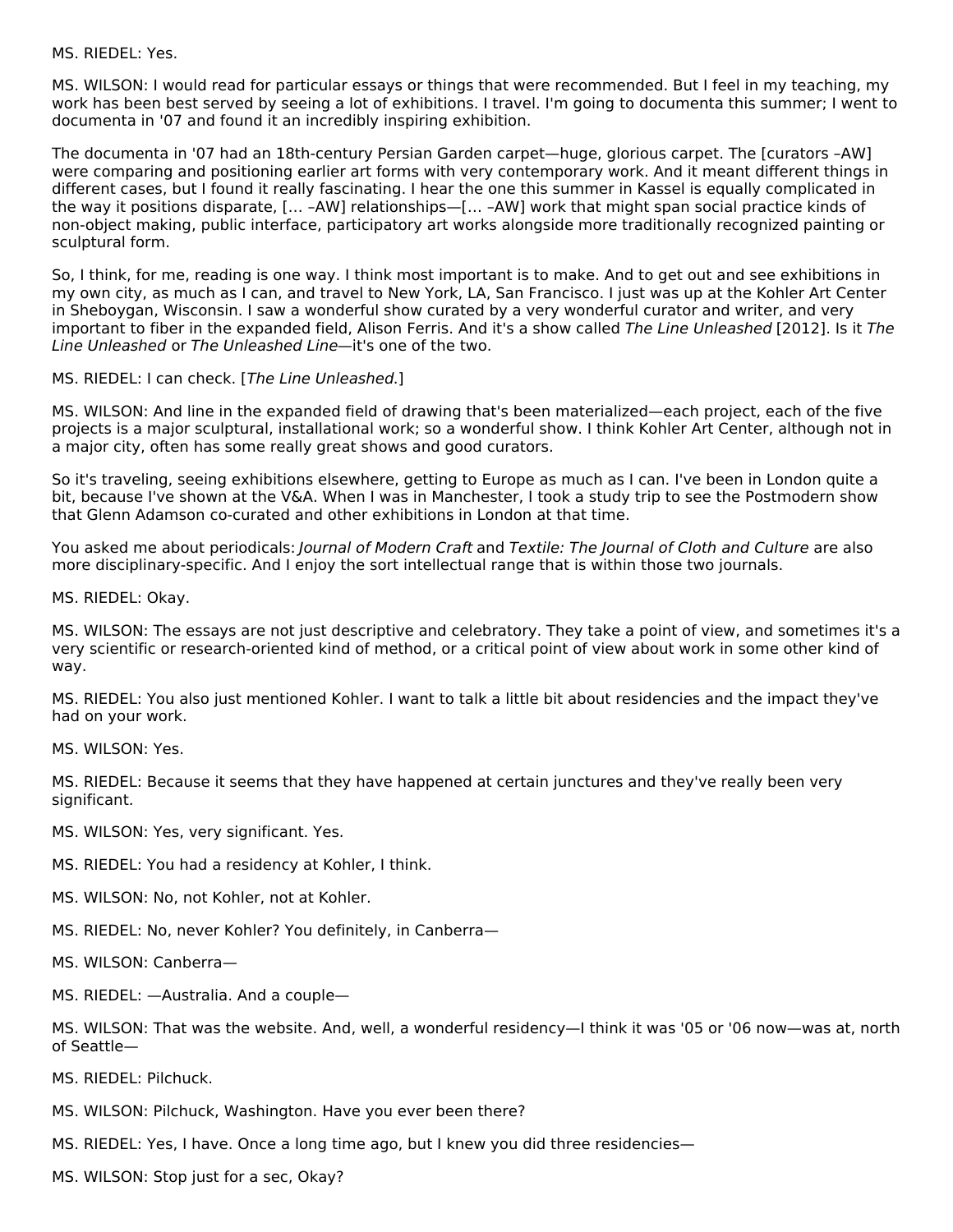[Audio break.]

MS. RIEDEL: Okay. We're on.

I'm going to redirect and I'm going to ask the residency question later.

So let's go back and talk a little bit more about the work and the evolution of [Errant] Behaviors, from Topologies.

MS. WILSON: One of the aspects of Topologies that was always available—particularly if you sat down and looked across, down and across, at the sort of landscape-like drawing that was created—was the possibility of actually moving through it. It suggested a moving image, enlivened and acted out by those curious fragments. That idea was percolating along at the time I had an art student working with me in my studio named Cat Solen. She was working with me on some stitched works. And when I was talking about a relatively unsuccessful attempt to film the Topologies tableau, she started talking about her experience with stop-motion animation, particularly puppet animation.

So in a very experimental way, we started setting up fragments from Topologies and shooting movement in sequence, in the stop-motion sequence. And through her assistance technically and my conceptual overview, we started developing these motion studies.

Some of the lace fragments are very kind of quirky and odd and animated in their feeling, looking like insects or bugs or sort of microorganisms. So drawing upon what was already available in these kind of human- or animalrelated characteristics, when you make them move, they then further evolve through animation these kind of living characteristics.

And so as to direction, for the longest time I had a working title of "Rude Behaviors," because I was interested in also subverting the presumption of that bit of nothingness, that tiny little fragment of lace, and subverting the expectation of this little filament being not much, something you'd throw away or scrape away into the wastebasket, to creating a behavior that was unpredictable, not familiar, a bumping, wacking, hitting, gyrating relationship between two fragments that would exhibit something that was sort of odd, not nameable, and sort of psychologically curious.

It's a very different possibility that the moving image afforded than what the still Topologies tableau afforded. Although you could project into it any number of scenarios or narratives, it was still in itself. We were enlivening and acting out some of these latent kind of possibilities that I thought were available within the Topologies tableau.

So as Cat and I were working on these motion sequences, I, at that time, went to Northwestern University's gallery and saw the work of Shawn Decker. Shawn Decker is a professor in the Art and Technology Studies department at the School of the Art Institute of Chicago and has a background, a deep background, in computers and also music, traditional and very new music forms as well.

He also worked a lot with found sound, so a lot of my work has dealt with found materials, found objects, and evolves or extends the histories that are available within those materials. He works with found sounds and did this installational kinetic sculptural project called Scratch Studies. And he would use found sounds, whatever they were, birds or beetles or cicadas, as the underlying, generating, kind of impetus for movement and sound in this installation.

So I was really interested in what the sounds sounded like in these Scratch Studies, these sort of minimal, repetitive kind of sounds that were coming out of this stylus that was scratching into this material in that show.

He also lives in Evanston, and I sometimes think proximity is very helpful to artists. Even though digitally we can do things at great distances, there's something about being [able] to walk over to someone's house and talk to them. It's just really direct and really immediate.

Anyway, we became friends and I asked him if he would be the composer for Errant Behaviors. He was very interested in the project, so he became the composer. All the sound in *Errant Behaviors* is found, a lot of it is found from the—well, it's found from all over the place. A lot of it is from the outdoors, some of it is from inside. And then it's created through computer intervention to have the pacing and the character that works with the motion.

Errant Behaviors is composed of 23 animation segments, in which fragments from the Topologies tableau are moving, with 23 different sound tracks. And the 23 animations are divided into two groups and authored in such a way that both groups will play continuously on two different monitors or two different projections and with sound that accompanies. So the sound and the images were always made knowing that they would be played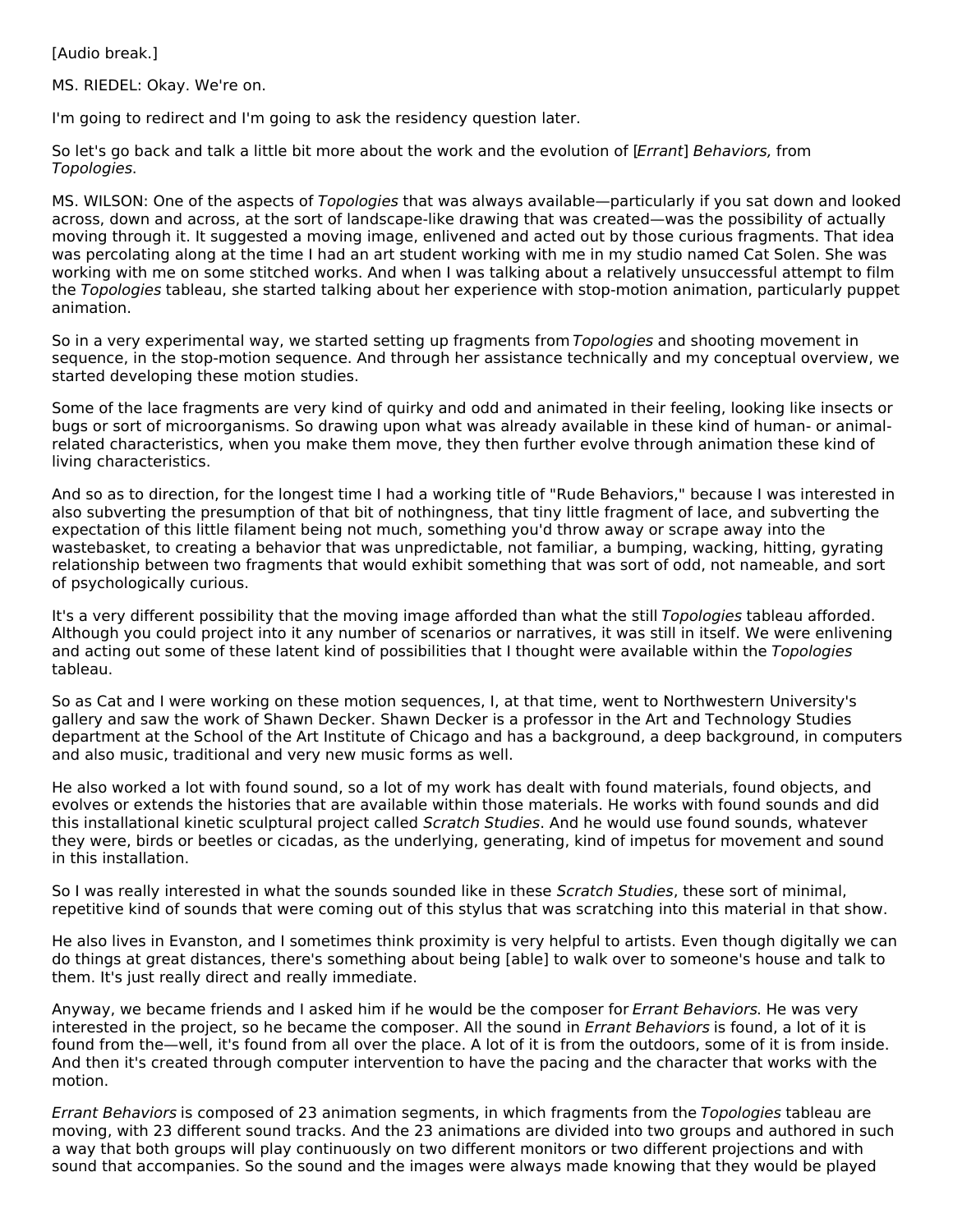against other sounds and images. Right?

MS. RIEDEL: Right.

MS. WILSON: So there's always this improvisational mix in the behaviors and the sounds.

Going back for a moment, the choice of using stop-motion animation for Errant Behaviors—as I said, I tried unsuccessfully a couple other film techniques. And when introduced to stop-motion through Cat, I realized how very related stop-motion animation is to the structure and making of a textile, because it's part by part by part that slowly over time accumulates to create a whole, a whole motion or a whole textile object.

And also the way in which we were animating, we were accommodating the kind of foible and irregularity that's available in stop-motion animation. Something bumps or tips over a bit, or moves irregularly from one point to another, [and] can create a kind of humorous quality, very handmade quality, which we were interested in. Not to dumb it down, but just allowing those characteristics that easily occur in the puppet animation to occur in this animation, again reinforcing the relatedness of the handmadeness of stop-motion animation to the handmadeness of a weave, a knit, a net, a twine structure.

In that regard, I feel stop-motion animation is the filmmaking technique best suited to the textile aspect of these filament fragments.

Shawn did the sound. Cat and I worked on the stop-motion animation. And then Daniel Torrente, who was also a student at the School of the Art Institute, did post-production, which is huge, putting all of those many, many, many files through color correcting and sound syncing.

And the interesting thing about it—and we talked earlier about the way in which the digital can be integrated into a studio that has been primarily physical handwork—we could all do it in my studio, using the computer.

We didn't need film labs. We could learn about it and do it ourselves. And there was, at that time, such a feeling of liberation. We had to learn stuff; it took time; we'd bump along a bit; but we knew what we wanted; we're very, very visual; we could learn stuff.

Daniel had really good training in After Effects, an application program for moving images that is really well suited to the kind of color correcting we needed to do on these volumes of still frames that made these 23 animations. So he helped us finish the project.

The project has been shown quite a lot. Sometimes I think videos are requested, in part—they have to be good, okay—but in part because they're easily shipped discs, to Japan or to London or to Germany. It's been shown in a lot of different venues internationally.

And also the flexibility. This particular project, for example, when it was shown in the exhibition at the Museum of Arts and Design [New York, NY] in an exhibition called Radical Lace & Subversive Knitting [2007], curated by David McFadden. They built a room within the exhibition that accommodated two flat screens that were architecturally built within walls, with sounds, thereby containing the sound and image and allowing it to be a completed work with that kind of sound block and darkened space and not bother, interrupt other works that had nothing to do with sound.

It was really a gift to my work, but perhaps also to the other artists, because I think one of the most problematic aspects of works that have motion or sound is how demanding they can be in a group show. So that was a wonderful solution that I really appreciated at the Museum of Arts and Design, being able to accommodate Errant Behaviors in its own room.

A very different presentation and capability of the work was at the 21st Century Museum of Contemporary Art in Kanazawa, Japan, [2009], where they had a huge room and projected two huge projections on walls 20 feet high. It allowed me to continue to know the work through these different venues that afforded different kinds of possibilities. And that situation, that whole room was devoted to Errant Behaviors. It was just one, huge exhibition space, and other artists had their own spaces for other works.

But the quality of sound and what that little fragment did when it was blown up to be this huge monster also affected meaning and the reception of the work. So I feel for me as an artist, it was a work that had a lot of flexibility, not endless flexibility, but in those two situations very different kinds of presentation methods that were both very meaningful to me.

So through showing it, I learned more about the potential of the work itself, the meaning of the work.

MS. RIEDEL: And that begs the question of scale, something coming from such a tiny piece, inspired by Topologies, these tiny—[inaudible]—to something then shown on a wall 20 feet tall. Do you think about that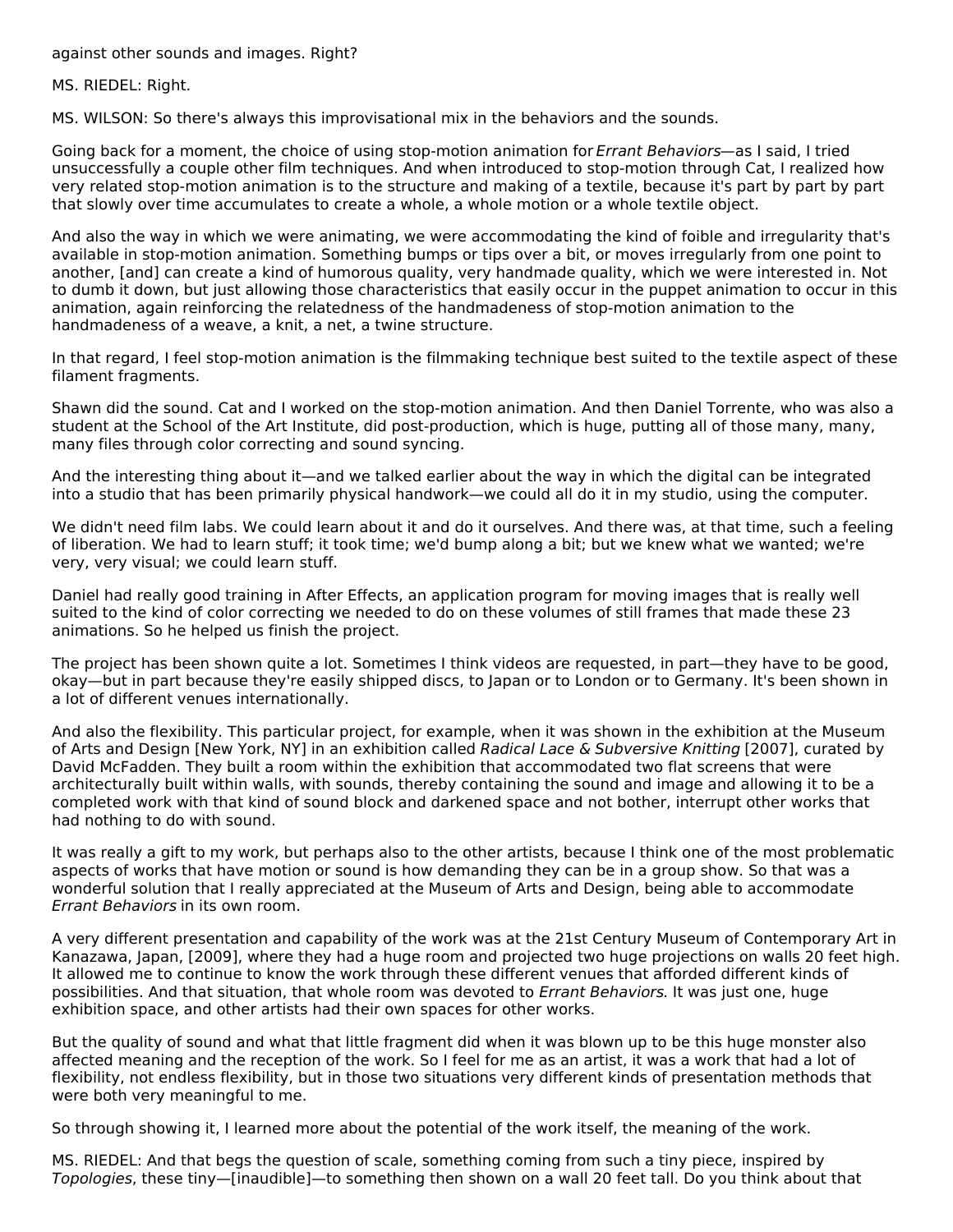when you're making a piece, that how it's displayed might change drastically?

MS. WILSON: Well, I think the video work was an example of something that was most radical in that regard.

MS. RIEDEL: Yes.

MS. WILSON: Its capability through the media itself of flat screen, different-scaled flat screen, to huge projection to be a rather intimate—or to be monstrously large relative to the subject. And in that regard, the work gave back to me potentials for meaning that I didn't know at the outset.

So I'm very much an artist who learns and thinks through the process of making work. Even though I feel I'm a strong Conceptualist—I always have a conceptual structure that I begin with that guides the creation of work it's very important to allow the process of making, to give back in a material sense, a formal sense, and a conceptual sense as well.

MS. RIEDEL: And it does feel very much as if one piece directly or indirectly does lead to the other, and then they can be a circling around, or there can be a back and forth—[inaudible]. It feels like the work over decades. There's a language or there's a conversation that happens there, and one thing often—

MS. WILSON: Moves into another.

- MS. RIEDEL: —suggests the next.
- MS. WILSON: Right.

MS. RIEDEL: Yes.

MS. WILSON: Right. I agree.

MS. RIEDEL: It seems like architecture has been an interest and an increasing focus of the work. How did that originally begin?

MS. WILSON: Well, I think of a textile as an architectural construction, and perhaps that was first understood in my history classes in graduate school, either in textile history or another art history class, looking at textile architecture, Zulu indlu [huts] from Africa, these essentially basket structures that people lived in, sub-Saharan African tents, Native American teepee structures, pliable membranes made dimensional through suspension or tension, also tensile-structure kind of architectures. So there's a very direct connection between textiles and architecture.

But I even think a woven cloth itself is very architectural in the way it's built. It's built construction.

And in the project called Portable City—

MS. RIEDEL: Yes.

MS. WILSON: —that I made for the Rhona Hoffman Gallery exhibition in 2008 [Anne Wilson: Portable City, Notations, Wind-Up], that show very directly worked with the relationships between textile and architecture in all sorts of ways. There were 47 variable-sized vitrines that created another horizontal topography. But unlike Topologies, in Portable City each contained vitrine was fixed as a unit and could be moved in relationship to other units in the site.

The structures, I feel, were essentially about pre-construction, or maybe even the ruin. So it really resisted overt representation. The work really resisted being an igloo or a tent, but it was about tentness or iglooness, or before the process of being built, or afterwards. Taut, parallel lines existed throughout the Portable City, that kind of order against a lot of disorder. So that was another sort of thematic in the Portable City, order and disorder.

That kind of order very much referenced the warping process, the process of organizing threads as a preliminary stage prior to putting those threads on the loom to weave. So the process itself is very performative—this back and forth on a warping reel or a board. And when you have a studio or a workshop or factory where everyone is doing that, it's like a kinetic sculpture and very performative. There are lots of things to say about group work, workshop or factory, and most often it moves into the political realm, which interests me very much. But I'm also interested when a group of people get together doing a related process, what bodies look like in space, when the task is very particular, onto the making of something very particular.

So I was riffing off the warping process and pulling threads taut between posts on these tabletop vitrines in the Portable City. So the relationship between pre and post, beginning and a ruin, the before and after order, and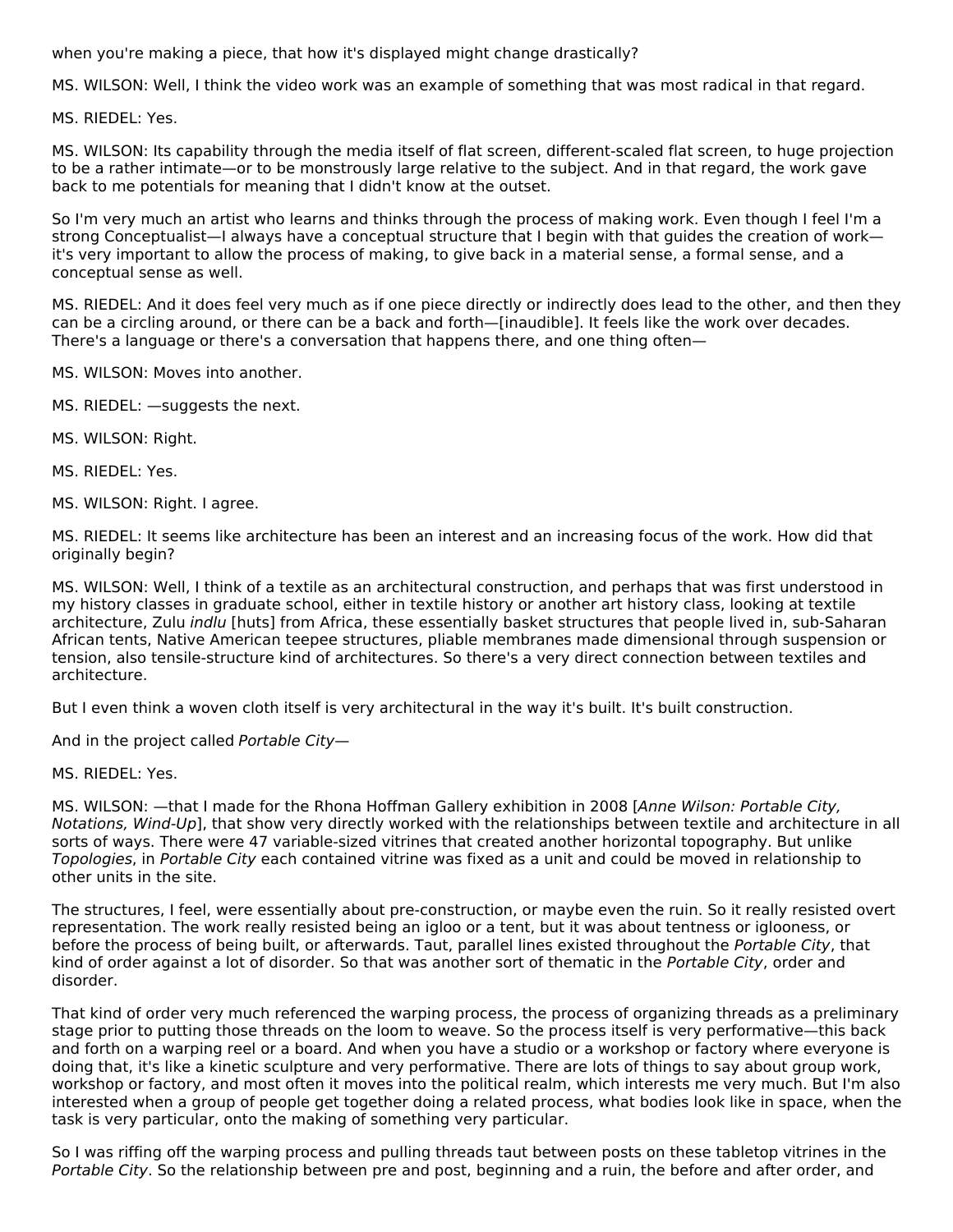rigidity and tension against collapse, those themes were throughout the project called the Portable City.

MS. RIEDEL: Portable City also—I think of it as significant because it's one of the pieces where I really feel that color begins to have an impact. Was there an intentional reason? What was the reason for bringing that into that piece?

MS. WILSON: I was interested in the very gritty, gray city in the winter that Chicago can be, and how the warning garments worn by city workers can pop against that kind of grayness, that kind of neon yellow-green or that orangish-red. And so those are the colors that I used in the Portable City. They seemed very urban colors, related to architecture, related to a color you see within the built environment.

It also allowed, formally, a kind of punctuation in the visuality, moved your body and eye around the space to introduce color. And most of that color was within the kind of riffing off the warping. There were these taut parallel lines that were built up with color.

So in the piece that—shall I go on about another piece in that show?

MS. RIEDEL: Sure.

MS. WILSON: Yes. So the first Walking the Warp—Wind-Up: Walking the Warp was in that same exhibition at Rhona Hoffman Gallery in 2008. In the front space sat a stainless steel warping frame that was 17 feet by seven feet, with the proper number of stainless steel posts that went up the frame about 30 inches. And we performed the warping process.

So in a way, that performance was very much an extension from one of the perceptual principles in the Portable City, this riffing off the warping process, but realizing it on a physical human scale. Like architects often work they imagine something or invent something on one scale, either on paper or in the computer or in a threedimensional structure, and then evolve it into other scales to understand it.

As I've talked with architect friends, I understand that approach comes from architecture. And so for six days prior to the opening of the show, I worked with nine other artists who were students at my school, faculty at my school, and we worked that week of performance, walking this thread back and forth between the posts to keep the proper tension, to build the thread up those posts to make this visual sculpture, which then, after it was created over the week of the performance, resided in the gallery as a sculptural work in relationship to the Portable City.

I think when seeing the exhibition, you could see the relationship. The same yellow-green color was there. Walking the Warp kind of filled the gallery space; in a way, the gallery space itself became the vitrine. We asked the audience, whoever came to see us perform it, to look from the outside street window, because we needed a space of quiet meditation inside to actually do the work of performing.

It was quite a challenging social experiment, where there were different kind of roles and tasks, but also just basic skilled-based knowledge to keep the tension even such that the thread would continue up the posts, not fall down, not pull the posts in with the incredible tension that we were developing over six days of durational, continuous performance.

How to take care of our bodies in the social space of doing this kind of work, how to create rotations, breaks for exercising, breaks for eating, a lot of the kinds of issues that are so very challenging and complicated with labor. Being in our human bodies and performing repetitive labor over long hours—how do we take up some of those challenges in this art project as our own sort of social inquiry and experiment about labor?

It was its own little microcosm of social relations and labor that was practiced in a way that we could complete the task effectively, really effectively, and still take care of our physical needs.

MS. RIEDEL: Those Wind-Up pieces, they've been performed now, I know, in a number of different places. They feel like the most overtly social and performance works that you've done. Do you feel that's accurate?

MS. WILSON: Well, yes, they're the most overtly performance works I've done.

I sort of backed into performance. Yes, they're performances, but it didn't grow out of wanting to experiment with the form of performance.

MS. RIEDEL: Right.

MS. WILSON: It evolved out of wanting to realize on a human scale the perceptual principles of the *Portable City* and take on the social experiment of labor within an art practice, a particular kind of labor within an art practice.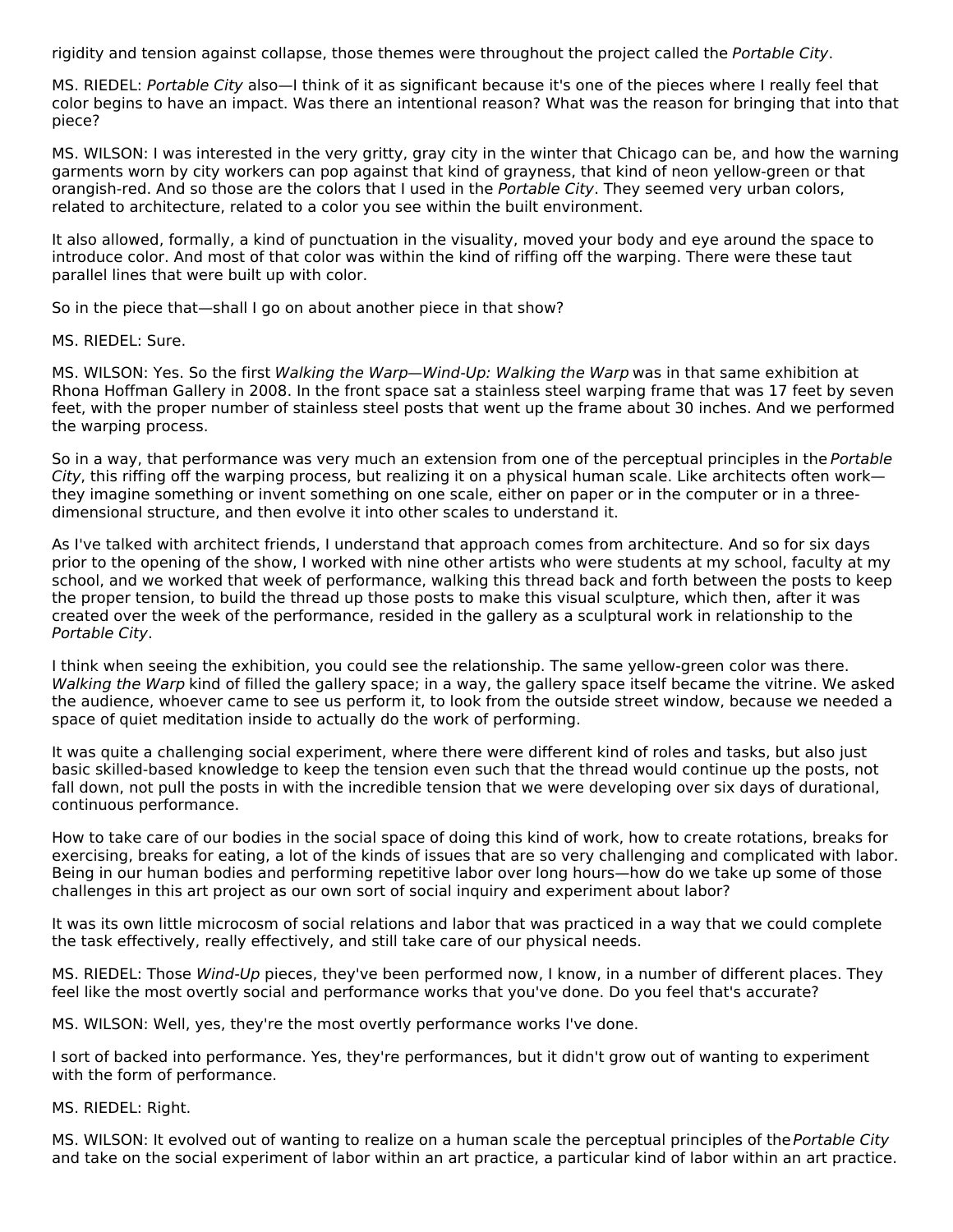MS. RIEDEL: That actually makes me think of another question I had. Portable City also inspiring Notations and that evolution. I'd like to actually talk about Portable City inspiring Notations, that then inspired Wind-Up, correct?

MS. WILSON: Well, Portable City inspired both Notations and Wind-Up: Walking the Warp.

MS. RIEDEL: Okay. Okay.

MS. WILSON: Those projects were all presented within the same exhibition, those three projects.

MS. RIEDEL: I just think that's such an interesting combination of works to evolve together. To me, when I was reading about your work and thinking about it, it just seemed like it was such a great example of that luminal aspect of your work, where one thing is evolving almost—you can see it evolving into a completely other form—

MS. WILSON: Right.

MS. RIEDEL: —something that might be static versus dynamic, something that's very material based, something that's sound based. And you've evoked John Cage, or mentioned John Cage, in relation to Notations. I just think that would be an interesting point to bring in, given your reference earlier to Rauschenberg.

MS. WILSON: Well, John Cage and Alison Knowles, the Fluxus artist—

MS. RIEDEL: Right.

MS. WILSON: —coauthored the book called Notations [1969].

MS. RIEDEL: Right.

MS. WILSON: Do you know it?

MS. RIEDEL: I know the book, but I haven't read it.

MS. WILSON: So I may not have this quite right, and you probably need to research it a bit—and I don't have the book here; I had to give it back to a friend who lent it to me. But it's this wonderful compilation of scores by a range of traditional composers and new-media artists and other famous artists, including the Beatles, and I think Yoko Ono is in there. I think Paul McCartney or John Lennon might be in there.

So, what is a score; what is a notation? What does it look like? And what might come of it? Traditional music notation has a sort of criteria or system. You could tell musicians, This is my score; play it. Right?

MS. RIEDEL: Right.

MS. WILSON: And so John Cage—he's just a phenomenally important artist to many art forms, and Alison Knowles, too; I have tremendous admiration for her work, her performance work—together invited this whole range of other artists, who were classically trained and who couldn't read music at all, to create a score. And that's what the book is, Notations.

MS. RIEDEL: Okay.

MS. WILSON: So what I did in a work of a related title was to think about the hand movements that were used to create Portable City, right, the movements, and to sort of compose what that might look like as a notational system.

MS. RIEDEL: Yes.

MS. WILSON: Yes, that's what that is.

MS. RIEDEL: And then a score came out of that, correct, a musical score?

MS. WILSON: That's right. So then Shawn again, Shawn Decker, the composer who I collaborate with, took those notations that I had created and composed music. And so in the Rhona Hoffman exhibition, in the middle gallery were the scores, the notational structure that I'd created, and his sound.

So this responsiveness is very much a part of that work—

MS. RIEDEL: Yes.

MS. WILSON: —very much a part of textiles, very much part of music. And in dance—there's this interesting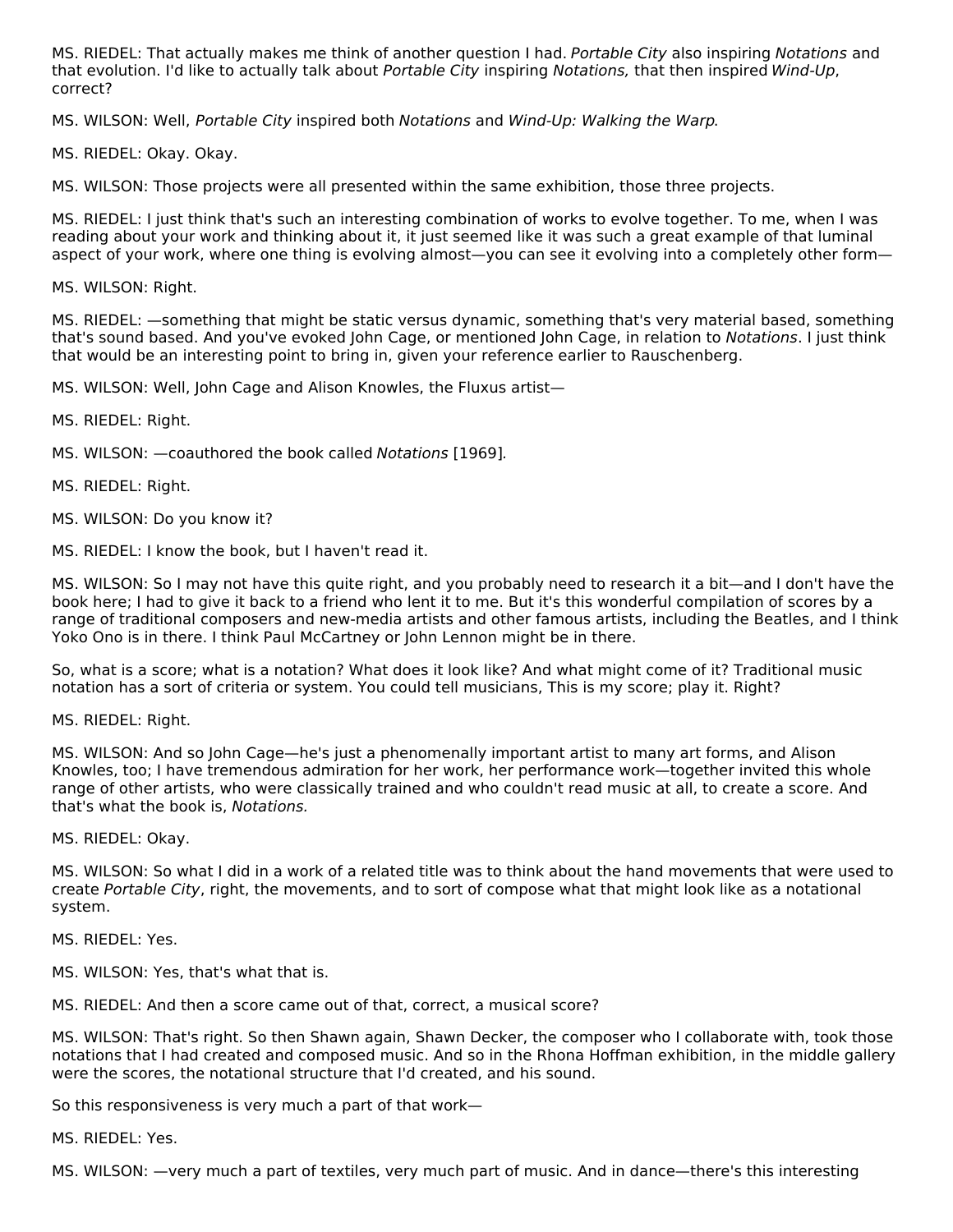exhibition that was recently hosted by the ICA Boston called Dance/Draw [2011-12]. Helen Molesworth, [... -AW] one of the most progressive curators of our time, curated the exhibition Work Ethic [2003—04] and the book Work Ethic [2003], which I use in teaching a lot. Also a wonderful show about objects at the Wexner Art Center. She also curated the '80s show that has been touring, was [at] the MCA Chicago, quite a brilliant curator, who is able to see connections between different artistic forms.

MS. RIEDEL: I'd like to have a look at that, actually.

Shall we talk about the residencies, the glass residencies, because they preceded some of this work, 2005, 2006?

MS. WILSON: Yes, sure.

MS. RIEDEL: Yes.

MS. WILSON: They didn't get shown until 2010, but you're right, they preceded it, yes.

MS. RIEDEL: I think 2005 was Pilchuck, yes? Yes.

MS. WILSON: Two thousand five was Pilchuck. And Pilchuck came about—

MS. RIEDEL: Yes, that—

MS. WILSON: Yes. It was through an invitation to be an artist in residence at the Pilchuck Glass School. And I know that Pilchuck was interested in inviting artists who did not have any exposure to the glass medium to experiment and thereby, by going to Pilchuck and having this incredible opportunity to work with very skilled artists and technicians, to create work in glass. And I know the Northwest in our country is [… –AW] known as this glass center. I think Pilchuck was really interested in opening the potential of this amazing medium in a broader way.

Kiki Smith—

MS. RIEDEL: Right.

MS. WILSON: —has done some amazing glass work as a result of going there; Jim Hodges, some amazing glass work, and numbers of other artists who did not know about glass really, or handmade glass, prior to going to Pilchuck.

So I went there for two weeks. Paul Marioni, who is a friend of mine, who I met at Haystack, who's a wonderful do you know Paul?

MS. RIEDEL: I do.

MS. WILSON: Yes.

MS. RIEDEL: I actually interviewed him.

MS. WILSON: You did?

MS. RIEDEL: Yes.

MS. WILSON: Really? I know his son and his daughter.

MS. RIEDEL: Yes.

MS. WILSON: And yes, he's a very dear friend of mine. I met him first at Haystack.

MS. RIEDEL: Okay.

MS. WILSON: He was another artist in residence at the same time. And [his daughter, jeweler] Marina was there as well.

So I went there with an idea, but [… –AW] my idea was not well suited to the glass medium or this particular opportunity. [… –AW] And so I worked with [… –AW] gaffers Katherine Gray and Nancy Callan and Jessica Julius, who are just amazing artists and so skilled. They were my gaffers in the hot glass studio.

Once I gave up the original idea that I came with, we started experimenting with the relationship between the spinning, the binding, the winding that is in fiber, and what glass can do when it's molten. So essentially, glass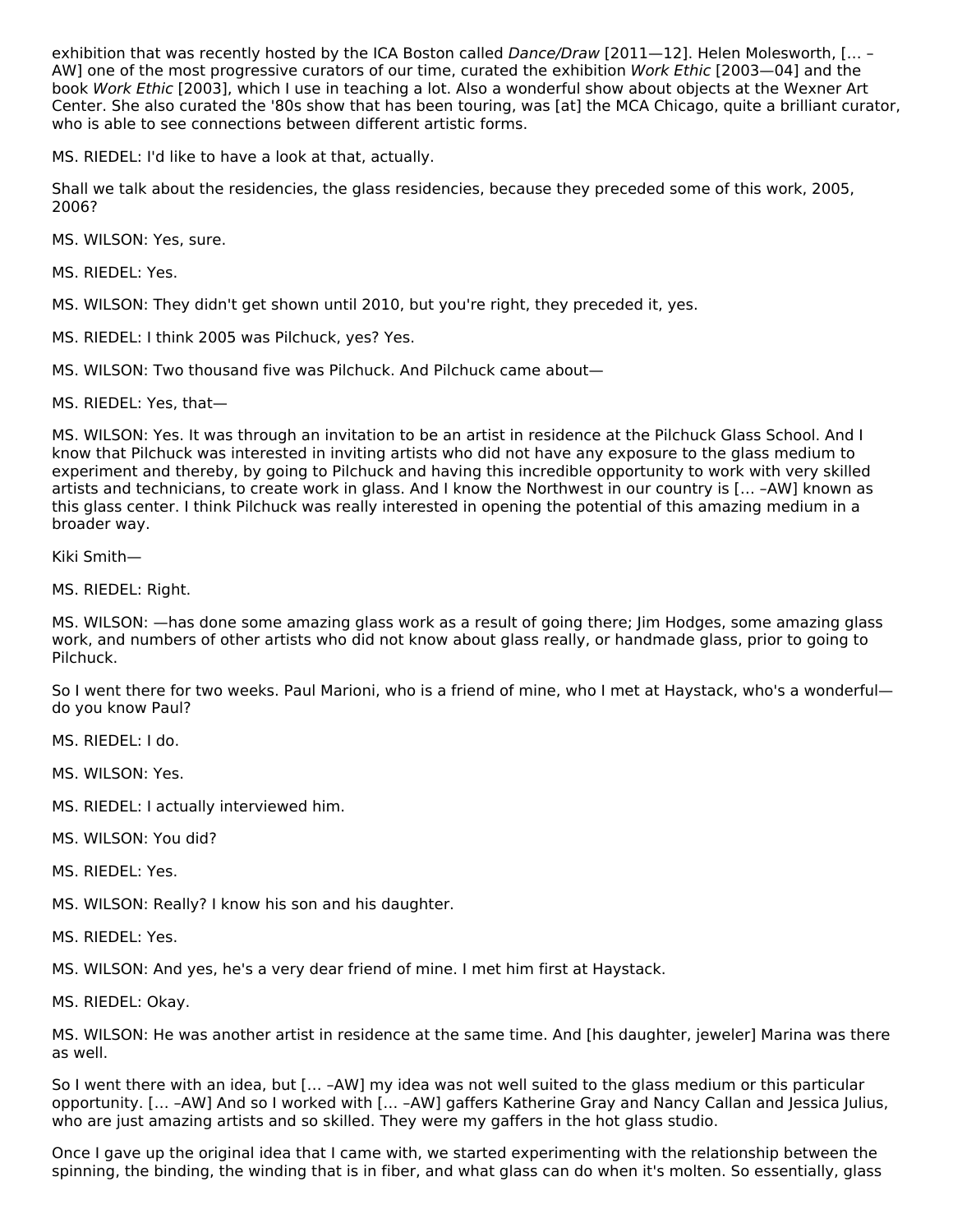can become fibrous when hot and molten, and behave like a pliable linear element. Those techniques that utilize that property of glass are historically used for all sorts of things but particularly decorative tracings or rimmings on cups and bowls and so forth. When you start looking at it, there's lots to be seen about the way a fiber line can be used in glass.

So we started pulling these tubes in glass, making spindles around which we started winding glass thread. And both things were very doable and very appropriate to be realized in glass—the pulling of the tube and the cutting of sections and then winding the glass.

It wasn't easy; it was all really hard to do well. And color and the different kinds of qualities of glass, some would bend more easily than others, and there was tremendous skill involved. We could make enough work to learn to do it well, and really, it's credit to Jessica Julius, who was my artist assistant, who is a wonderful glass artist as well, who worked with me daily. And then I would intersect with the opportunity to work in the hot glass studio with Katherine Gray and Nancy Callan.

There's something about Pilchuck. It is such an outgoing place. It also is likened to Haystack in being in a beautiful part of the world and a small community; you're living so closely, you get to know people well. But it's extremely outgoing. I'd say it's the most outgoing community I've ever been part of.

MS. RIEDEL: Interesting.

MS. WILSON: And maybe it's the glass thing. I don't know what it is.

MS. RIEDEL: Well, it's such collaboration. It's all about collaboration, right?

MS. WILSON: Yes, it is. And I think the performative nature, particularly, of hot glass where—the actors on stage performing their incredible abilities, and people sit around and watch: it's like this entertainment. It's certainly not anything like I've experienced in the fiber realm.

But there's also a really good-spirited, outgoing feeling there. It was wonderful to be a part of that community for a couple of weeks.

And so I developed this idea that intersected with a lot of my interests about labor and politics and textiles and how things are made. Okay, what does it mean to make a frozen bobbin? So we could do it and they could look amazing; you could not even tell that some of the bobbins weren't silk, because we could use this kind of white glass that would look like silk. And so I struggled [… –AW] with that question. Do I want to make an artwork of it? Why?

I would never make it because it just looks good.

#### MS. RIEDEL: [Laughs.]

MS. WILSON: Because I can make things that look good, right? It has to have a theoretical, conceptual meaning to me to actually spend the time to make it into a project. Otherwise, it could be a really useful, wonderful experiment that Pilchuck afforded. They didn't require a show, so they weren't saying you have to do a show, or you have to sell this much for us to give you this opportunity.

But I came to believe that the still object represented many, many histories of labor issues. The analogy I best like is to bronze baby shoes: Why bronze baby shoes? Why do you do that? You do that for the purpose of sustaining the memory of the baby, of the child, sustaining the memory of the person. So making a bobbin in glass, frozen and fixed, not usable, sustains the memory of the process of making itself, right?

I don't think of it as a mourning for loss; I don't think of it that way. I just think about how we are in a moment of such complication over how things are made and who makes them, who benefits from them, who is exploited as a result of the making. Certainly, everything we wear has those problematic political conditions within them.

And so this project called Rewinds exists as a horizontal carpet-like space, eight by 12 feet, with hundreds of these glass bobbins made at Pilchuck.

The next residency was at the Museum [of Glass] in Tacoma [WA, 2006]; the next residency with students at RIT's, School for American Crafts [glass department, 2006].

Hundreds of these bobbins were made collectively and presented as a still object in a room in the Knoxville Museum of Art when it was first shown in 2010. You could bring in a school group to sit around this conceptual carpet with drawing pads and imagine what this carpet might be, given these glass bobbins are the tools of making. So the carpet space and the bobbins are present, but it's all still; it's quiet; it's stopped in motion, right?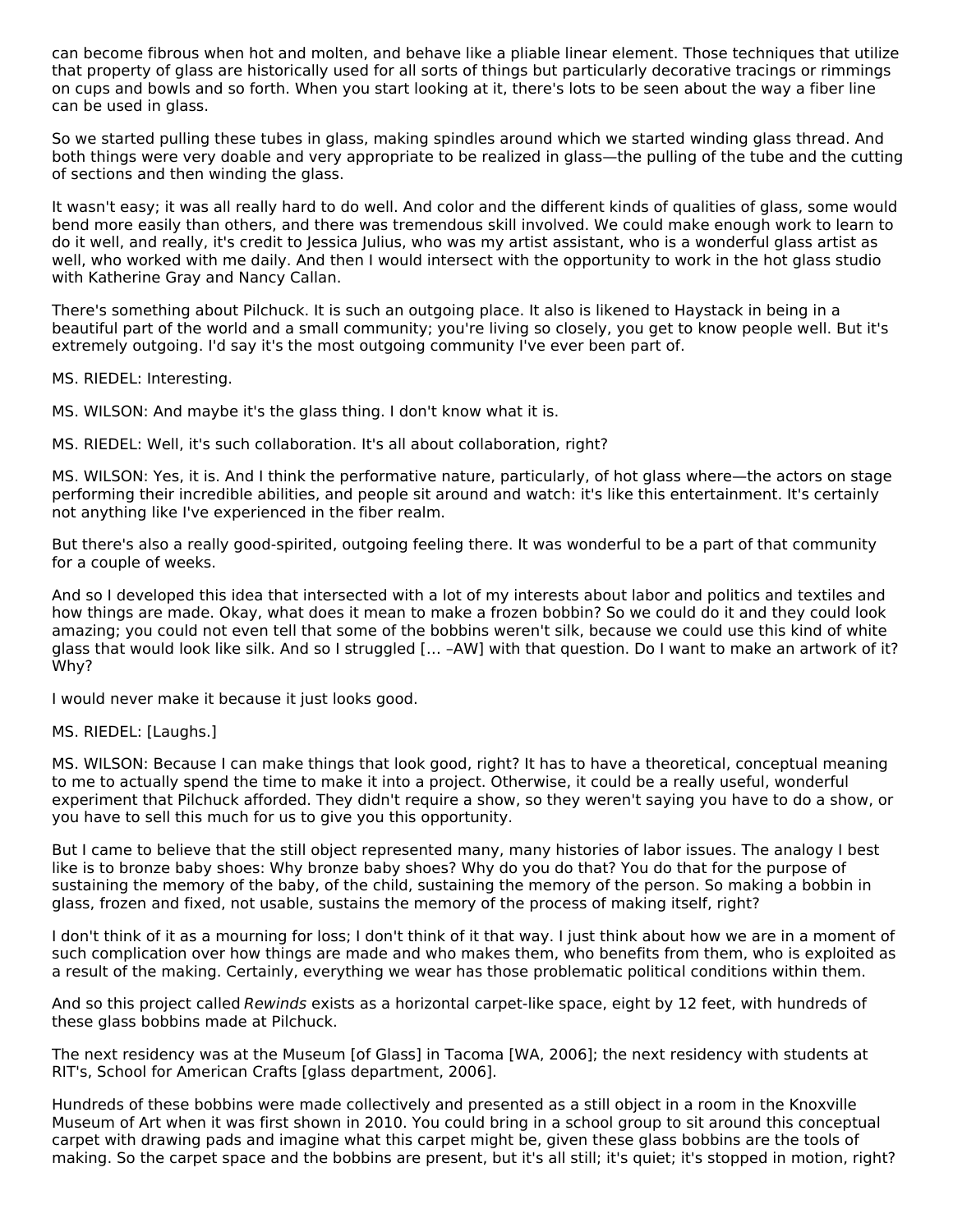So how could you draw [a] carpet that could be made and thereby, in the context of doing that, talk about issues: about who makes what we walk on, who makes what we wear, how are rugs made, where are they made?

So that was perhaps the deeper thesis around Rewinds that allowed me to make a really beautiful sculpture with the incredible technical expertise and collaboration of so many other glass artists and gaffers.

[END CD2.]

MS. RIEDEL: This is Mija Riedel with Anne Wilson at the artist's studio in Evanston, Illinois, on July 7, 2012, for the Smithsonian Institution's Archives of American Art, disc number three.

I'm going to start this morning with a few thoughts you have in reference to our conversation yesterday, something you wrote this morning.

MS. WILSON: Yes. I think of my art of the past 15 years as a kind of conjunction between visual art concepts and material culture, where the histories embedded in materials and the way things are made are critically important to the content of the work. I've used table linens and bed sheets, lace, hair, thread, wire, and glass.

And there's an underlying political agenda in choosing to use materials and methods that intersect with historically marginalized craft practices within fine art, as well as women's work and domestic spaces, especially in using, for example, spool knits, hand crochet, warping patterns, and very elemental textile structures with thread.

I'm interested in contributing to an interdisciplinary dialogue that opens up new questions and brings into play multiple references from both art and culture. As a professor in the department of Fiber and Material Studies at the School of the Art Institute of Chicago, I've been part of a faculty team that has worked to support this multidisciplinary and inclusive approach to art-making.

MS. RIEDEL: I'd asked for something that gave a broad summing up of things that I've been hearing about, and I think that did an excellent job.

Let's just move directly into Local Industry from that.

MS. WILSON: Sure.

MS. RIEDEL: And maybe we can use that work and that exhibition in Knoxville as a way to examine some of those points you just made.

MS. WILSON: Good. Good.

MS. RIEDEL: How did the plans for that exhibition come together? How did that whole concept of Local Industry come into being?

MS. WILSON: Well, in 2008, when I had a solo exhibition with Rhona Hoffman in Chicago, Chris Molinski, who is one of the curators at the Knoxville Museum of Art, came up to Chicago to see the exhibition and asked to meet with me. And then I had a meeting with the director of the museum, another curator, and Chris in my studio and was invited to have a solo show at the Knoxville Museum of Art [Anne Wilson: Wind/Rewind/Weave, Knoxville Museum of Art, TN, January 22—April 25, 2010].

At that point, the invitation was presumably to include the work that Chris Molinski had seen at Rhona Hoffman. But as I looked at the location of the Knoxville Museum of Art in eastern Tennessee, in the foothills of the Appalachian Mountains, I realized that museum was located in the historical heartland of hand-weaving traditions, as well as industrial textile production in the United States, an extremely historically important location for textiles.

And instead of exhibiting work that had been shown in Chicago, moving it down there for another venue and audience, I proposed to the museum some new projects that would evolve and extend ideas around weaving and histories of labor and making.

Three works were proposed: one, a video projection of Wind-Up: Walking the Warp from the 2008 exhibition—but rather than doing a live performance, it would be the video, which was projected in one of the exhibition spaces.

Secondly, a large glass project that I had been evolving over three residencies—Pilchuck School of Glass, Tacoma [Museum of Glass], and RIT School for American Crafts. Since 2005, I'd been evolving a large sculptural project called Rewinds, hundreds of handmade glass bobbins, creating a sort of topography of use. That sculpture was contained within a second large gallery at the Knoxville Museum of Art.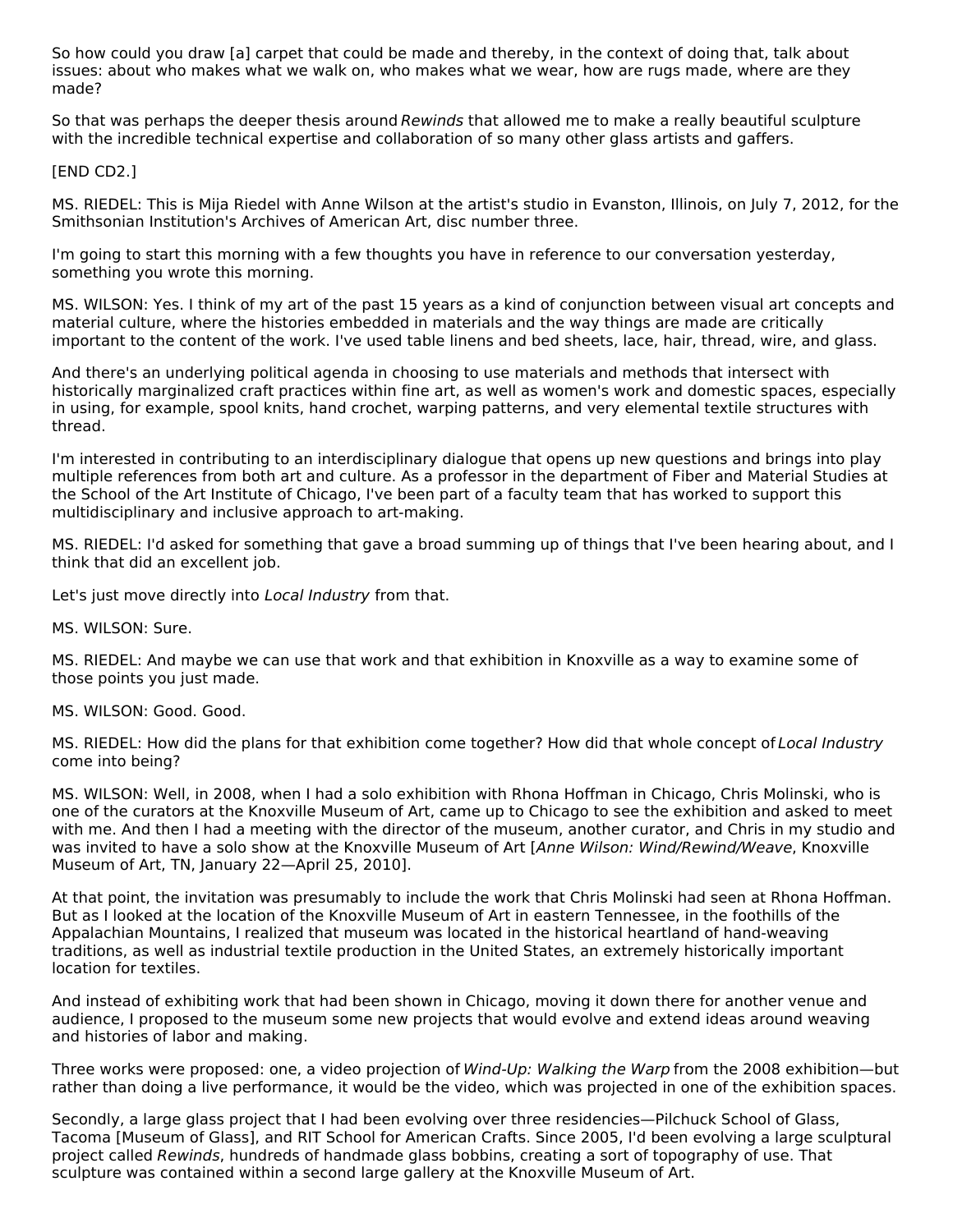And the third project was both performance art and live production, a project called Local Industry, which was set up in a 40-foot-by-60-foot museum space. It was the largest space of my exhibition. And in that space, we orchestrated a production team to create a bolt of fabric.

Let me stop there for a sec. I'm wondering just how to proceed. Shall I proceed in talking about Local Industry directly [or] just the whole project?

MS. RIEDEL: Sure.

MS. WILSON: Yes?

MS. RIEDEL: Yes. Maybe we'll use some of it in background, and then we can discuss it more in depth. But— [inaudible]. It's been well documented, so I don't think we need to go into huge detail.

MS. WILSON: Maybe I'll just give a schematic of the layout and talk a little bit more about my research and preparation for it.

MS. RIEDEL: That would be great.

MS. WILSON: Okay. So just a schematic of the layout. When you walk into this exhibition space/factory, weaving factory, there are tables set up, very temporary—saw horses and wooden tops—to accommodate 15 to 17 bobbin-winders at individual stations, with hand-crank bobbin-winders. One loom was loaned to us from the Arrowmont School, which is close by to Knoxville. A wall, which we called the "thread spectrum wall," held all the bobbins made by individuals who came into the museum and wanted to participate in the Local Industry factory. The bobbins would be positioned on this wall in a spectrum of colors, such that the weavers then could choose the colors wound by museum-goers as the weft in this continuous collective cloth.

It's really important to note that the weaving was not a museum how-to demo. Weaving was not open to everyone. The bobbin-winding was open to everyone. Small kids as young as four and elderly folk all participated in winding bobbins, with the help of museum staff and instructional handouts that were on these worktables. But the weaving loom was open to only experienced weavers, primarily living throughout the Southeast, as well as a few others, artists and weavers who were coming through. Jane Lackey lived in Tennessee and participated. Lia Cook from California was doing a project in the area and was able to come over.

In increments of one to three days, 78 weavers participated in collectively weaving this one bolt of cloth, following a kind of weavers' guideline that I'd prepared through my studio research, working with my studio assistants, most of whom were students from the School of the Art Institute—a seven-page guideline for weavers. We'd worked out a lot of the technical aspects of the kind of warp, the density of the warp.

The weft was also sourced, was given to the museum free from 20 different mills throughout the United States. Many of them had closed or were facing closure—not all of them, but many of them. So one might say that in this period of time, our country has been facing a crisis of production. Very little of what we actually wear, for example, is made in this country. [… –AW] The complication of politics, of labor practices, exploitation of labor relative to fair wages and living conditions and grievances of workers all those kinds of issues around labor were certainly available [… –AW] for museum-goers [to consider –AW] within such a project.

But my way of proceeding was perhaps more about honoring and respecting the continuing skill-based knowledge of many who were from the Knoxville area and the mountains of western North Carolina and other surrounding states, who were very committed to weaving guilds, who had a kind of artisan shop production going that was economically self-empowering to sustain a life.

Some of the weavers were teachers of weaving, so their methods or resources came through an academic route. There was a group that came from the Atlanta area, art school teachers and students. So sometimes there were groups, sometimes individuals, coming from guild, hobby, craft interest, to conceptual fine art. I was not interested in making distinctions but tried to embrace a kind of skill-based knowledge that an experienced weaver has that could be applied to the making of this collective cloth.

Conceptually, I sometimes call this cloth a relay of personal bests. Each weaver came and wove one day to three days—usually not more than about 18 inches could be woven. It was a slow-going, weft-faced weaving, always selvage to selvage. It was essentially a stripe problem.

I often aligned the conceptual structure to the surrealistic exquisite corpse exercise, in that when one weaver would sit down, that weaver was asked not to unroll the cloth from the beam—partially because it would release uneven tensions, and tension was a very important technical aspect of keeping this work flow continuous. But that weaver would sit down, look at what the last weaver had done, aesthetically and visually, go to the thread wall, choose new colors of thread, and start evolving what they saw was happening, extending and evolving that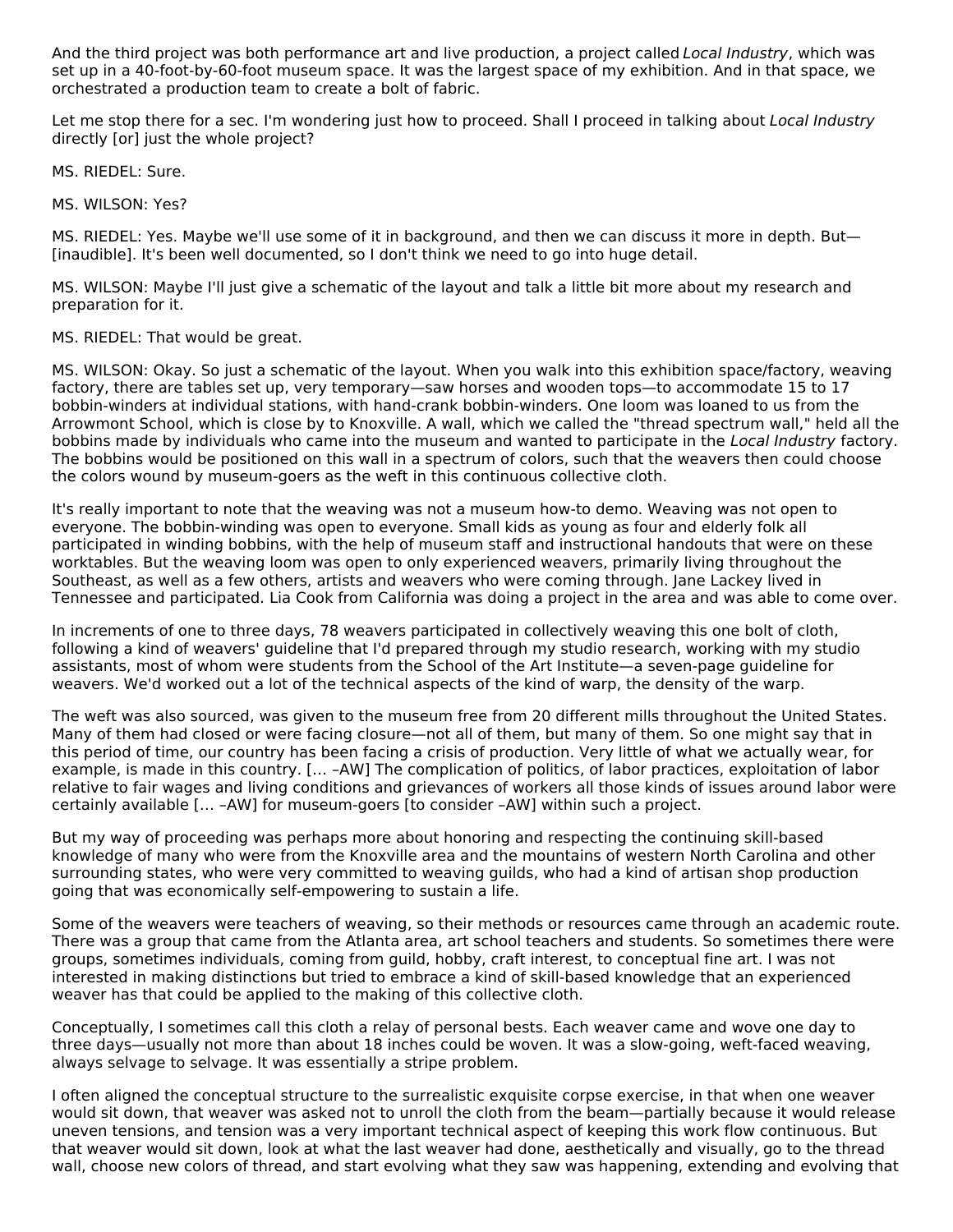into something else.

So it was always about response and then evolution to something else, which, although abstract, is very related to the exquisite corpse drawing project of the Surrealists. I always like to pair the kind of conceptual frame that way. Even though the result looks quite different, there's a conceptual structure very, very related in both those forms.

Much of this project was a grand experiment: [… –AW] Over three months, [could –AW] we weave a cloth that maintained good enough tension? Would weavers respect the guidelines of it? And I feel that, in part, one of the reasons why the cloth was so successful was because of the two years that the Wilson studio crew took to be in touch with people, follow up with email questions, continue to invite others.

It was very much a one-to-one, person-to-person kind of email exchange, initially with me, and then Libby O'Bryan was my right-hand person, who is a wonderful artist and has evolved a sewing factory within the Oriole mill, which is one of the most progressive small mills in this country. And so she, for that year or so—or maybe it was more than a year—worked with me in my studio as the project manager, sourcing a lot of the fiber that was introduced to the project from the mills, and also following up with the one-to-one kind of email exchanges that I developed, and then sometimes writing group emails about progress and so forth. So I feel we involved people in a very personal way right up through the exhibition.

I remember my husband, Michael, and I driving down to the Southeast within that two-year period of research leading up to the Knoxville exhibition. I'd heard about this wonderful weaver named Catharine Ellis, who lived in the mountains of western North Carolina and was very highly regarded as an artist, weaver, teacher, and lecturer, called upon to impart her knowledge about natural dye processes, well-traveled.

In any case, she agreed to a visit to her studio. So we had this wonderful trip into the mountains of North Carolina to visit Catharine Ellis and her studio and see some of her collection of Japanese textiles. And we shared a love, we realized soon after I was there, in historic materials, in the history of textiles, both visually and in terms of technical innovations.

I had brought with me, under my arm, the roll of sample cloth for what I was proposing for Knoxville, to show her that there was a set and a kind of weave and a kind of quality of cloth that I'd hoped was very weavable by a lot of different artists. And she was impressed by that, I think.

I think a trust developed between us such that she was an advocate for the project and an ambassador for the project and would share her enthusiasm with other weavers. And so that also, gaining her support, helped the project gain more participation.

MS. RIEDEL: How did you locate her in the first place? How did she become known to you?

MS. WILSON: That's a good question. I just knew of her name. She wrote a book that was called, I think, Woven Shibori [2005]. She was known as a teacher. When I was down there, I would hear her name by talking with other weavers. I think it was just from multiple sources I heard about Catharine. There were other very accomplished, well-known weavers, but I felt that visiting with Catharine would be particularly meaningful. And it was on many different levels. So—and she was one of the weavers.

And there were 2,100 museum-goers who chose to sign the book of production, which is now in the catalogue, the archive of production. And there were—I think I'm right—78 weavers, including myself. The level of participation was, I think, the greatest that the museum had experienced in any one exhibition. So it was a very welcoming project for them.

And, of course, at the close of the exhibition, this incredibly long—almost 80 feet, but not quite; I think 76 feet, something—had to be given to the museum. And they welcomed that gift, accompanied by all the names of the weavers and all the names of the people who wound bobbins to always accompany the display of the cloth.

What was so wonderful about giving it to the museum was the next year they had an exhibition just of that cloth in the same room, devoid of all the looms and the worktables. Just the cloth was presented. Half of it was presented for half the exhibition, and then it was rerolled and rolled out again the other half, because there wasn't an 80-foot gallery. And then, within the next year, the [University of] Manchester [UK] museum, the Whitworth Art Gallery in Manchester, requested that cloth for an exhibition they were doing this past spring called Cotton: Global Threads [2012]. That's another topic that we might talk about.

But the cloth already has had these two wonderful venues for exhibition. I think others see in it the kind of visuality of the cloth and the kind of skill and rigor of thinking and care that went into the making of the work.

Although I'm calling it a "weaving factory," there are lots of ways to frame it, as artwork, particularly within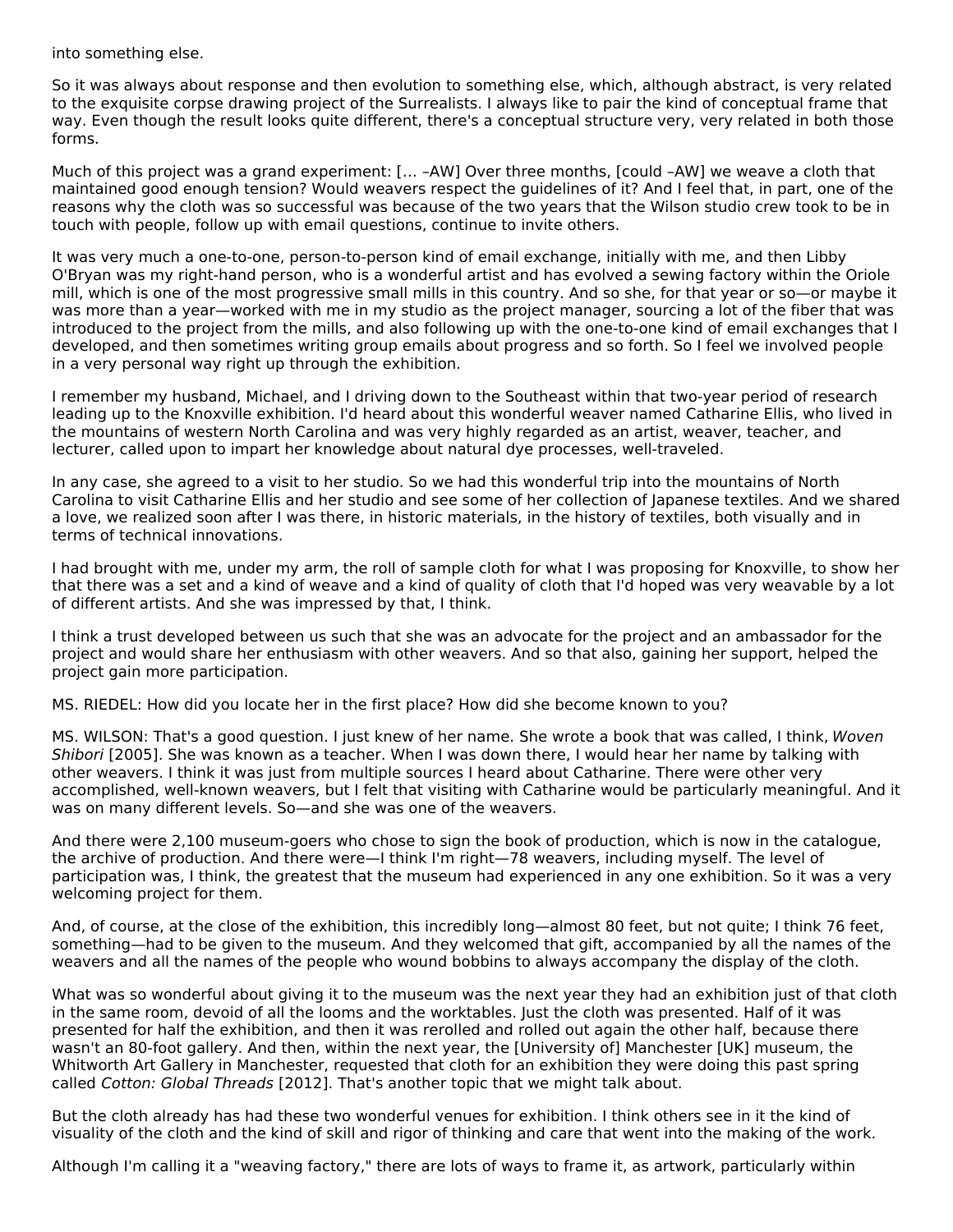histories of relational aesthetics [that] contributed to my thinking about participatory work. But I also think about the early Minimalists and Conceptual art, artists like Sol LeWitt, who creates text on a piece of paper that is the generating force behind large wall drawings that museums and collectors remake based on his set of instructions.

So I think there's a relationship to the work of a lot of well-documented Conceptual artists. It's just we're working with a weaving factory and regional traditions and textile histories and so forth. Also, quite different from the way relational aesthetics has been defined, which places the greatest value on the social space of art, which was indeed important to Local Industry.

But we also were placing great value on the cloth itself through the skill of makers. The collective community aspect of it, indeed, was terribly important to make it happen at all. The quality of that experience, and the collective participation to actually be able to make a cloth like this, were interrelated and very critical.

But in a lot of work that is framed within a relational aesthetics paradigm, having a thing result from it that has aesthetic merit is not so much the focus. That's not so much the aim or the goal of most—much, most relational aesthetics work.

MS. RIEDEL: This piece seems like really one of the pinnacle pieces that I think of in your work. It illustrates that balance between process and product, and the product so fully carrying in it the process. More so than pretty much any other piece I can think of, that seems true with this one in particular. Does that feel that way to you too?

MS. WILSON: I think that is true. And, of course, when you propose the creation of a work like this that is such a public production, it is very unclear, with the actual bobbin-winding and weaving of the cloth, if it will even work, if we could sustain the kind of technical requirements to make a cloth like this.

I had no criteria or established goal of what length it needed to be. We provided lots of visual possibilities for the ways in which stripes, which are foundational to a woven textile—the most iconic image in a woven textile is a stripe—examples from all over the world, from all different time periods.

These visual sources were part of the reading room that my studio oversaw the development of. Also, a video of stripes was produced from hundreds of sources that played in an improvisational way across three flat screens in the lobby of the museum. So there was a lot available for both museum-goers and weavers to think about [… –AW] in the incredible visual possibilities of stripes in textiles historically.

But within the weavers' guidelines of the Local Industry cloth, there was no requirement of having to weave any length of a particular color or when colors changed or the thickness of stripes. There was a guideline that there be at least one shot of black or some very dark color between each color. And I do feel that, as a sort of guiding design parameter, helped pop the color and maintain the visual coherence within the cloth as it evolved. But other than that, it was really up to the weaver to extend what had been done and move it somewhere else. And so there are incredibly interesting, evolving differences within the cloth.

MS. RIEDEL: And also this piece goes like a pinnacle participation in terms—and your work has been participatory from decades, really, from the early '90s, as far as I can recall.

This might be an appropriate time to talk about the difference you see between works that are participatory versus any works you consider collaborative.

MS. WILSON: Right. Turn it off just for a sec.

MS. RIEDEL: Okay.

[Audio break.]

Okay, let's finish the thought you had and we'll go on to the next.

MS. WILSON: Yes. So one of the reasons I felt I could take on this project of Local Industry at the Knoxville Museum of Art was the kind of knowledge that I had as a teacher, art professor, alongside the practice of being an artist.

I found, in making Local Industry, there was a kind of conflation of teaching and art-making in ways that I had not predicted. The kind of background that I had in dealing with groups and guiding discussions, contributing to individual young artists finding their own voice within the academic world—I could bring a lot of those skills that I developed through teaching into this project. My studio, in the two years prior to the exhibition in Knoxville, felt like a mini-cultural center.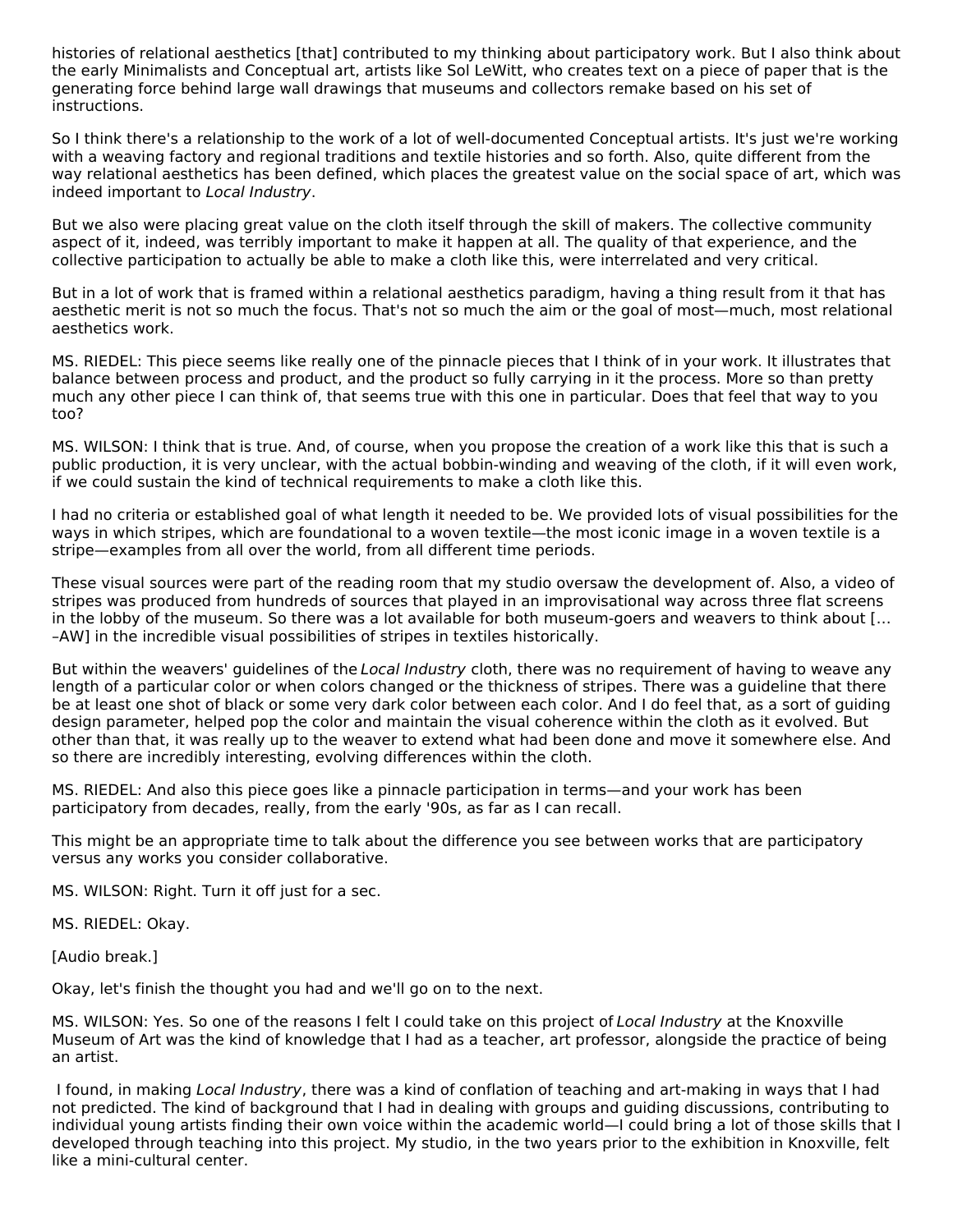It was sort of a research/cultural center, where one assistant was at one computer researching historical stripes and putting that into a format that could be used. Someone else was working on the video extension using that material. Someone else was working on the kind of color spectrum that might be utilized for the thread wall. Someone else was working with me on workshopping the protocols for the weavers' guidelines and the sample weaving.

So I would have sometimes up to five assistants in my studio here in Evanston working on this project, a project that had nothing to do with any commercial object or selling. We didn't even know at that time that we could even make this cloth. It was initially about creating an experience, about encouraging belief in the project on the part of many other artists and weavers. It was about building energy around the project so that, when it opened in Knoxville, there would be a spirit of participation.

And then the question arises: Exactly what is my role? Well, it's related perhaps to teaching. I'm assisting others to create work. I set up a conceptual structure, guidelines, syllabi, curriculum, reading. And that then generates the voices of others to emerge. I feel that that kind of participation requires always an acknowledgement of the individual names of each person, every time the cloth is shown.

The word "collaboration" is used in a very open way, often, and I've had a lot of experience with collaborative practices of different kinds. In a way, I could say every way in which I've worked with people could be called a collaboration. When I work with a student intern who's getting credit to work with me, that's a particular way in which I work with someone.

I might hire a former intern for a fee for service, for an hourly fee. And that's another way of working. We keep the time clock going, and an invoice is given to me, and I pay the invoice, and we agree on terms.

I always have the terms, with anyone who comes to my studio, that I make lunch. If they're vegan, I'll do it. [They laugh.] Vegan, vegetarian; likes or dislikes, whoever's coming here to work doesn't have to think about bringing food to eat. And it also gives me a pause in the day for a social space to catch up with people, to talk about their work or recent lectures or books or essays. Sometimes we use it like school, actually, and talk through something we've all read. But it's a really nice break. And I sort of like making that happen and also providing food.

There's another kind of collaboration—for example, Shawn Decker, who I've been working with on a lot on different projects, who does the sound component. He was the composer for an incredible score for the recent Manchester performance. In a project we did together called Mess, which was a video-sound, four-channel sound installation that was initially made for the opening exhibition of the Hyde Park Art Center here in Chicago, that was a collaborative work and we both owned the copyright.

On other projects, it's my copyright. He's credited, and others working on it are always credited. So that's another kind of collaboration in terms of the authorship and how it's acknowledged, which then can have some meaning or import if the work down the road sells—how the income is distributed, right? That becomes an important issue, that there's clarification about that.

So, I don't know; I could keep talking about this topic. And it's not totally clear-cut. But over the years I've become very aware of how important it is to think about these kinds of issues before you go into a project. Not always do you know, when you're with a group of people working on new artwork, what it's going to be. So you don't even know what to say your roles will be.

Sometimes it needs to be an ongoing conversation about, Okay, who's putting money into this? I think that's one key thing. Who's making it happen financially? Where do the ideas come from? How does it evolve and extend itself? Who continues to evolve and extend it? Is there a thing that results from it? What happens with that thing?

So all those issues of authorship, ownership, copyright, perhaps it's because—well, for example, take the Knoxville Local Industry cloth. I gave it to the museum, with crediting always accompanying it, acknowledging participation of literally thousands of people.

If that work was made with the intention of having a price tag on it, how would that develop? I never went there, because it never was about that. But I think in projects where things are sold for a lot of money, there are other considerations. There's so little money coming into the studios of so many artists—and, of course, gallerists are incredibly important to artists to help sustain practices, help some of that happen. But anyway, there's no one answer to that question. It's just a complicated and a really important question to think through.

MS. RIEDEL: Absolutely.

I was thinking this morning about the importance of repetition in your work. And off disc this morning we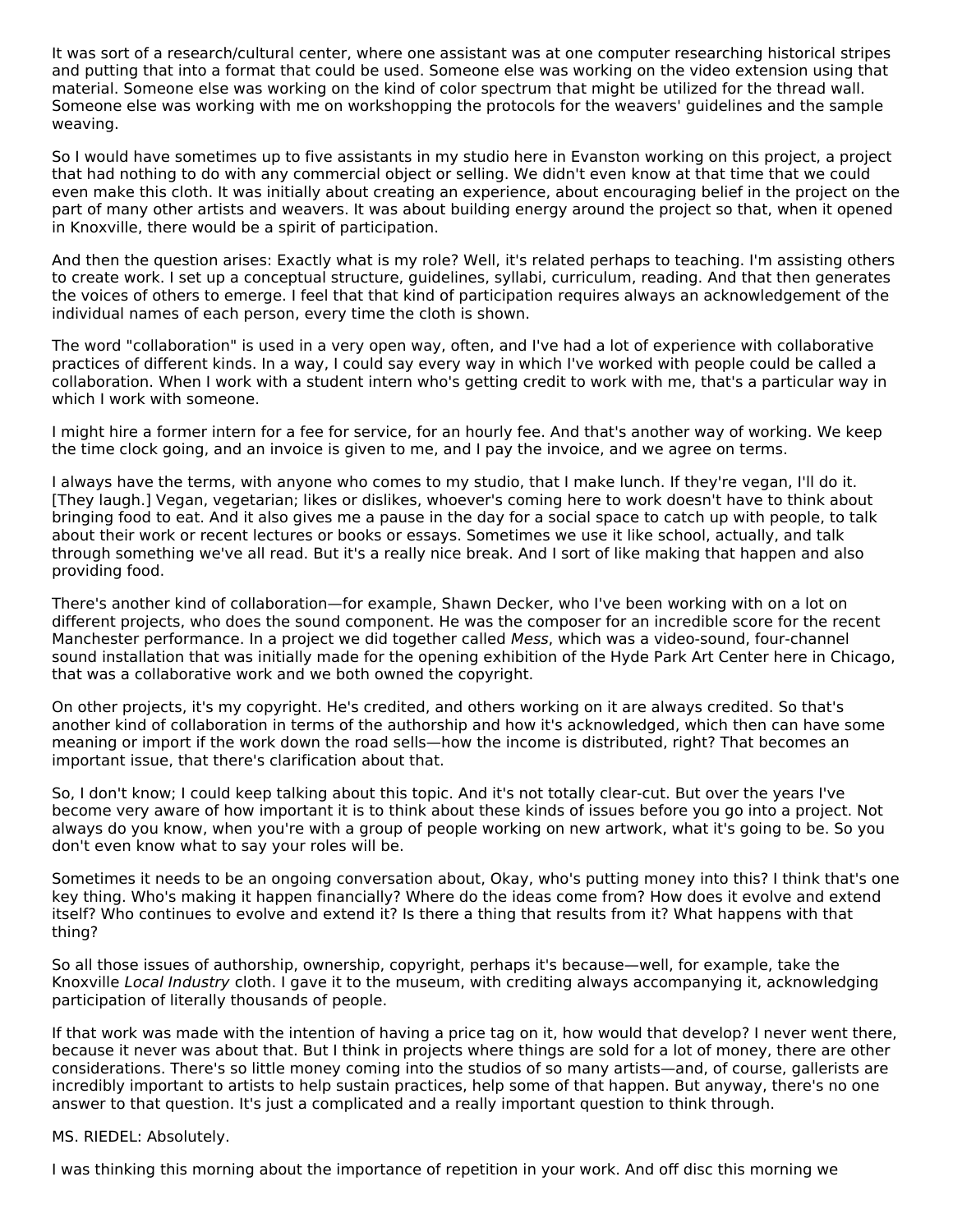mentioned meditation. I think about pieces like Topologies and Wind-Up—as they're reproduced in new venues, is there something new that you have in mind when you go into each location? Is there something new that you're looking for? Does the previous installation affect the next version of the piece, the next interpretation of it? And is it different that it's something more static, like Topologies, or something more dynamic in performance, like Wind-Up?

MS. WILSON: Well, certainly with the Topologies, many of the decisions were borne out of the space itself. How big was the space? What were the territorial parameters in the proximity to other artists? How did that work for my work and their work? And that's more of a curatorial decision, but in consultation with artists, of course, and the needs of the work. So each space, I would say, contributed in determining aspects of the work.

I think that, with Topologies in particular, there are always baseline templates that I had. I could always know a constellation of relationship of parts, and what might go where. Then sometimes I would make new things for an installation because I wanted to tease out or extend a particular area. And then a lot of it was developed on site.

My work does go slowly. I've always worked with visually minded art students who want to work with me. So that is enormously contributing to the group process and the visual development of the work. But it goes so slowly that there's always time for me in every single one of these installations to spend time with each and every individual and talk through any given particular aspect of the project. It's really slow going.

And as to why that works for me, I don't know why that works. I don't find the slow going to be boring. I don't find it to be actually even slow going. It feels like there's just always so much happening within a particular—like, with Topologies—constellation of parts that we're refiguring or thinking about. And maybe it has to do with looking in and within and in deeper, and finding within that close looking so much to consider—that close looking keeps opening up.

I know that sometimes other individuals have come into my studio and watched the kind of stitching I've done. I'm working on a new project with stitching, and for years I've used stitching as a primary way of developing these physical drawings. Some would look at my work and find it—would use words like "tedious," words that acknowledge the slow-moving, detail quality of the work. But to them it would seem tedious, which sort of has a negative spin to it, just by using that word. [Laughs.]

For me, it's always been the exact opposite of tedious. I suppose it's about new learning. I know how to move my hands very fast. I'm fairly ambidextrous. Is that the word? I can use my right and left hand pretty evenly. I've learned to stop at least every half hour, stretch, look out at a long distance to rest my eyes and rest my body. I've learned that the hard way over years of not doing that and being flat on my back and going to chiropractors.

Every morning when I'm in my studio, if it's not 100 degrees out like it is today, I try to walk to the lake at least for half an hour, 40 minutes. I also have, over the years, practiced walking meditation, which is very compatible with my interests in focus and being inside of something, which is the opposite of mindless. It's very mindful. And so that's been a kind of practice that I think has been very useful to helping my body do this kind of work, my body and my mind do this kind of work.

I find, when I'm stitching—and I often do stitch using a magnifier, like a conservator kind of floor lamp with a light magnifier—that it's very fluid. I think I move relatively fast. And it's very, very fluid; perhaps what it would be like to certain kinds of painters throwing a bucket of paint on a huge canvas, which might seem very fluid, fast. I feel this is fluid in a different kind of way and moves along incrementally. But I see progress and keep getting more and more inside the process, and it keeps opening up in ways that are very, I would say, enjoyable to make. I like making my work, and create new visual problems constantly.

MS. RIEDEL: I want to touch on that one question we discussed this morning, just in the context of walking meditation. One of the list of questions we have here from the Smithsonian is, Do you consider a sense of religion or spirituality in your work? And I just wanted to have that on record, your response to that.

MS. WILSON: I don't use those terms.

MS. RIEDEL: Yes. We thought the closest perhaps, when we'd get to that, was ethic. Yes? No? Not even going to go there. [Laughs.] Okay. Interesting.

Time seems to figure increasingly importantly in your work, both in its actual making and in its performing. Does that seem like it's become more of a concern to you over time, or has that stayed constant throughout?

MS. WILSON: It seems to me, all the work I make involves time. And maybe in some of the walking performances, time actually becomes the subject, part of the content. The viewer has the opportunity in those walking performances to look at the performance of time. Inside of the final sculpture is this aspect of time performed.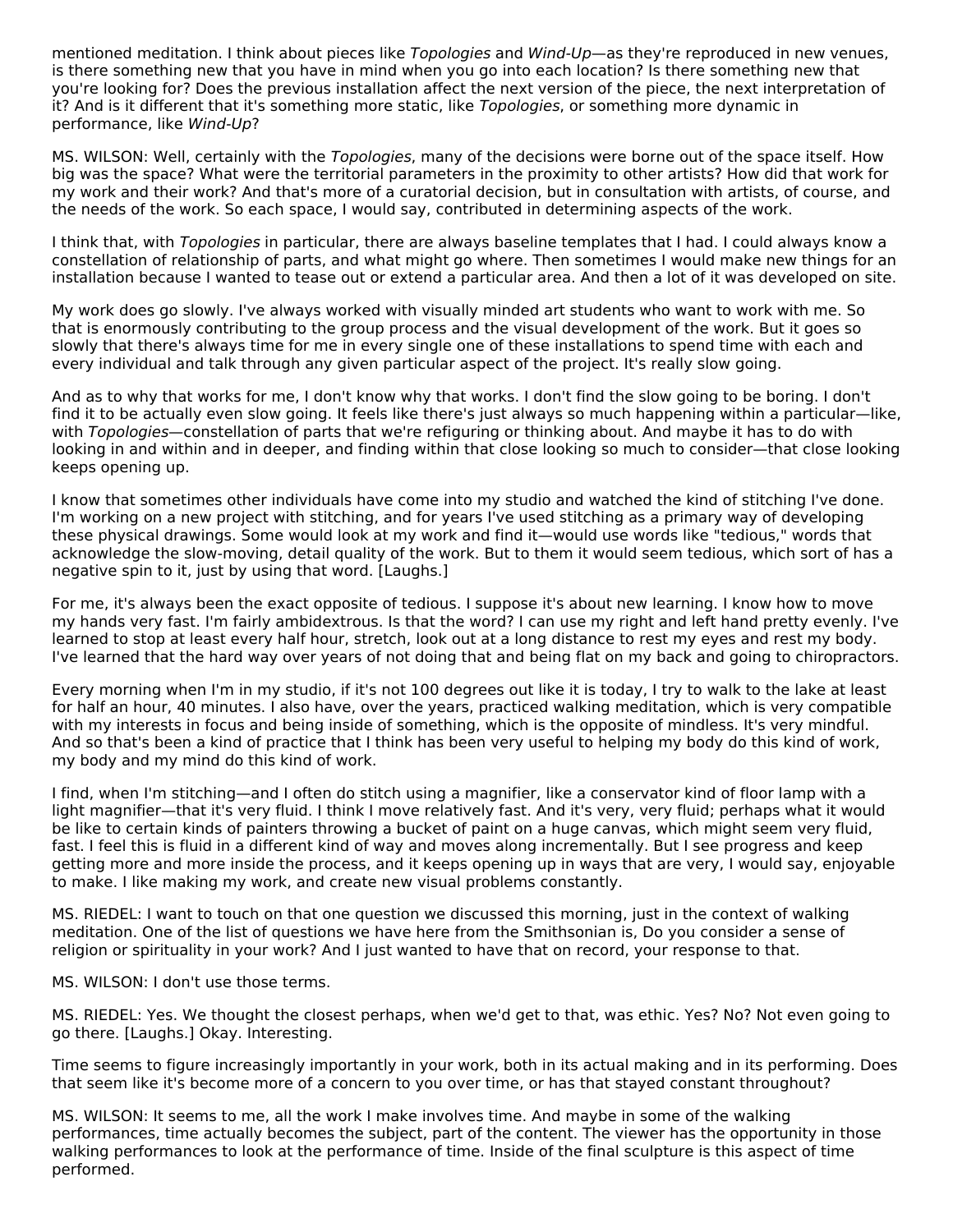In the Chicago performance, the word "ritual" was brought up by members of the audience, and connections to things that have a liaison to that which might be thought of as a spiritual practice or a ritual practice.

And so I think the appearance of that—I think there's probably lots to say. But the fact that it does have that appearance—there's a connection to ritual through time and repetition, through the discipline and the mindset and the physical health, to be able to have a practice that requires this kind of ongoing repetition to be able to create the work at all.

And so in the Chicago performance, it took—I think it was six days, working from the morning until the gallery closed, relatively 9:00 to 5:00, working with rotations, in teams of three or four, spacing out breaks, integrating yoga and other exercise practices, integrating healthy eating. Chocolate—[they laugh]—of course, was important; oranges, bananas, lots of hydration.

And in the Houston performance, working with the Hope Stone Dance Company, we actually integrated eating as part of the content of the work. We were actually just sitting there, as part of the performance, eating, hydrating. Stretching became a really interesting, visually beautiful part of that performance, in addition to the rotations involved in Walking the Warp.

MS. RIEDEL: Certain projects have been ongoing for a long term. At what point do you decide to retire something, like Topologies, or do you imagine retiring the Wind-Up piece? When does that decision become clear?

MS. WILSON: I think it just becomes clear at a certain point when an aspect of it has been played out. I don't remain as engaged. It might be that, like with the Topologies work, four years from now it might be really thrilling to have the opportunity to see it again, so there's a freshness there.

So I don't know if I would say it's retired forever. When new opportunities come up, I want to focus on new things, to make time and space for new projects. But I'm not sure—there's no prescription as to exactly when any given project might be retired.

The third Walking the Warp project was in Manchester—so it went from Chicago to Houston to Manchester; the Manchester performance was this past February. There was no tool or floor frame. There was no fiber. The repetition of collective movement among the 17 young dancers metaphorically became the textile and a kind of soft machine.

That was the foundational sort of concept of the work, acknowledging the relative absence of the huge textile industry in that part of the world that was once the center of the industrial revolution. So it was a work that was developed around that particular place.

It wasn't about mourning the loss of Manchester production, of a bygone era. It was more just looking at what that work looks like and maybe talking and thinking forward about how that work exists somewhere in the world. It is a conversation that is generated by and extends from the art itself.

But it might be with that third performance—I might retire those performances for a while as well. I think they also are the kind of work, as I was speaking about Local Industry, that sort of conflate the teacher in me and artist in me in complicated, interesting ways. But I do teach full-time, and [… –AW] other things are happening in the studio now that I'm going to spend time with.

MS. RIEDEL: You spent a lot of time in England, and in London in particular. Do you think about your work as part of an international tradition, as a particularly American tradition? Have you thought about it one way or the other?

MS. WILSON: I'm not sure. I think there are certain projects, certainly Local Industry, that very consciously acknowledge textile roots and histories in this country. And I'm going to depart from your question just a moment and then come back to it.

One thing I didn't mention about Local Industry in Knoxville is the history of the settlement movement in the Southeast. There's a wonderful book called Weavers of the Southern Highlands [2009], by Philis Alvic, and she was a writer for the Knoxville catalogue. As I read that book and thought about the kind of economic empowerment offered by some of these collectives of women weavers—those histories evolved into some of the schools that currently exist in the Southeast, Penland being one and Arrowmont being another—you could really look at those histories as a kind of proto-feminist history, although the term was not used.

So it's fascinating to me to read those histories, which I wouldn't have done to this extent had I not had this Knoxville exhibition. I really needed to research earlier histories and the relationship between the industrial production in the area to hand weaving, both of which are fascinating, deep histories and complicated histories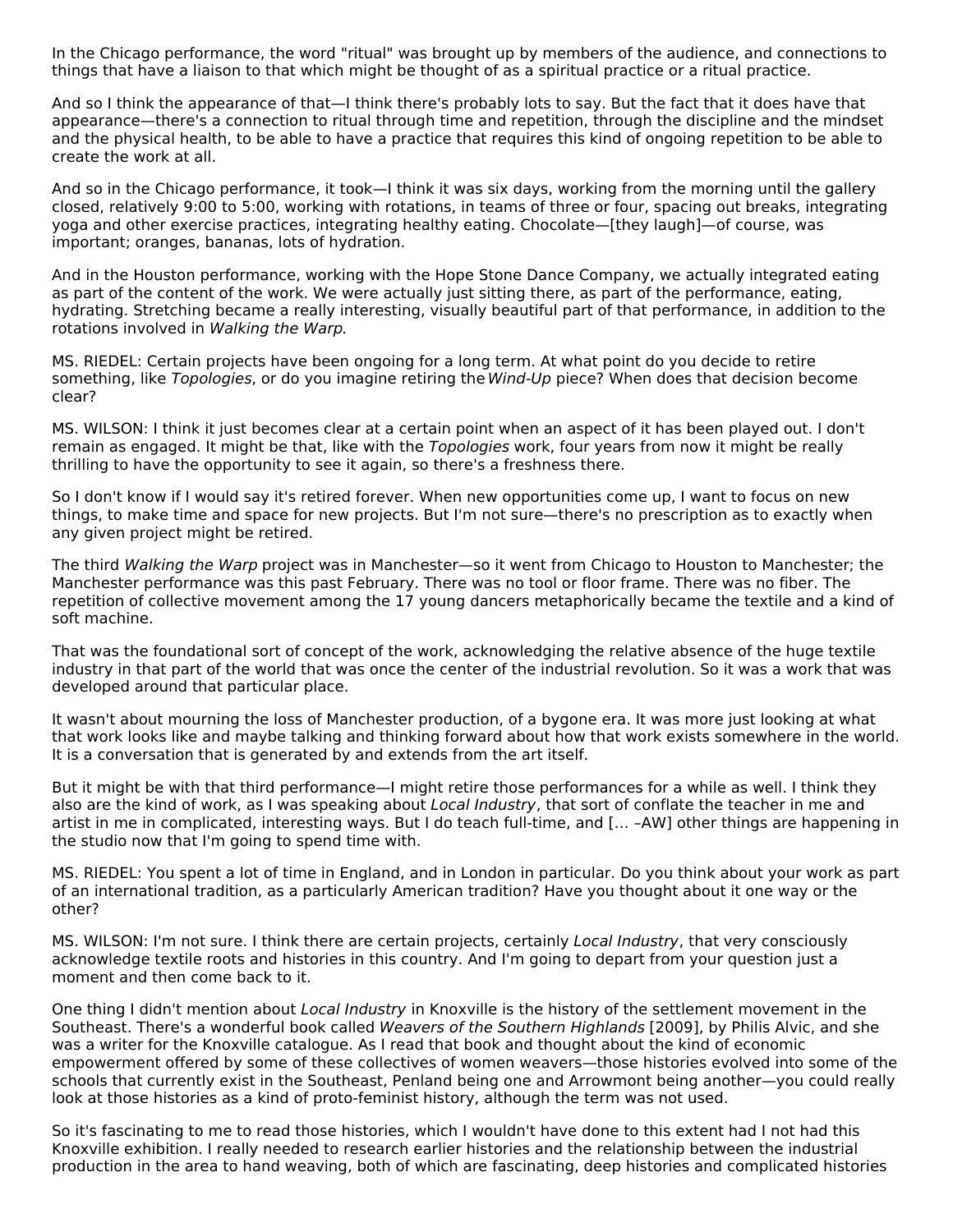in the southeast part of this country.

So coming back, where were we?

MS. RIEDEL: Well, we talked about Manchester, and so we were thinking about the way to rephrase that question about American versus—

MS. WILSON: International and national.

MS. RIEDEL: —international.

MS. WILSON: That's right. Okay, that's—

MS. RIEDEL: Maybe it's more site-specific.

MS. WILSON: Yes. Well, a lot of my work has been site-specific in one way or another—

MS. RIEDEL: Right.

MS. WILSON: —in different ways. Actually, I guess, no, I don't think of my work within just a national tradition. I think many artists now are looking very globally or very internationally, particularly with all the biennials and triennials and documentas and these shows that bring together artists from such diverse locations in the world and kinds of backgrounds. And particularly, as many of us can travel, I feel my work is affected by many, many different things that are not just regional or American.

MS. RIEDEL: When you think about what's happening, for example, at the School of the Art Institute of Chicago and your department, and you look at what's happening around the world as you travel with different exhibitions, where do you see what's happening in the U.S. on a national scale? Have you thought about that at all?

MS. WILSON: You mean, like the kind of thing we're doing at our school?

MS. RIEDEL: Right. Right.

MS. WILSON: Yes.

MS. RIEDEL: For want of a better term, this post-craft textile.

MS. WILSON: Well, I would say other schools [… –AW] are engaged in the kinds of discussions that we're engaged in at our school: Concordia University in Montreal, for one. When I was at the Canberra School of Art, Anne Brennan taught in a theory area within the Canberra School of Art. Art history was then a whole other school or department as part of Australia National University.

So rigorous debate and discussion around ideas and concepts when was I in Australia in '96 embraced this whole idea of integrating theory into art practice and studio teaching alongside art history. Through travels to Australia, Canada, and the U.K., I saw how theory was often its own subject. That was really fascinating to me and helped me [… –AW] more fully integrate theory into teaching within fiber material studies.

Goldsmiths College, University of London, although, sadly, their M.A. in textiles has closed, Janis Jefferies, Pennina Barnet, and many others developed an incredibly progressive program there. It was concept-driven and research-based, much like our program in Chicago. And I feel like so many of the artists and individuals who are trained through that method have gone out in the world and are teaching and practicing with that kind of mindset.

Within a number of other programs that I've experienced, work in textile and fiber is now more integrated into sculpture programs. At our school, the first-year program, called Contemporary Practices—the sewing machine is a tool, like a saw or any number of other artists' tools. And I see work that is stitched alongside painted works.

So I think areas that have traditionally excluded some of craft or textile-making methods have brought them back into the spheres of sculpture or three-dimensional practices.

Within our country, certainly, the graduate fiber program at Cranbrook Academy of Art is related to ours. Mark Newport is the current teacher, a graduate of SAIC many years ago. Prior to Mark Newport, Jane Lackey trained in a very similar way. And then Margo Mensing was there for a time, also a graduate of SAIC; and then Gerhardt Knodel. And I think I'm missing a number of other wonderful faculty who have come in and out of that program. I know Joan Livingstone was there for a time as well.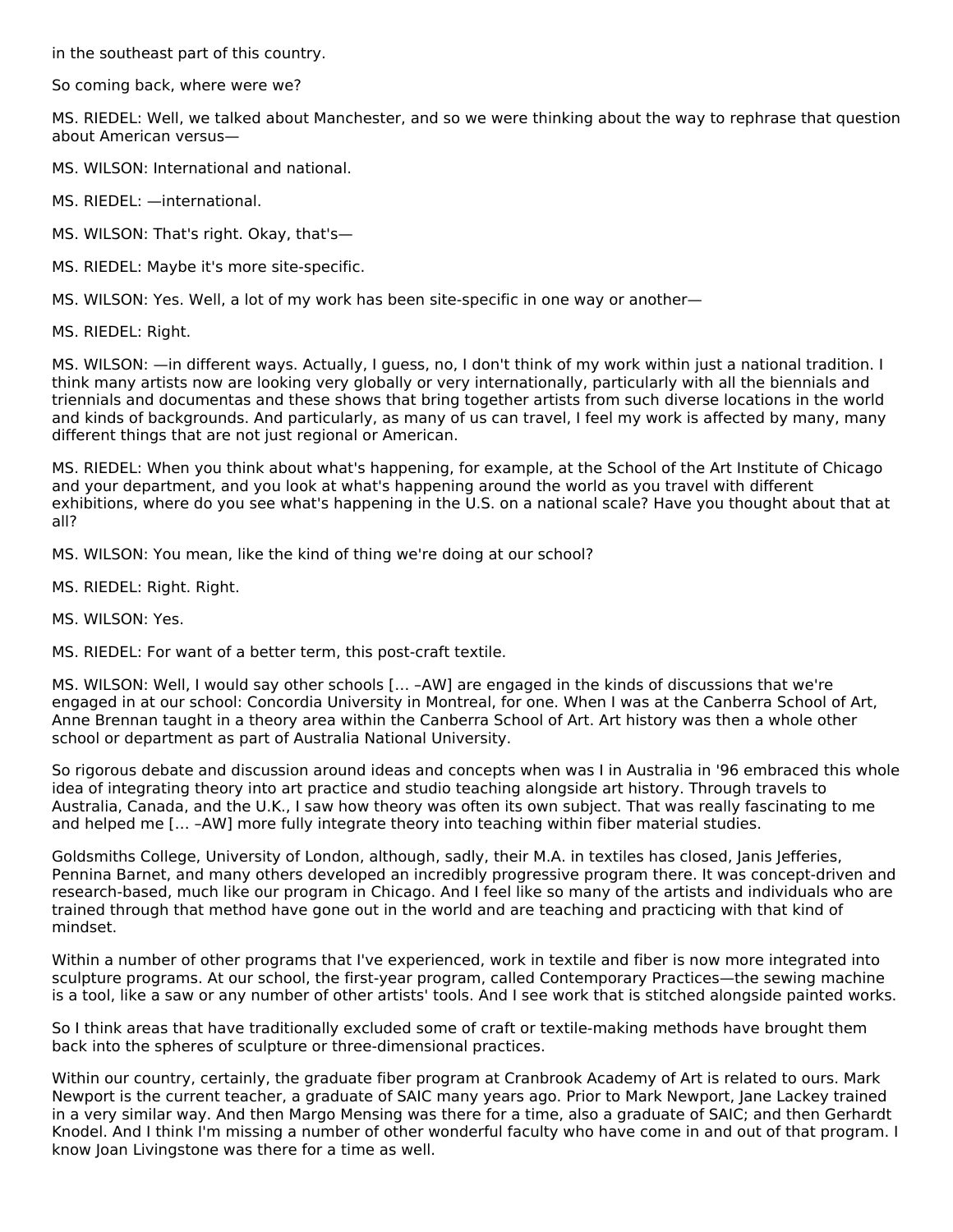I think the Maryland Institute College of Art fiber department is related. I think there are a number of fiber-based programs that have a related approach to the kind of approach we advocate. But quite different from Rhode Island School of Design: although such a fine and highly revered school, it is quite different in the kind of orientation of what the students do when they graduate. I was recently in Manchester, at Manchester Metropolitan University, a huge textile program. I forget if they call it textile or fiber.

MS. RIEDEL: That would be—yes.

MS. WILSON: Okay. In Manchester, I feel like their textile program was designed in fine art and fashion and production and one-of-a-kind objects and performance and research all together. It was a really huge program. I'm not sure I understand just how all it was organized, but I was very impressed by the numbers of students.

They asked me to lecture when I was there in 2011, October—doing research for the exhibition that opened at the Whitworth in 2012. It was a lecture, like, at 11:00. It was during the day. And I thought, Oh, there will probably be a small group of students I'll speak to. And I went into an auditorium and I looked up within this huge auditorium. There must have been 350 students sitting there, hundreds of students.

I gave a lecture about my work, and I tried to encourage participation in the Whitworth project upcoming, and there was great interest in that. Manchester students took on a really wonderful dye project for the costuming for the Whitworth performance. I said to one of the teachers afterwards, Who were all those students? And they were mainly textile students. So it's a very, very big program. And I feel that a number of the faculty, the tutors, the staff, who were trained at Goldsmiths, have migrated into this program. So it has diverse areas of input.

MS. RIEDEL: Absolutely.

MS. WILSON: So there are programs that aren't one or another.

#### MS. RIEDEL: Yes.

MS. WILSON: It's about creative learning that might be applied to design or production or a more concept-driven, research-based, fine-art kind of orientation at a school like ours.

So our department is called the department of Fiber and Material Studies. At one point when I was chair, we worked to change to this name. And the chairing of our department rotates through the full-time faculty.

So I remember one year we did a lot of research on the subject of changing the name of our department, realizing that the term "fiber" seemed to [be –AW], in the perception outside the school, too limited for what we actually were doing. Was there another way, through language, of framing our department that better served what we actually were doing? And it was quite a process, including polling our alums. I had thought perhaps the word "textile" might be more open.

When I was studying with Dr. Boyer at CCAC in the '70s, she felt "textile" was the most open of terms—anything made of fibrous materials by hand, a very open definition. Yet to some of our alums from the East Coast, the word "textile" referenced industry. And they said if a department was named "textiles," they wouldn't apply, because it did not relate to their interests in sculptural practices using fiber or cloth. So "fiber" seemed generally to be a more open term.

And yet to others, the term "fiber" sort of stayed in the '70s. It stayed as a term that was associated in a negative way, to large, furry wall hangings in corporate lobbies. It got stuck there. Or kind of mean-spirited, notwell-intended remarks were made, like, Oh, placemats and napkins—a condescending, negative spin on a production textile orientation.

So we had built something in our department using this term "fiber." And of course, the idea was to try to open things up. When we came upon the term "material studies," one might say, Well, what's that? And we felt that the question, "What's that?" was a better response—[they laugh]—than someone thinking they knew what that was. Right?

#### MS. RIEDEL: Right. Yes.

MS. WILSON: It didn't close things down. The school felt that we developed meaning around the term "fiber" in our school, and they didn't want to lose the meaning that had been developed. So Fiber and Material Studies became the terminology that the faculty and the alum support group and the administration finally landed on. And I would say it's been helpful. It's been helpful—

#### MS. RIEDEL: Yes.

MS. WILSON: —in just opening things up. And of course, now, with the Internet, we have graduate and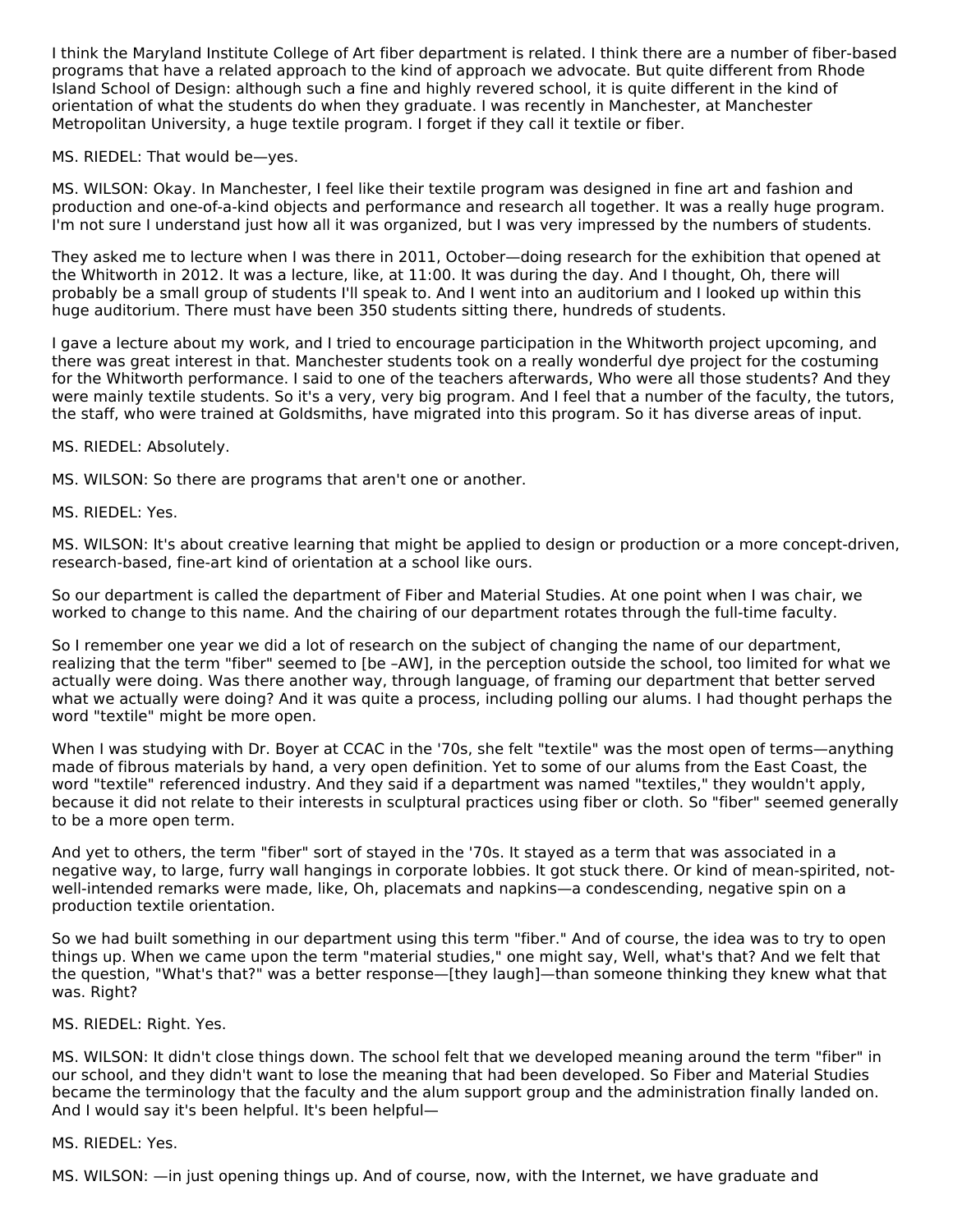undergraduate portfolio sites where potential applicants can go to the school site and go to our department and look at the work. The work is what best represents any school. Although it's not the actual work, pictures of the work are much better than language. But you have to get people there when they're researching through language. You have to help them want to be interested in what the work looks like.

I'm going to stop just a moment and get some water.

MS. RIEDEL: Absolutely.

[Audio break.]

One other question about Local Industry and just the diversity of media involved in the exhibition in Knoxville. We were talking just earlier off disc about Rauschenberg coming to mind and that variety of media that he brought to his work to examine particular ideas, the diversity, the work with [Merce] Cunningham and Cage, and how that might apply to that specific show of yours or your way of working.

MS. WILSON: I think the period of the '60s in New York is incredibly inspirational—the kinds of collaborations between dance and theater and visual art practice. Robert Rauschenberg—what an amazing artist in being so interested in incorporating into his practice any new technology that came his way. The form of his work could change so dramatically, working with very early technologies alongside the newest media that was available, interested in collaborations and partnerships with other artists. It's very moving to me and inspirational, that time period.

In documenta in '07 there was marvelous Trisha Brown work, both her drawings of dance movement and a performance piece. Much contemporary art now is acknowledging the intersections between disciplines of creative artistic production, between dance and visual art practices and the kinds of new forms that evolve with those collaborations.

So in Knoxville, yes, there was Rewinds, a glass sculpture; a video of a movement performance; and a participatory weaving factory—all in one show. And certainly tying them together were the conceptual issues around textile labor, connection to place, and so many different kinds of issues and criteria about making, from the artisan or artist to factory production. So I think that show had a range of content that those three projects addressed. And each project allowed for perhaps a different kind of discussion to evolve.

So perhaps for me, that era in New York of such tremendous collaboration—of course, music too—Cage and—

#### MS. RIEDEL: Cunningham?

MS. WILSON: —Cunningham, Cage [… –AW], Rauschenberg, the Judson Dance Group were very inspirational to me as artists whose work evolved through collaborative practices. The way they incorporated new media and technologies in very liberal ways created artworks of aesthetic freshness and new possibilities.

MS. RIEDEL: That, I think, is a nice segue in—dance into the Walking the Warp pieces, the one that Rhona Hoffman—was done with nondancers, correct?

MS. WILSON: That's right.

MS. RIEDEL: And the one in Manchester was dancers and dance students.

- MS. WILSON: That's right.
- MS. RIEDEL: What was the situation in Houston?

MS. WILSON: So in Houston, I was invited by the curator, Valerie Cassel Oliver, to be part of a show called Hand + Made: The Performative Impulse in Art and Craft [2010]. It was a group exhibition in one large, beautiful, big space at the Contemporary Arts Museum Houston.

Valerie invited me to do another performance of Walking the Warp. And as we were talking about it—I forget; I guess it must have been Valerie who was suggesting a collaboration with dance. And initially, the ballet, the Houston Ballet was proposed, and I thought that seemed really challenging and exciting. And yet as she researched who was available, the ballet wasn't available during the time frame of this particular work.

But the contemporary dance group called Hope Stone Dance was interested in this collaboration. So I worked with professional dancers. Many were trained in ballet but moved into more modern, contemporary forms, and they were engaged by the museum to work with me to help develop this work.

I've not worked with dance—although I have a bit of dance background, I've never really worked collaboratively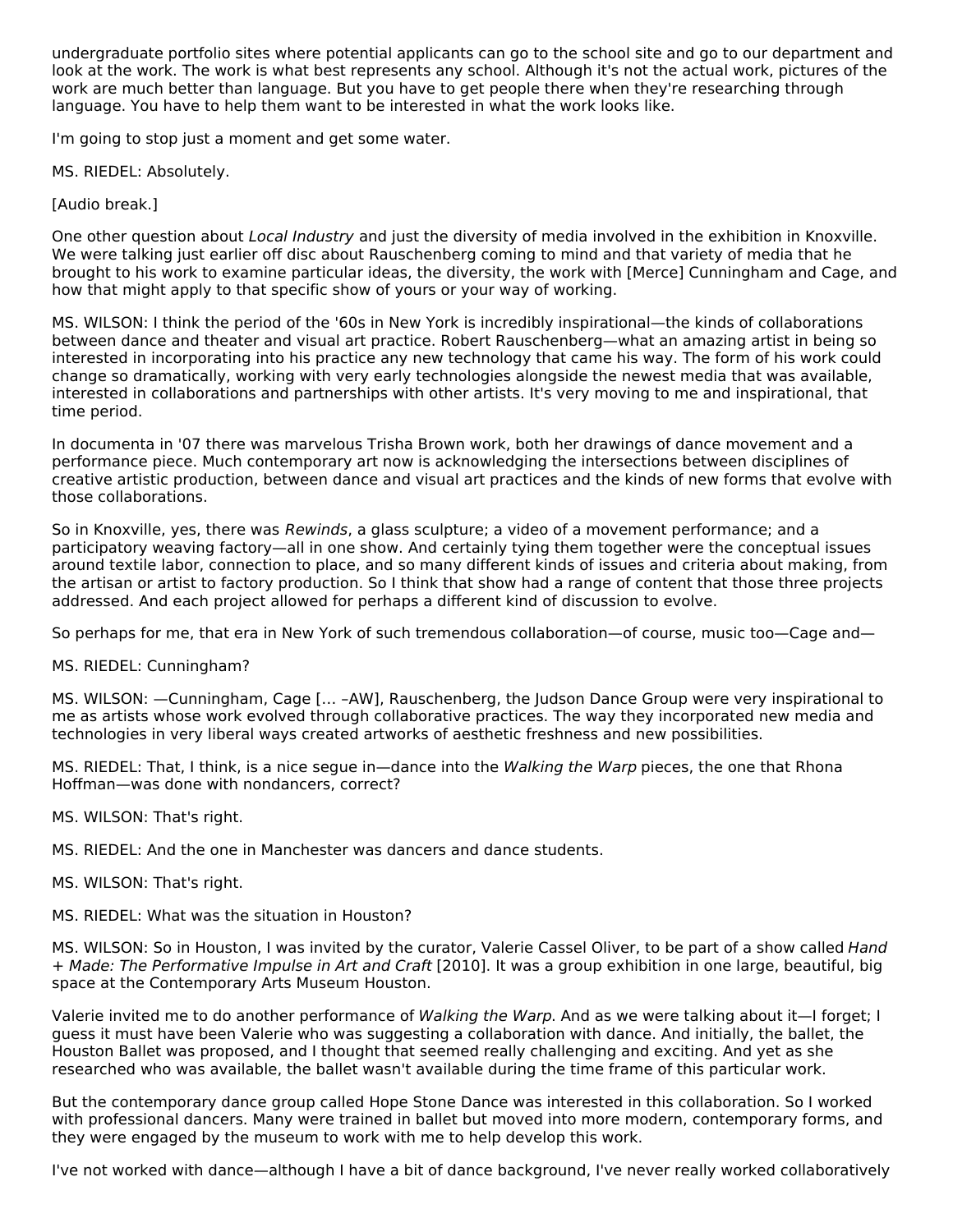with dancers. A lot of things about the organization of the project had been pre-arranged, of course; I met with the dancers and talked through the project prior to the day of the first performance.

One thing that was made very clear to me—and this was just a day or two before it was to be performed—they were not interested, really, in the kind of collaborative process that I was familiar with. For example, I had thought that with the incredible range of color of thread that we were working with, all of which was the Knoxville-sourced thread for Local Industry—there was a bounty of excess of that material that was shipped to Houston, so that became the material with which we developed the Walking [the Warp] Houston project. But they were not at all interested in thinking through stripes and color, and talking about that or making that part of the performative process. They weren't interested. They wanted to know exactly the color sequence.

I had thought it would be a little more free-flowing, or it would be a discussion, as I would be there the whole time, but they weren't interested in that. They wanted a very structured choreography, and to get it right—to get the choreography right, to do exactly what I wanted.

So I went back to the hotel room the night before the performance and stayed up most of the night developing a more concrete stripe plan that would give the dancers the structure that was required for them to perform this work. That was really good learning for me. It was certainly a collaboration, but of a different kind. They wanted much more clear direction. So I was able to have that ready the next day, and we worked through some steps.

And they, I would say, have an unbelievable memory of rotation sequence, different from artists, even though a lot of artists who work with textile process, myself and others, know a lot about repetitions of sequences of small movements, and it can be very, very, very complicated. But the dancers' memory was unparalleled to anything I knew. And so there was no problem with who goes when and who follows who and those kinds of structures.

I had a stripe plan, and I worked with Sarah Jones, who was then an intern at the museum—subsequently came to our school in fiber and material studies. She was an incredible help in continuing the finishing of the Walking at a later point of the museum show.

So we had two afternoons of Walking the Warp with the professional dancers. And I think the hardest thing for them, once I gave them very clear direction of color, was tying a square knot. It was a kind of fine motor skill, manual dexterity, because these bobbins would run out a lot, and so built into the performative choreography needed to be the tying of knots. How you stop, who brings the new bobbin, not only what color—maybe it's the same color; it just ended midway and you have to finish it. How do you keep tension on the thread? But it was actually at that moment where the two ends are held up, right over left, left over right. And so we had lots of little mini-stops and workshops in tying a square knot, which I think, to others with a different kind of training or background, would be just a complete no-brainer. Like learning any number of knots quickly would be—not be very hard.

So they were super dedicated and good-spirited throughout the entire project. Really professionals. Really professionals. And I learned something about professionals, able to pick up things so quickly when given the direction.

A little bit different than the group of younger dancers or dancers-in-training that I worked with in Manchester, which was the third Walking performance. Those individuals were between ages 13 and 16, and they were in training at the Lowry Center for Dance, right outside Manchester. They were individuals that had applied and been vetted through the competitive structure to participate in that program.

I spent four or five days going to the dance studio prior to the performance, watching their teacher work with them. And seeing the kind of teaching methods was absolutely fascinating to me, developing teamwork and focus. Teamwork and focus. And perhaps it's because they were ages 13 to 16, you know, that teamwork and focus were especially critical to being able to do this new performance.

I remember at moments of break time, the boys in particular would just launch into twirling and ballet moves. Doing work like mine that was more pedestrian, more task-based movement, although very choreographed, was very hard. They were used to a kind of dance that had more flourish and more of a movement based on ballet, which was the training of these young dancers.

So it was a very different experience. It took a lot more attention and work and individual focus to work with that volunteer group.

MS. RIEDEL: I think the final piece, maybe we'll talk about—that we haven't touched on at all yet, is, too, from 2010 [to weave/to wind/to knot/to knit/to twist/to push/to pack/to press], the glass [tools] piece and how thatwe will touch, start off with the inspiration there from [Richard] Serra's list of verbs.

MS. WILSON: Well, I think Serra's Verb List [Compilation: Actions to Relate to Oneself] has been quoted and used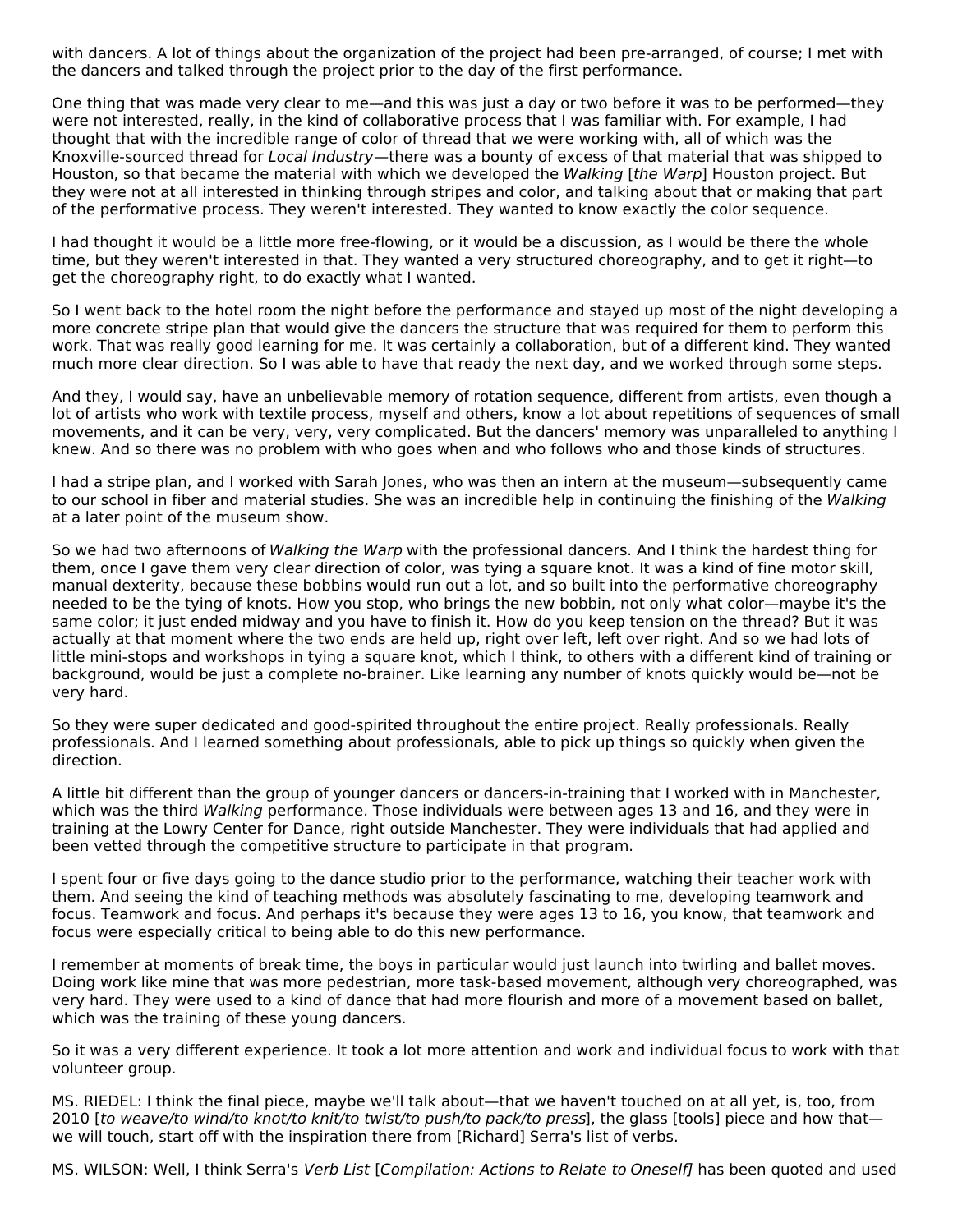by many artists since he first made that work in—what year was Serra's—1967—

#### MS. RIEDEL: Sixty-seven? Sixty-eight?

MS. WILSON: Yes, '67—68. And it is interesting to me, as an artist who's choosing to work with a lot of different methods and techniques, ones that are foundational to me, come out of textile-making. The kind of action verbs used in Serra's list were part of the time in which he worked.

And I often think, in the '60s, a lot of the Minimalist and process-based work came out of the metal-and-wood shop, and the construction site, all of which at a certain point in history were very male aligned. And in the evolving Post-Minimal period, there are lots of other materials and processes that have other kinds of alignments. Alignments to traditions of women's work and home.

In any case, I was interested in—particularly through travels and going to museums like the Victoria and Albert all these amazing delivery systems for thread, both industrial and hand, and also of lacemaking, the ways in which you turn bobbins that hold threads.

When I was at Pilchuck, that became a side project that several of us worked on, sort of spearheaded by my artist's assistant, Jessica Julius, and David Willis. We remade tools in glass. In one of the studios we discovered in a cabinet a set of tools that were made for pâte de verre, which is a particular kind of very, very early glass process [sic]. And they looked sort of like knitting needles or a bobbin, related to textile tools.

In any case, I started this project recreating tools in glass as almost ghosts of themselves, or blanks—not intended to be functional—and thinking about this range of processes in textiles and glass that had alignments different from Serra's verb list, and the words that might be used to describe the actions of these glass tools. I chose to title the work in a way that acknowledged correspondences to Serra.

The making of art now is a genuinely much more open proposition. In my own lived history I see a greater range of making processes now considered, I think, through contributions of feminism, queer theory, and multicultural traditions. I feel that textile processes are sort of an open field for many artists. They do not have the same stigma or marginalization that they once had. And they did once have that; it wasn't all so long ago.

So this is a work that brings in my own past interests and histories, acknowledging this moment in time, a greater degree of inclusiveness in making art. The action verbs are different now than they were in Serra's time.

Maybe we should eat lunch.

MS. RIEDEL: [Inaudible.] [They laugh.]

[Audio break.]

All right. Would you describe your working process and how it has changed, or not, over time?

MS. WILSON: Well, I always have a studio. And I've worked in many studios. One of my favorites was the warehouse open-studio live/work space in Berkeley, California. I had a wonderful 800-square-foot storefront in Rogers Park, northern part of Chicago, for a good period of my time here in Chicago. Here in Evanston, just north of Chicago, my studio is the front third of the second and third floor of a really old house. So in a way, it's kind of loft-like, warehouse-like, live/work, because each floor is about 2,000 square feet. So it's a huge place and has plenty of room. We moved up here to raise my stepdaughter, Anna. So this has worked well too.

I think often a storefront is ideal for many artists, because it's ground level, access to in-and-out with trucks and transport easily, often accommodates noise and machinery, although that's not part of what I need right now.

In any case, I think, in terms of working process, having a space dedicated to work is really important. It's always been that which has been most privileged in terms of space in my life, having a studio.

MS. RIEDEL: Is there anything in particular that you've had to have, has been an important element in the studio?

MS. WILSON: Clean walls. I make them clean, put up boards, Celotex, paint them white. I've increasingly appreciated keeping storage separate from an active workspace so that everything is not in sight at every moment. Like in this studio we're sitting in here—although everything's pretty low, so that when you come in, you see the windows, the north windows. And there is a lot packed into the space below the windows, but most big stuff or past artwork is in a storeroom off site, or in a huge basement in this big old Victorian place. So I have a lot more things, but I choose not to fill up my studio as a storeroom or as a space for just collecting materials or equipment.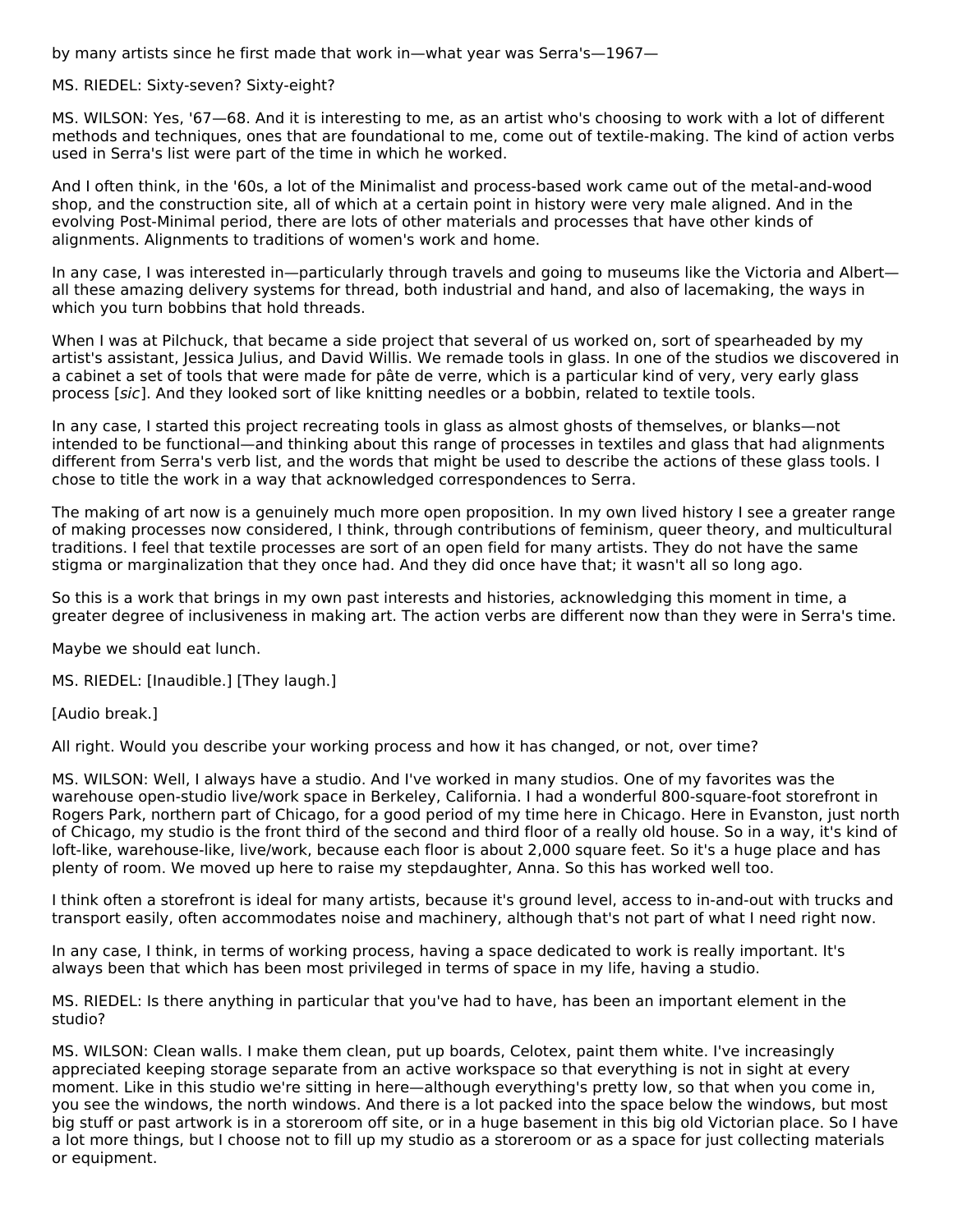MS. RIEDEL: How did it work with something like *Local Industry*, where you had so many interns and so many students working—[inaudible]?

MS. WILSON: One thing you haven't seen about my studio—and I can give you a peek—is, I have an office upstairs, so I have the same amount of space upstairs as downstairs. There's another room this size right above this one, and then an office space. I can have different kinds of activities going on upstairs and down. Each room can accommodate two or three people very, very comfortably, with plenty of room to spread out.

MS. RIEDEL: Absolutely.

MS. WILSON: Yes. So it works.

MS. RIEDEL: It's a big space.

MS. WILSON: Yes, it's a big space. Yes. It's double this size.

And then, particularly as our kid is not living here anymore—she's grown up—my dear husband, Michael Nagelbach, has no problem with the studio moving into the living room, moving into the dining room. We have lots of upstairs space that he can use that's private and not part of the more public downstairs area. So I don't think there's a problem with expanding in this big old Victorian place that we own.

So in terms of process, having a space dedicated to work is really important. And certainly computers and printers so that I can do visual image processing here, if not projects that use the computer. When we were doing video, we did it all here in the studio, all the editing.

I keep a pretty healthy library up in my office, and I like having that for reference. Of course, online reference is kind of extraordinary as well, in the age of Google. And open work surfaces. I love natural light, working in natural light. I don't know if there's any other requirements to the studio, other than having it separate and dedicated. The entire time of my working life since graduate school, I've always had a dedicated space for a studio.

MS. RIEDEL: Commissions. Do you accept them? Have you decided not to?

MS. WILSON: I don't welcome commissions. I don't encourage commissions, although when I was invited to be in an exhibition at the 21st Century Museum of Contemporary Art in Kanazawa, Japan, a few years ago—they were interested in Topologies, and I wasn't interested in doing another large version there. There was a lot of other work to be considered. But anyway, it became a discussion between [… –AW] the curator [and me –AW]. She proposed that I might do a smaller-scale, site-specific kind of Topologies-related piece. And I agreed to do it.

The museum in Kanazawa is quite amazing. It's designed by the architects SANAA. They've done a number of projects in the United States; one sort of recent building is the New Museum in New York City. This Kanazawa museum is circular, and when you walk in, there are all these exhibition spaces that are circles and rectangles and squares, and they're at different elevations, different heights inside, and different floors. So there's this sense of uniqueness to the galleries. The interiors are fairly neutral but different in the surfaces that are used.

Also there's this incredible inside-outside feeling to this museum, where you're in a space, and you walk out, and you're looking through the window to an interior courtyard that's another square, where you're looking at trees growing and maybe a sitting area. So there's this sort of conflation of inside and outside within the circular walls of that museum.

So I chose a space for this commission. Actually the curator flew over and we had a talk here in the studio about the project ahead. It was located in a window niche space such that when you're inside the gallery looking at A Chronicle of Days, you turned and looked out, and my Topologies commission was situated in this niche space in kind of a window space, actually—looking out to one of the interior courtyards. So it sort of participated in this liminal space, neither here nor there, between things, this commission. And that was a really meaningful and enjoyable commission.

Another work that was shown in this exhibition, in another space, was Errant Behaviors, and Errant Behaviors, of course, is this activation of the Topologies tableau. So having some representation of Topologies in the museum was a nice correspondence—to have the video playing in another room, albeit huge in relationship to this small world that was created in between inside and outside.

Other than that, I've not sought any other commissions.

MS. RIEDEL: And is there a reason for that?

MS. WILSON: I think because I teach full-time, I choose to keep the work I do in the studio directed from my own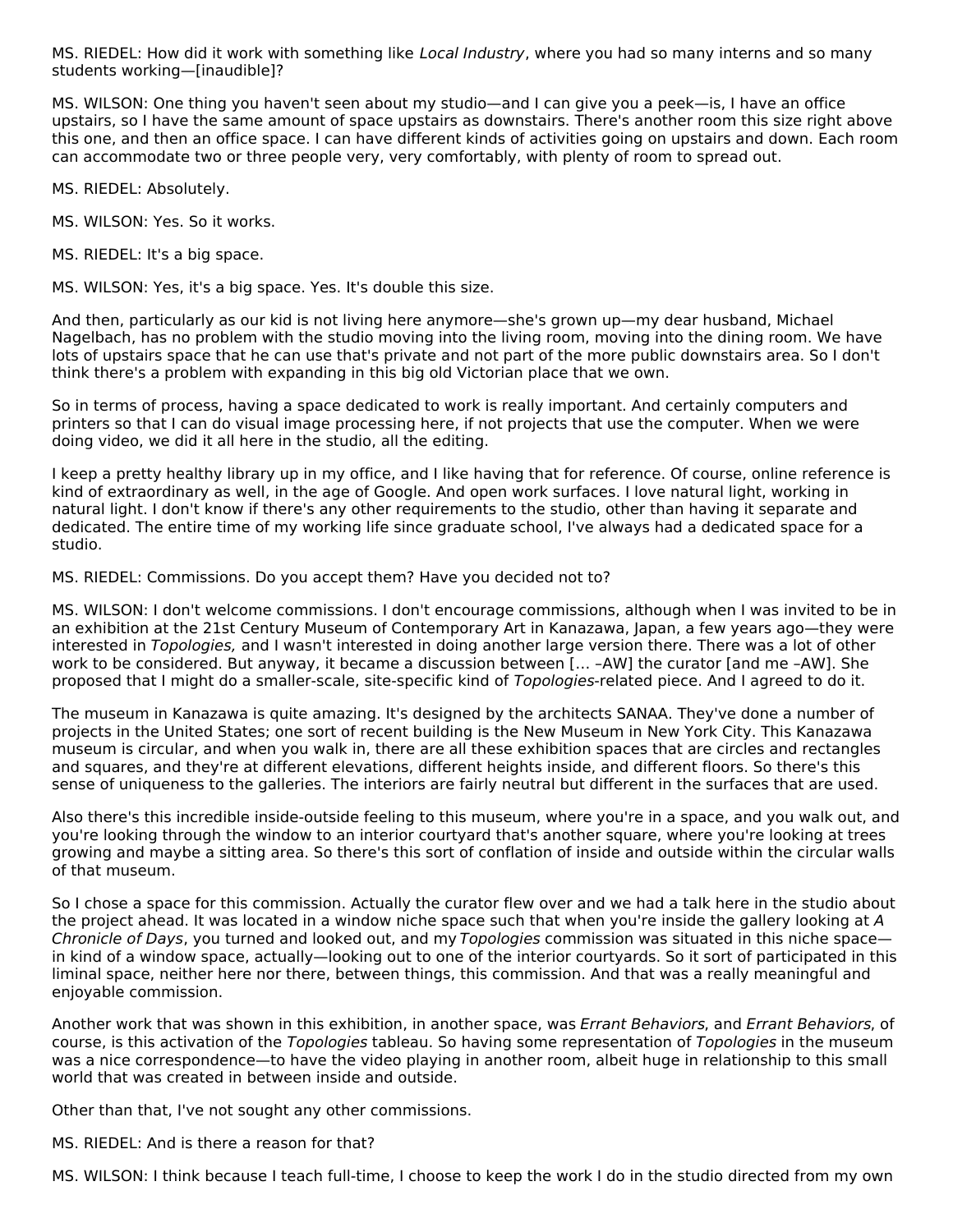concepts and research. Yes.

I suppose another kind of commission, the V&A, when I showed there in 2008, I did do a large Topologies tableau for the exhibition. They wanted to travel the show, and they couldn't fly me over every time it went to a new venue to recreate this work, because Topologies was only created on site and was up only for the time the exhibition was open. Then it was dismantled and the parts were shipped back to me.

So they did ask me to do a commission, a smaller Topologies section. I think it was about five by seven feet, and I agreed to do that, and that is the work that traveled to the other venues in the U.K., and eventually the museum acquired it.

MS. RIEDEL: Right. Right. It's interesting that both commissions have been related to museum exhibitions—

MS. WILSON: Right.

MS. RIEDEL: —and they're the only two that exist.

MS. WILSON: Yes.

MS. RIEDEL: So do you have any thoughts about the similarities and differences between some of the earliest work, perhaps, and some of the most recent work, and what's transpired between?

MS. WILSON: Right. That's a big question. I think [… –AW] there's quite a continuum in my work. I've never had a —knock on wood; I'll knock on wood—a blank or a complete disruption from my own making. I've been able to keep working pretty rigorously and consistently for a very long time.

MS. RIEDEL: Since college. You haven't really seen—[inaudible]—which I think is interesting. It's been consistent —forward.

MS. WILSON: Since college, yes. Yes. Right. Yes, I've been able to keep working.

I think one project moves from the past one, so in a certain way my work references itself and, hopefully, responds to a dialogue within contemporary art and culture at any given moment. I'm very interested in art of the time I live in, following the work of other artists and keeping abreast of current writing.

I'm also very interested in being a student of Rauschenberg's, watching the way in which he explored new media as it entered his world, be it a Xerox or fax machine. In my world, video editing, for example, to be able to work through and accommodate digital video as it connects, intersects with my own interests and concerns. And perhaps move formats from video into performance and intersections with dance and choreography.

I think there's a core there that is always very integral to my work, which has to do with an acknowledgement of material histories, both in the processes of how things are made and objects as carriers of cultural meaning, alongside conceptual thinking in contemporary art theory and history.

MS. RIEDEL: Yes. That sounds like—[inaudible]. How has your work been received over time?

MS. WILSON: Well, I've been lucky. I've had an audience for my work quite consistently. I'm not like some artists I know who have had these really fast-track trajectories. [… –AW] But I feel like there's always been an audience, and it's built over time. The galleries I have been affiliated with and the collectors who have collected my work both individuals and museums, and the support of curators are all absolutely critical to the reception of my work and sustaining my practice financially and in all other ways—the conversations, their belief in my work, the questions and challenges they ask that I need to think about. [… –AW] Not just intellectual questions and challenges, but practical questions, too.

I also feel that there's been a fair amount of critical recognition in the writing about my work by some really wonderful, thoughtful critics and writers. That has contributed to a kind of momentum or a history that's recorded about my practice.

Sometimes I ask my students—and this is really a provocative question that I know is kind of stupid in a certain way, too, but—where would you like to see yourself in 10 years? And so if someone turns that on me, I would say, Oh, I'd like to have a solo show at the Pompidou next year. I don't know; I always go to France, or Paris; I do like the Pompidou.

And do I really want that, though? I don't—well, sure. If I were invited to do it, sure, I would. But is that the end and all? Is that the pinnacle of success? Not necessarily. I've had the opportunity to have a solo show here in Chicago at the MCA Chicago, to be included in a Whitney Biennial, to show at some wonderful museums like Contemporary Arts Museum Houston, the museum in Kanazawa, Japan, the V&A in London, the Whitworth in